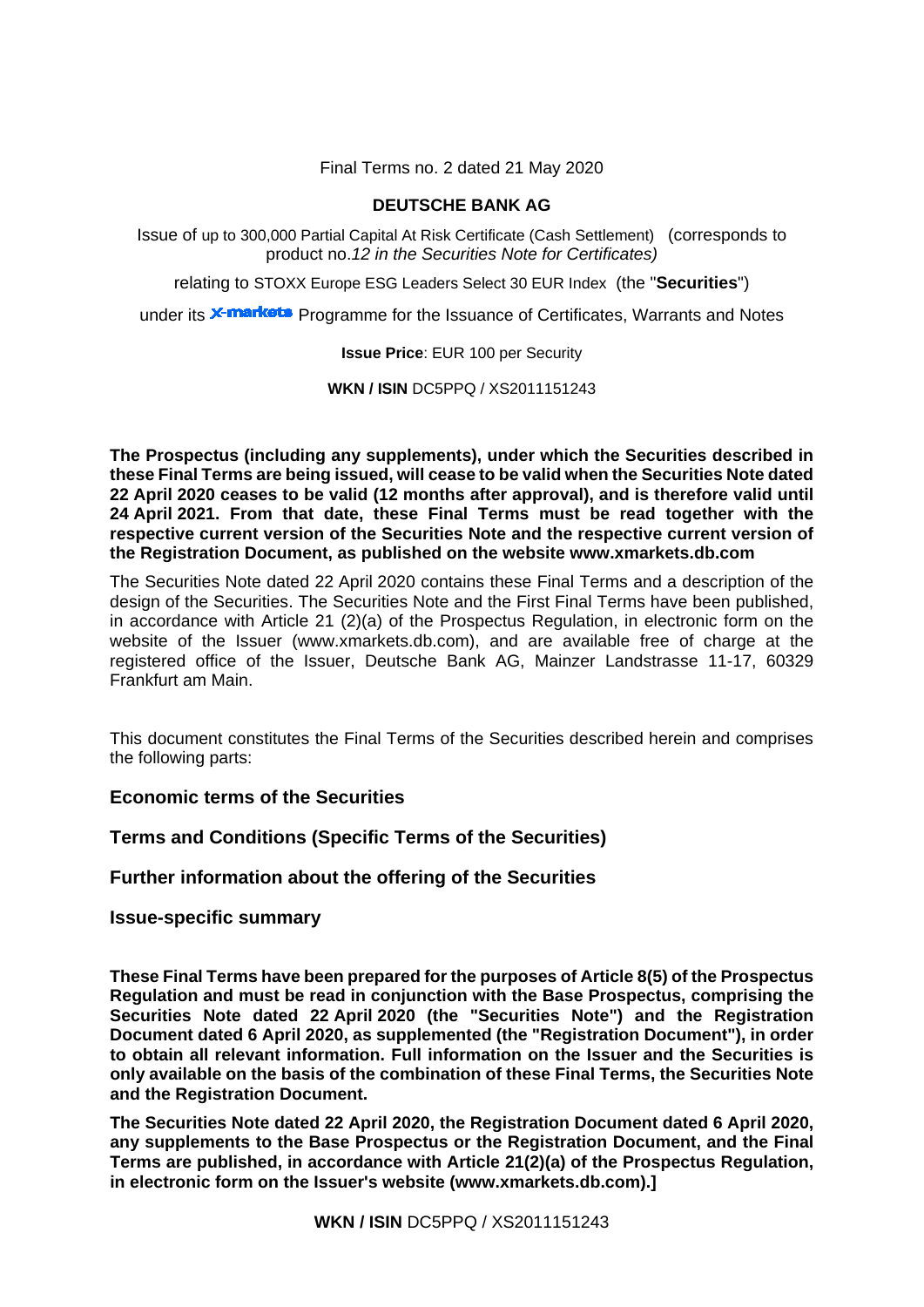**In addition, the Securities Note dated 22 April 2020 and the Registration Document dated 6 April 2020 and any supplements to the Base Prospectus or the Registration Document shall be available free of charge at the registered office of the Issuer, Deutsche Bank AG and its Milan branch, Via Filippo Turati 27, 20121 Milan, Italy**

# **A summary of the individual issuance is annexed to the Final Terms.**

Terms not otherwise defined herein shall have the meaning given in the General Conditions of the Securities set out in the Terms and Conditions.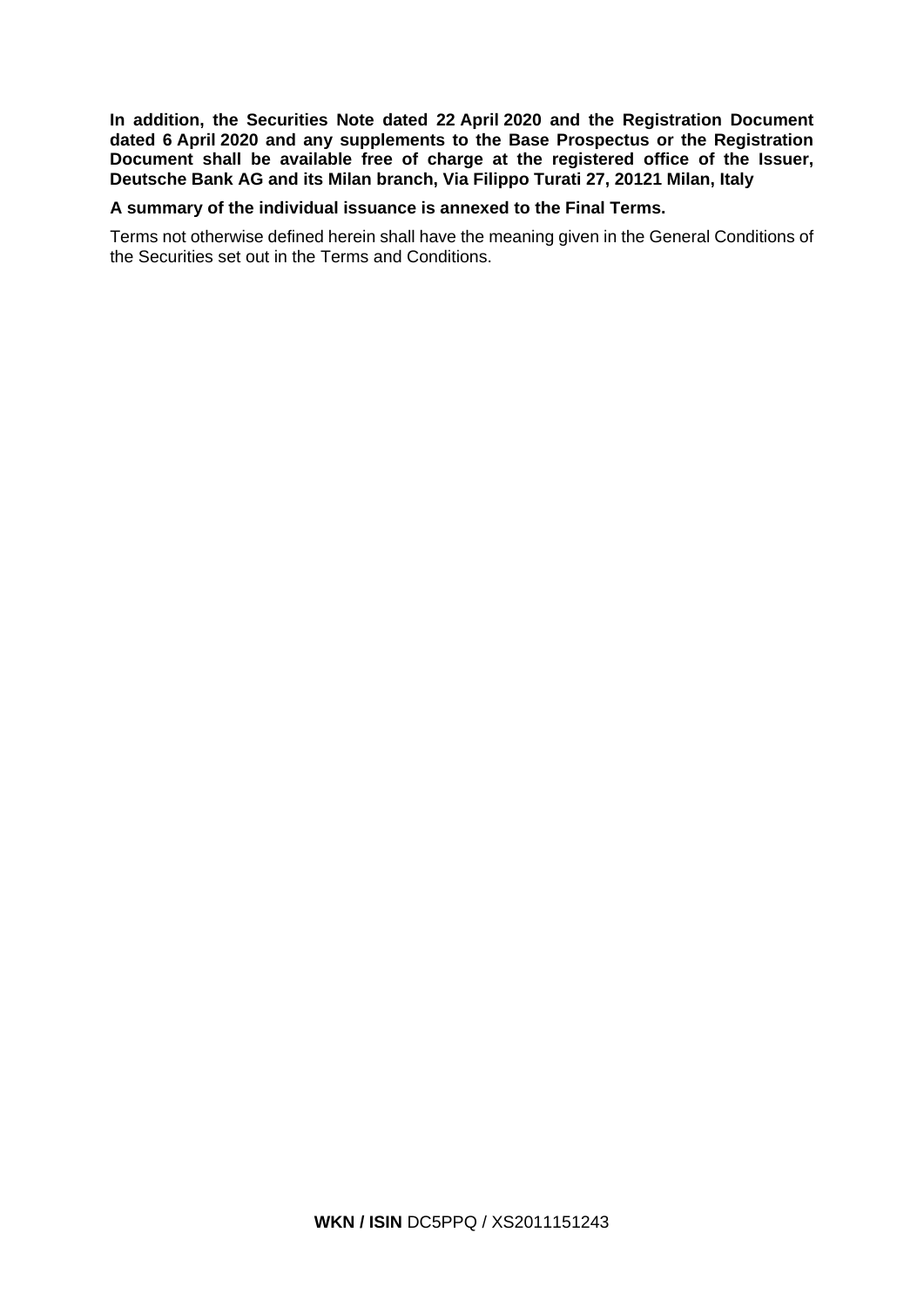# **Economic terms of the Securities**

The following description of the Security explains the economic terms of the Security and its characteristics.

Product No.12: Partial Capital Protection Certificate with Cap and Strike

The Partial Capital Protection Certificate with Cap and Strike is capital protected at maturity at a percentage or an amount specified in the Final Terms and linked to the performance of the Underlying. This partial capital protection means that redemption of the Partial Capital Protection Certificate with Cap and Strike at maturity is promised at the percentage of the Initial Issue Price or an amount specified in the Final Terms. The redemption, which will not take place until maturity, is not guaranteed by a third party, but solely assured by the Issuer and is therefore dependent on the Issuer's ability to meet its payment obligations.

# 1. Coupon payments

If Coupon Payment is specified to apply in the Final Terms, the Certificate is, as specified in the Final Terms, either fixed-rate and pays a fixed Coupon on the Coupon Payment Date or on the Coupon Payment Dates or it is floating-rate and investors receive variable Coupon Payments on the respective Coupon Payment Date or on the respective Coupon Payment Dates during the term. The amount of these variable Coupon Payments depends on the development of a Reference Rate, plus or, as the case may be, minus a Margin equal to a predetermined percentage, if specified in the Final Terms. The Coupon shall equal a maximum of the Maximum Coupon and/or a minimum of the Minimum Coupon, if specified in the Final Terms.

# 2. Redemption at maturity

Investors receive a minimum of the Partial Capital Protection Amount and a maximum of the Maximum Amount on the Settlement Date.

- a) If the Final Reference Level is as specified in the Final Terms either (i) above or (ii) equal to or above the Cap, investors receive the Maximum Amount on the Settlement Date.
- b) If the Final Reference Level is, as specified in the Final Terms, either (i) above or (ii) equal to or above the Strike, but, as specified in the Final Terms, either (i) below or (ii) equal to or below the Cap, investors participate in both the positive and the negative performance of the Underlying at maturity, based on the Initial Reference Level and taking into account the Participation Factor, if specified in the Final Terms, with negative performance being taken into account only down to the level of the Strike.
- c) If the Final Reference Level is, as specified in the Final Terms, either (i) below or (ii) equal to or below the Strike, investors receive the Partial Capital Protection Amount on the Settlement Date.

In return for the partial capital protection, investors limit their possible return to the Maximum Amount.

Investors receive no payment of current income, such as interest.

Investors also have no claims to the/deriving from the Underlying.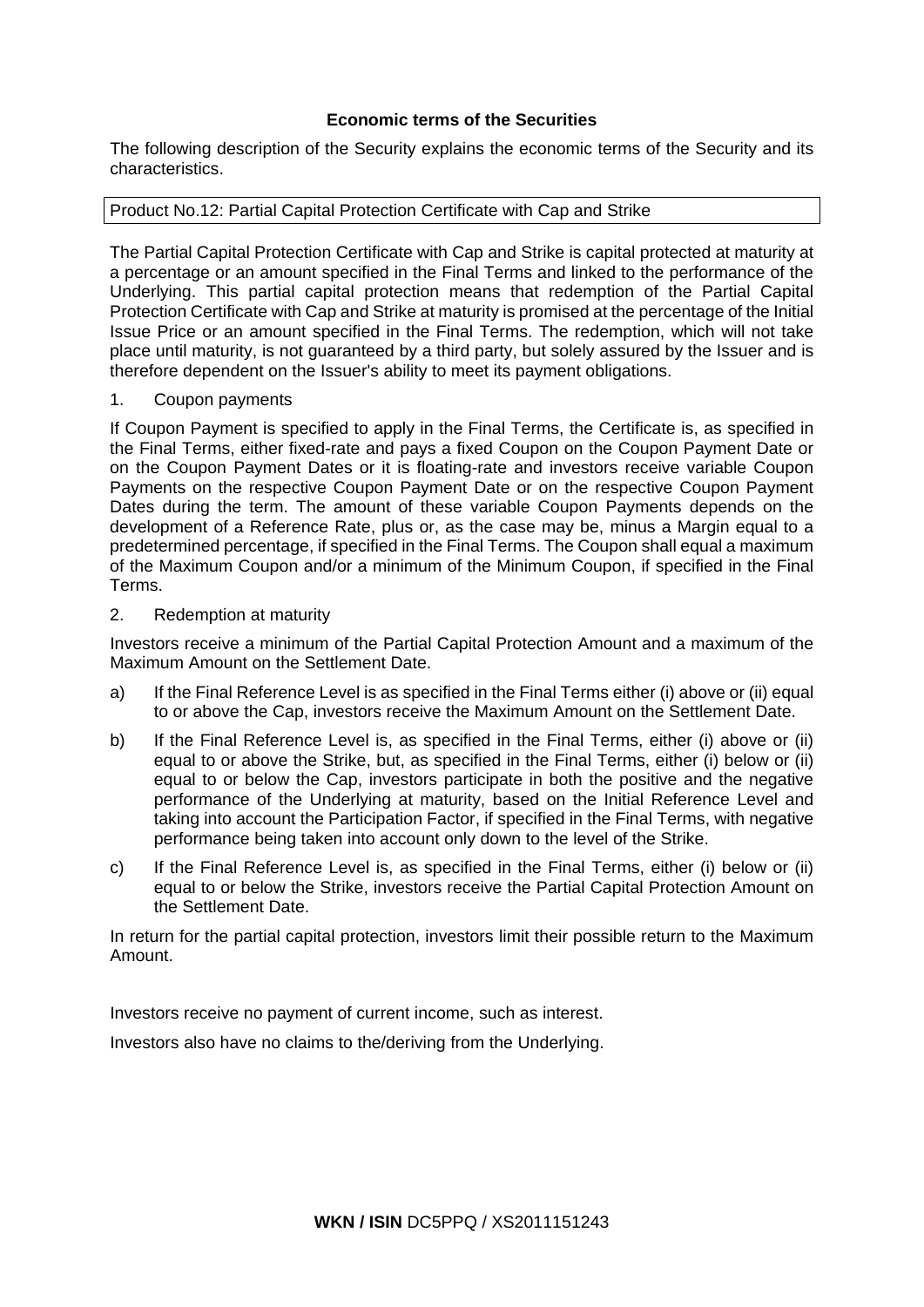# **Terms and Conditions**

The following "**Specific Terms of the Securities**" relating to the Securities shall, for the relevant Series of Securities, complete and put in concrete terms the General Conditions of the Securities for the purposes of such Series of Securities. The Specific Terms of the Securities and the General Conditions of the Securities together constitute the "**Terms and Conditions**" of the relevant Securities.

| <b>Security Type</b>       | Certificate                                                                                                     |  |  |
|----------------------------|-----------------------------------------------------------------------------------------------------------------|--|--|
|                            | Partial Capital At Risk Certificate (Cash Settlement) linked to STOXX<br>Europe ESG Leaders Select 30 EUR Index |  |  |
| <b>ISIN</b>                | XS2011151243                                                                                                    |  |  |
| <b>WKN</b>                 | DC5PPQ                                                                                                          |  |  |
| Common Code                | 201115124                                                                                                       |  |  |
| <b>Issuer</b>              | Deutsche Bank AG, Frankfurt am Main                                                                             |  |  |
| Number of the Securities   | Up to 300,000 Securities                                                                                        |  |  |
| <b>Initial Issue Price</b> | EUR 100 per Security                                                                                            |  |  |
| <b>Issue Price</b>         | EUR 100 per Security                                                                                            |  |  |
|                            |                                                                                                                 |  |  |
| <b>Underlying</b>          |                                                                                                                 |  |  |
| Underlying                 | Type: Index                                                                                                     |  |  |
|                            | Name: STOXX Europe ESG Leaders Select 30 EUR Index                                                              |  |  |
|                            | Index Sponsor: STOXX Limited                                                                                    |  |  |
|                            | Reference Source: as defined in §5(5)(i) of the General Conditions                                              |  |  |
|                            | Related Exchange: as defined in §5(5)(j) of the General Conditions                                              |  |  |
|                            | <b>RIC: .SEESGSEP</b>                                                                                           |  |  |
|                            | Bloomberg Code: SEESGSEP <index></index>                                                                        |  |  |
| <b>Product Details</b>     |                                                                                                                 |  |  |
| Settlement                 | <b>Cash Settlement</b>                                                                                          |  |  |
| <b>Settlement Currency</b> | EURO ("EUR")                                                                                                    |  |  |
| Cash Amount                | if the Final Reference Level is less than or equal to the Strike, the<br>(a)                                    |  |  |

(b) if the Final Reference Level is above the Strike but below the Cap, an amount equal to the sum of (i) EUR 100 and (ii) the product of EUR 100 and the difference of (x) and (y) where

Partial Capital Protection Amount;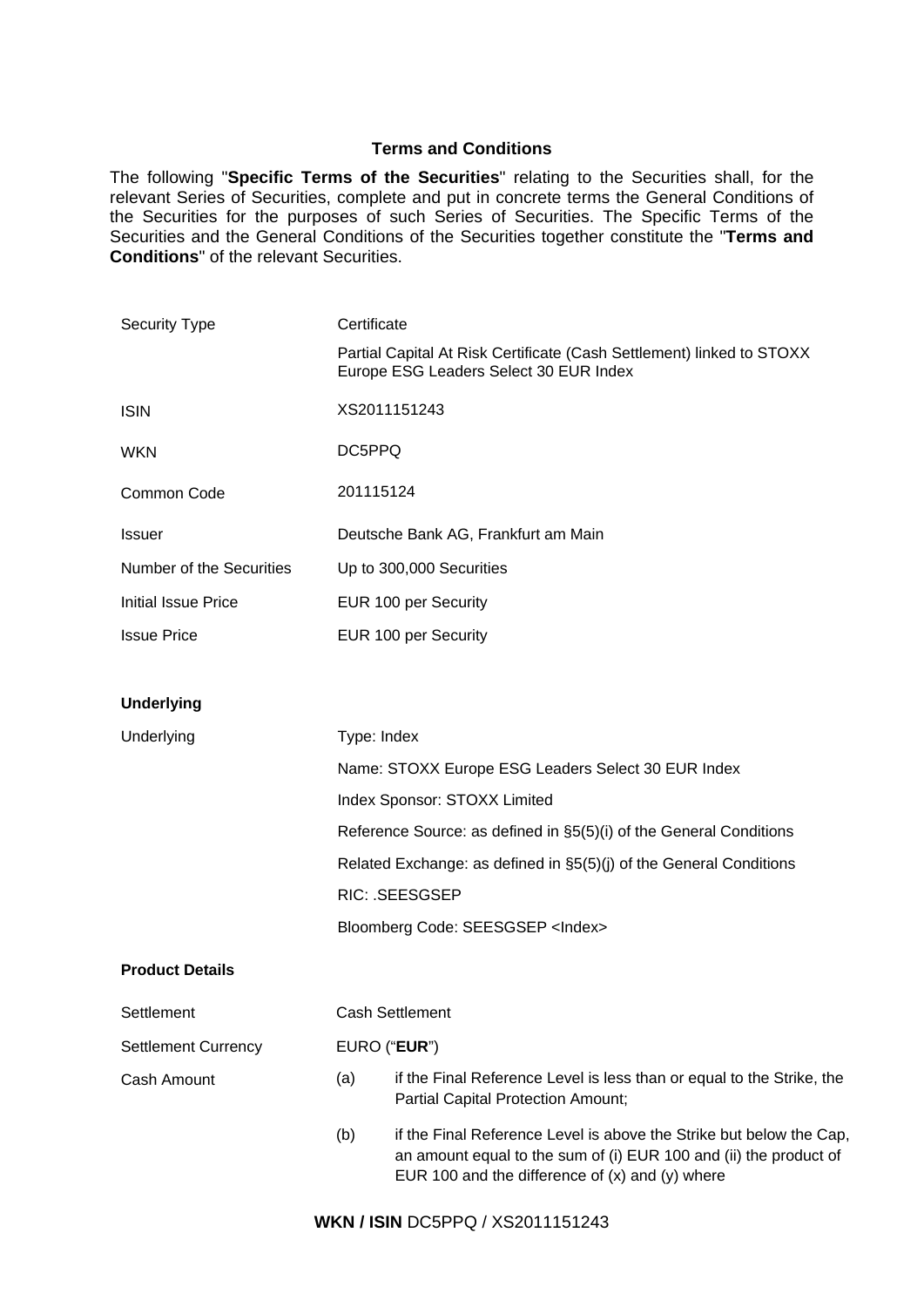(x) is the quotient of:

(A) the Final Reference Level (as numerator) and

(B) the Initial Reference Level (as denominator)

and

(y) is 1;

(c) if the Final Reference Level is equal to or above the Cap, the Maximum Amount.

| <b>Partial Capital Protection</b><br>Amount | 90 per cent. of the Initial Issue Price                                                                                                            |
|---------------------------------------------|----------------------------------------------------------------------------------------------------------------------------------------------------|
| Cap                                         | 140 per cent. of the Initial Reference Level                                                                                                       |
| Maximum Amount                              | EUR 140.00                                                                                                                                         |
| <b>Strike</b>                               | 90 per cent. of the Initial Reference Level                                                                                                        |
| Initial Reference Level                     | The Reference Level on the Initial Valuation Date                                                                                                  |
| <b>Final Reference Level</b>                | The Reference Level on the Valuation Date                                                                                                          |
| Reference Level                             | In respect of any relevant day an amount (which shall be deemed to be a<br>monetary value in the Settlement Currency) equal to:                    |
|                                             | the Relevant Reference Level Value on such day quoted by or published on<br>the Reference Source as specified in the information on the Underlying |
| <b>Relevant Reference Level</b><br>Value    | The official closing level of the Underlying on the Reference Source                                                                               |
| Coupon                                      |                                                                                                                                                    |
| Coupon Payment                              | Coupon Payment Not Applicable.                                                                                                                     |
| <b>Relevant Dates</b>                       |                                                                                                                                                    |
| <b>Issue Date</b>                           | 30 June 2020                                                                                                                                       |

| Value Date                 | 30 June 2020                                                                                      |
|----------------------------|---------------------------------------------------------------------------------------------------|
| <b>Valuation Date</b>      | 01 July 2024                                                                                      |
| Initial Valuation Date     | 29 June 2020                                                                                      |
| Settlement Date            | The second TARGET Settlement Day following the relevant Valuation<br>Date, probably 03 July 2024. |
| First Exchange Trading Day | Within 90 business days from the Issue Date                                                       |
| Final Exchange Trading Day | 01 July 2024                                                                                      |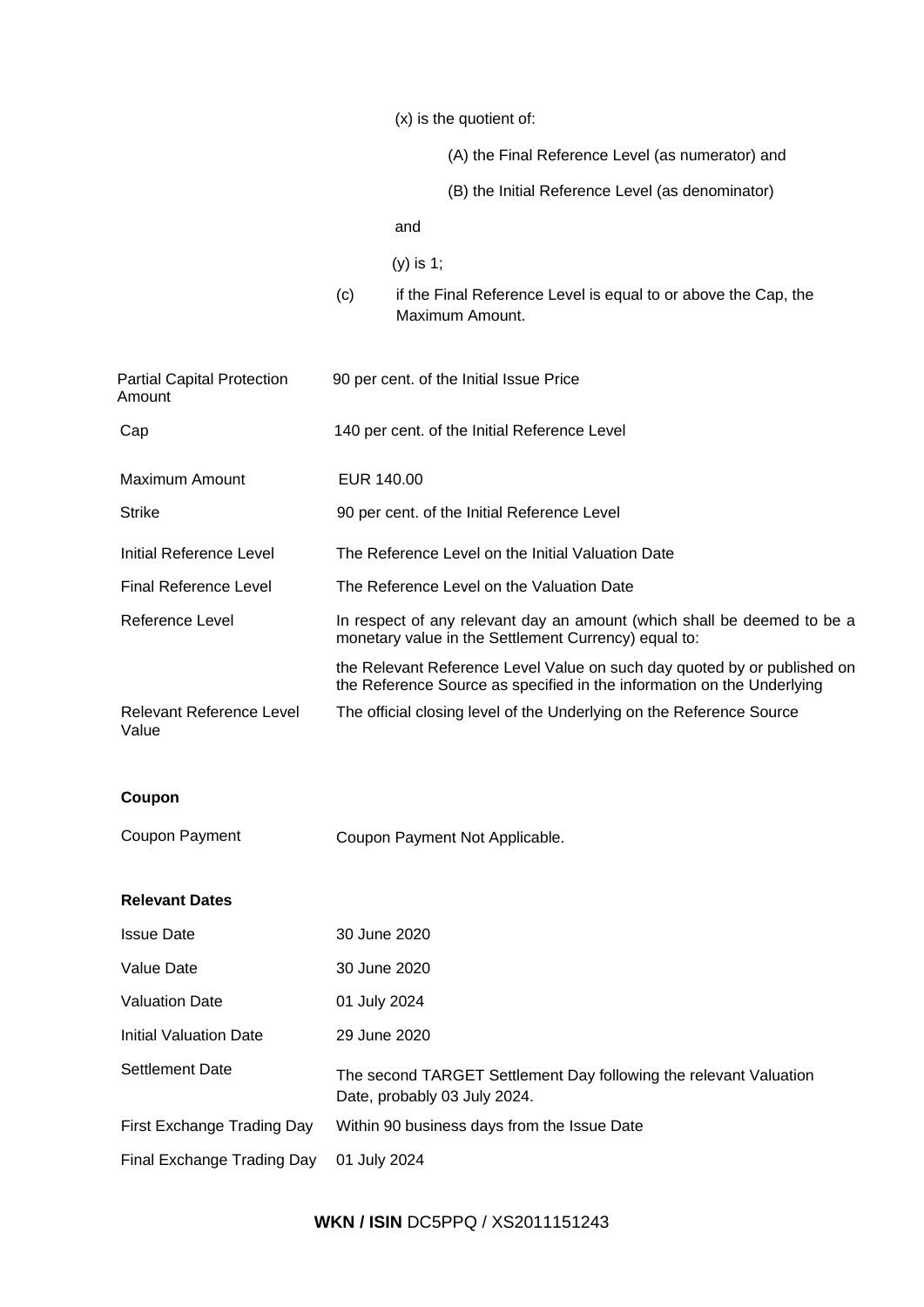Exercise Date 01 July 2024

| <b>Further Information</b>      |                                                                                                                                                                                                                                                                                                                                                                                                  |
|---------------------------------|--------------------------------------------------------------------------------------------------------------------------------------------------------------------------------------------------------------------------------------------------------------------------------------------------------------------------------------------------------------------------------------------------|
| Type of Exercise                | European Style                                                                                                                                                                                                                                                                                                                                                                                   |
| Automatic Exercise              | Automatic Exercise is applicable                                                                                                                                                                                                                                                                                                                                                                 |
| <b>Business Day</b>             | A day on which the Trans-European Automated Real-time Gross Settlement<br>Express Transfer (TARGET2) system is open and on which commercial<br>banks and foreign exchange markets settle payments in the Business Day<br>Locations specified in the Product Terms and on which each relevant<br>Clearing Agent settles payments. Saturday and Sunday are not considered<br><b>Business Days.</b> |
| <b>Business Day Location(s)</b> | Frankfurt am Main and London                                                                                                                                                                                                                                                                                                                                                                     |
| <b>Clearing Agent</b>           | Euroclear Bank S.A./N.V., 1 boulevard Albert II, 1210 Bruxelles, Belgium<br>Clearstream Banking Luxembourg S.A., 42 avenue John F.Kennedy, L-1855<br>Luxembourg                                                                                                                                                                                                                                  |
| Form of Securities              | Global Security in bearer form                                                                                                                                                                                                                                                                                                                                                                   |
| Governing Law                   | German law                                                                                                                                                                                                                                                                                                                                                                                       |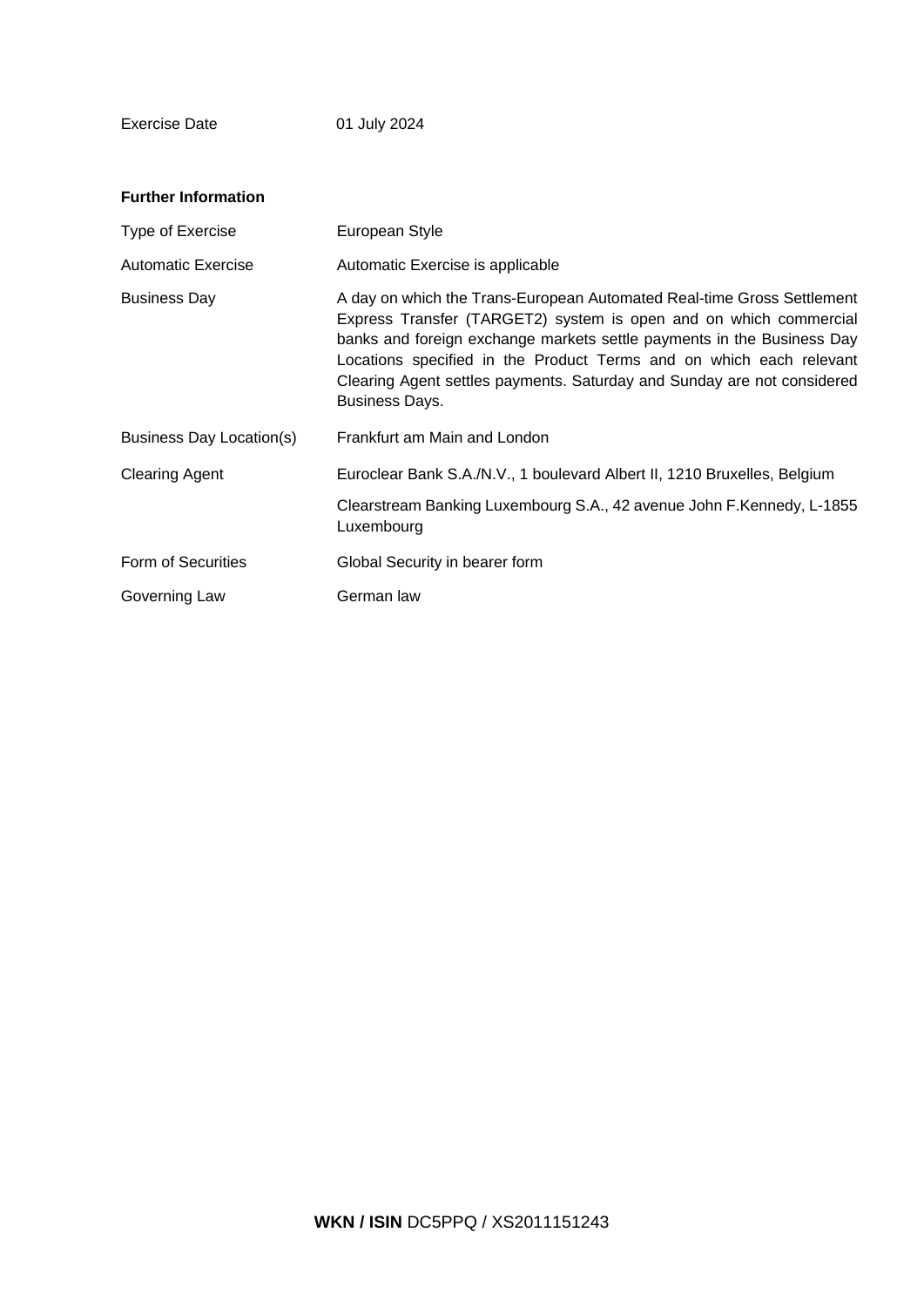# **Further information about the offering of the Securities**

# **Listing and trading**

| Listing and trading                                           | Application will be made to admit to trading the<br>Securities on the multilateral trading facility (MTF)<br>EuroTLX of EuroTLX SIM S.p.A., which is not a<br>regulated market for the purposes of Directive<br>2014/65/EU (as amended). |
|---------------------------------------------------------------|------------------------------------------------------------------------------------------------------------------------------------------------------------------------------------------------------------------------------------------|
|                                                               | No application has been made to admit the Securities<br>to the regulated market of any exchange.                                                                                                                                         |
| Minimum trade size                                            | One Security                                                                                                                                                                                                                             |
| Estimate of total expenses related to<br>admission to trading | EUR 3,000                                                                                                                                                                                                                                |
| <b>Offering of Securities</b>                                 |                                                                                                                                                                                                                                          |
| Investor minimum subscription amount                          | One Security                                                                                                                                                                                                                             |

Investor maximum subscription amount Not Applicable

The subscription period The subscribe for the Securities may be made through the Distributor from 21 May 2020 (inclusively) until the "Primary Market End Date" which is 25 June 2020 (inclusively) (subject to adjustment) during the hours in which banks are generally open for business in Italy, except for the "door-to-door" offer for which the Subscription Period will be from, and including, 21 May 2020 to, and including, 18 June 2020 and except for the offer using "distance marketing techniques" for which the Subscription Period will be from, and including, 21 May 2020 to, and including, 11 June 2020

> The Issuer reserves the right for any reason to reduce the number of Securities offered.

> In the event that during the Subscription Period the requests exceed the amount of the offer destined to prospective investors equal to the maximum aggregate nominal amount, the Issuer may proceed to early terminate the Subscription Period and may immediately suspend the acceptance of further requests.

> Any such change or any amendment to the Subscription Period will be communicated to investors by means of a notice published on the website of the Issuer [\(www.it.x-markets.db.com\)](http://www.it.x-markets.db.com)/).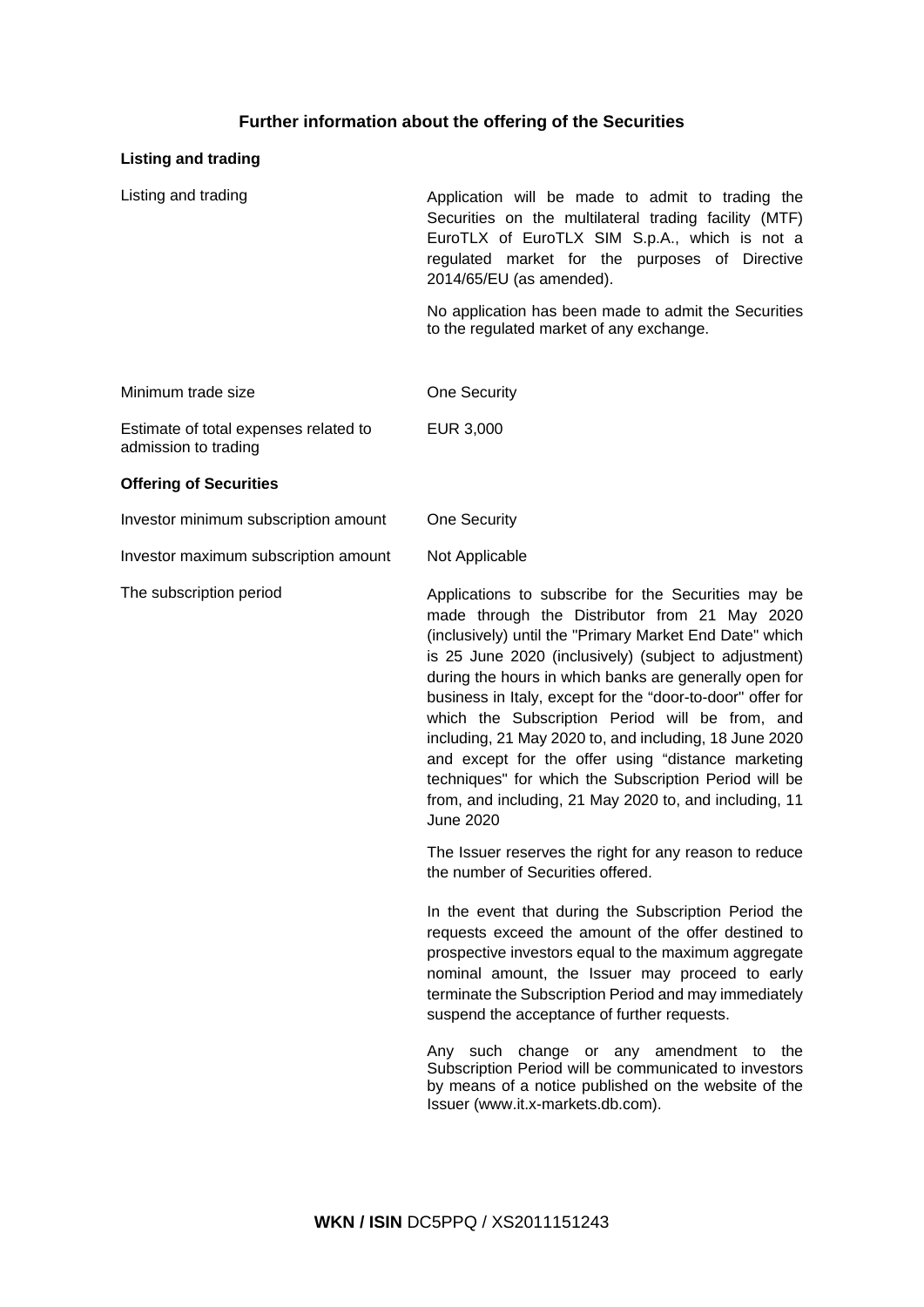| Cancellation of the issuance of the<br><b>Securities</b>                                                            | The Issuer reserves the right for any reason to cancel<br>the issuance of the Securities.                                                                                                                                                                                                                                                                 |
|---------------------------------------------------------------------------------------------------------------------|-----------------------------------------------------------------------------------------------------------------------------------------------------------------------------------------------------------------------------------------------------------------------------------------------------------------------------------------------------------|
|                                                                                                                     | Any such decision will be communicated to investors by<br>means of a notice published on the website of the<br>Issuer (www.it.x-markets.db.com).                                                                                                                                                                                                          |
|                                                                                                                     | For the avoidance of doubt, if any application has been<br>made by a potential investor and the Issuer exercises<br>such a right, each such potential investor shall not be<br>entitled to subscribe or otherwise purchase any<br>Securities.                                                                                                             |
| Early closing of the subscription period of<br>the Securities                                                       | The Issuer reserves the right for any reason to close the<br>Subscription Period early.                                                                                                                                                                                                                                                                   |
|                                                                                                                     | Any such decision will be communicated to investors by<br>means of a notice published on the website of the<br>Issuer (www.it.x-markets.db.com)                                                                                                                                                                                                           |
| Conditions to which the offer is subject:                                                                           | Offers of the Securities are conditional on and subject<br>to admission to listing being obtained by the Issue Date<br>otherwise the offer will be deemed withdrawn and the<br>issuance cancelled.                                                                                                                                                        |
| Description of the application process:                                                                             | Applications for the Securities can be made in Italy at<br>participating branches of a Distributor.                                                                                                                                                                                                                                                       |
|                                                                                                                     | Applications will be in accordance with the relevant<br>Distributor's usual procedures, notified to investors by<br>the relevant Distributor                                                                                                                                                                                                              |
|                                                                                                                     | Prospective investors will not be required to enter into<br>any contractual arrangements directly with the Issuer<br>relating to the subscription for the Securities                                                                                                                                                                                      |
| Description of possibility to reduce<br>subscriptions and manner for refunding<br>excess amount paid by applicants: | Not applicable                                                                                                                                                                                                                                                                                                                                            |
| Details of the method and time limits for<br>paying up and delivering the Securities:                               | Investors will be notified by the Issuer or the relevant<br>financial intermediary of their allocations of Securities<br>and the settlement arrangements in respect thereof.<br>The Securities will be issued on the Issue Date and the<br>Securities will be delivered on the Value Date against<br>payment to the Issuer of the net subscription price. |
| Manner in and date on which results of<br>the offer are to be made public:                                          | The Issuer will in its sole discretion determine the final<br>amount of Securities to be issued (which will be<br>dependent on the outcome of the offer), up to a limit of<br>300,000 Securities                                                                                                                                                          |
|                                                                                                                     | The precise number of Securities to be issued will be<br>published on the website of the Issuer (www.it.x-<br>markets.db.com) on or around the Issue Date                                                                                                                                                                                                 |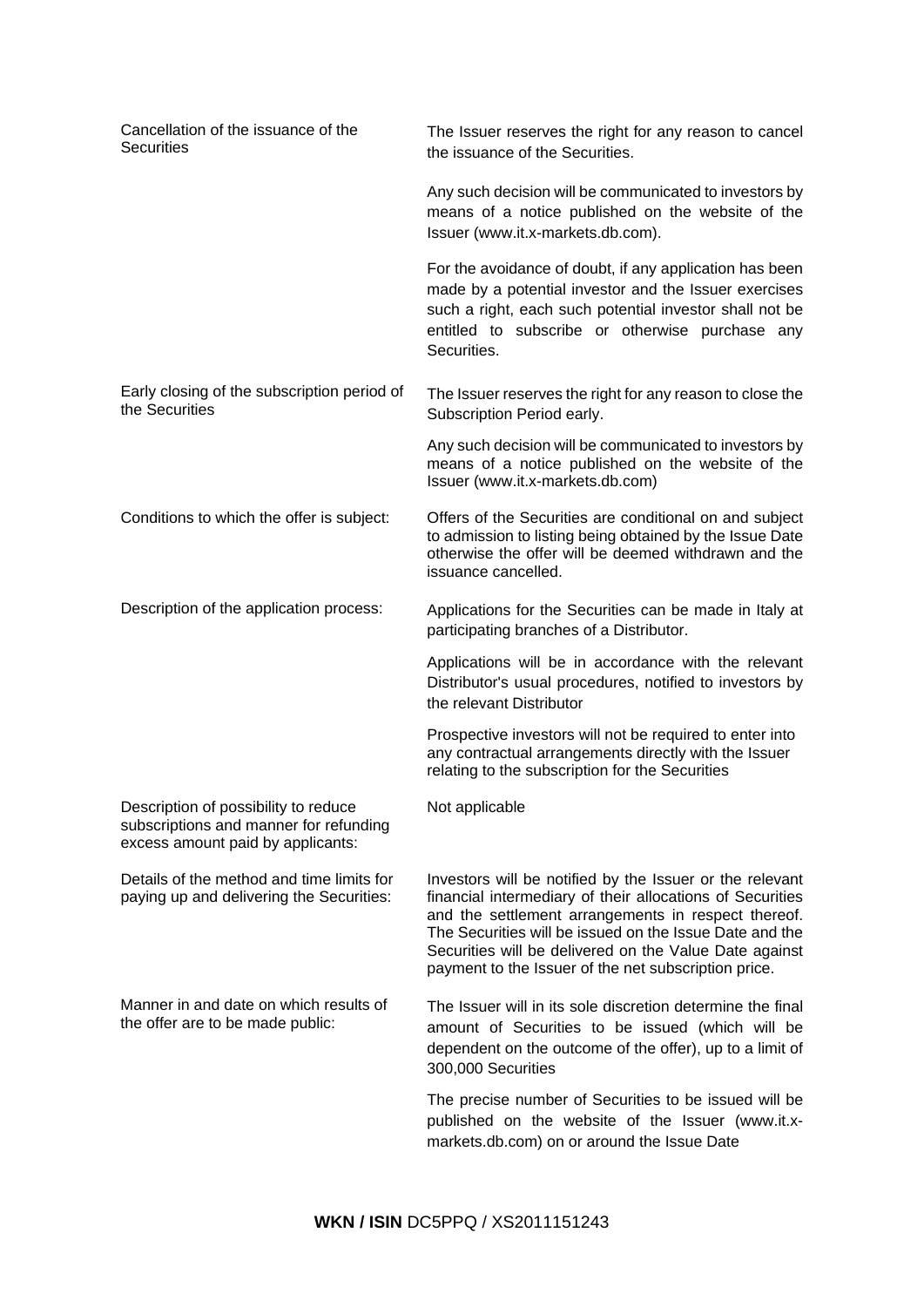The results of the offer will be available from the Distributor following the Subscription Period and prior to the Issue Date

Procedure for exercise of any right of preemption, negotiability of subscription rights and treatment of subscription rights not exercised:

Categories of potential investors to which the Securities are offered and whether tranche(s) have been reserved for certain countries:

Process for notification to applicants of the amount allotted and the indication whether dealing may begin before notification is made:

Name(s) and address(es), to the extent known to the Issuer, of the placement agents in the various countries where the offer takes place.

Not applicable

Qualified investors within the meaning of the Prospectus Regulation and non-qualified investors

The Offer may be made in Italy to any person which complies with all other requirements for investment as set out in the Base Prospectus or otherwise determined by the Issuer and/or the relevant financial intermediaries. In other EEA countries, offers will only be made pursuant to an exemption under the Prospectus Regulation as implemented in such jurisdictions.

Each investor will be notified by the relevant Distributor of its allocation of Securities after the end of the Subscription Period and before the Issue Date

No dealings in the Security may take place prior to the Issue Date

Deutsche Bank S.p.A. of Piazza del Calendario 3, 20126, Milan, Italy (a "**Distributor**" and together with any other entities appointed as a distributor in respect of the Securities during the Subscription Period, the "**Distributors**").

The Issuer reserves the right to appoint other distributors during the Subscription Period, which will be communicated to investors by means of a notice published on the website of the Issuer (www.it.xmarkets.db.com).

Deutsche Bank S.p.A. will act as lead manager of the placement syndicate (*Responsabile del Collocamento* as defined under article 93-bis of the Financial Services Act) (the "**Lead Manager**").

Consent to use of Prospectus: The Issuer consents to the use of the Prospectus by the following financial intermediary (individual consent): Deutsche Bank S.p.A. of Piazza del Calendario 3, 20126, Milan, Italy.

> Individual consent to the later resale and final placement of the Securities by the financial intermediaries is given in relation to Italy.

> The subsequent resale or final placement of Securities by financial intermediaries can be made during the period from 18 May 2020 (inclusively) until 25 June 2020 (inclusively) and as long as this Prospectus is valid in accordance with Article 12 of the Prospectus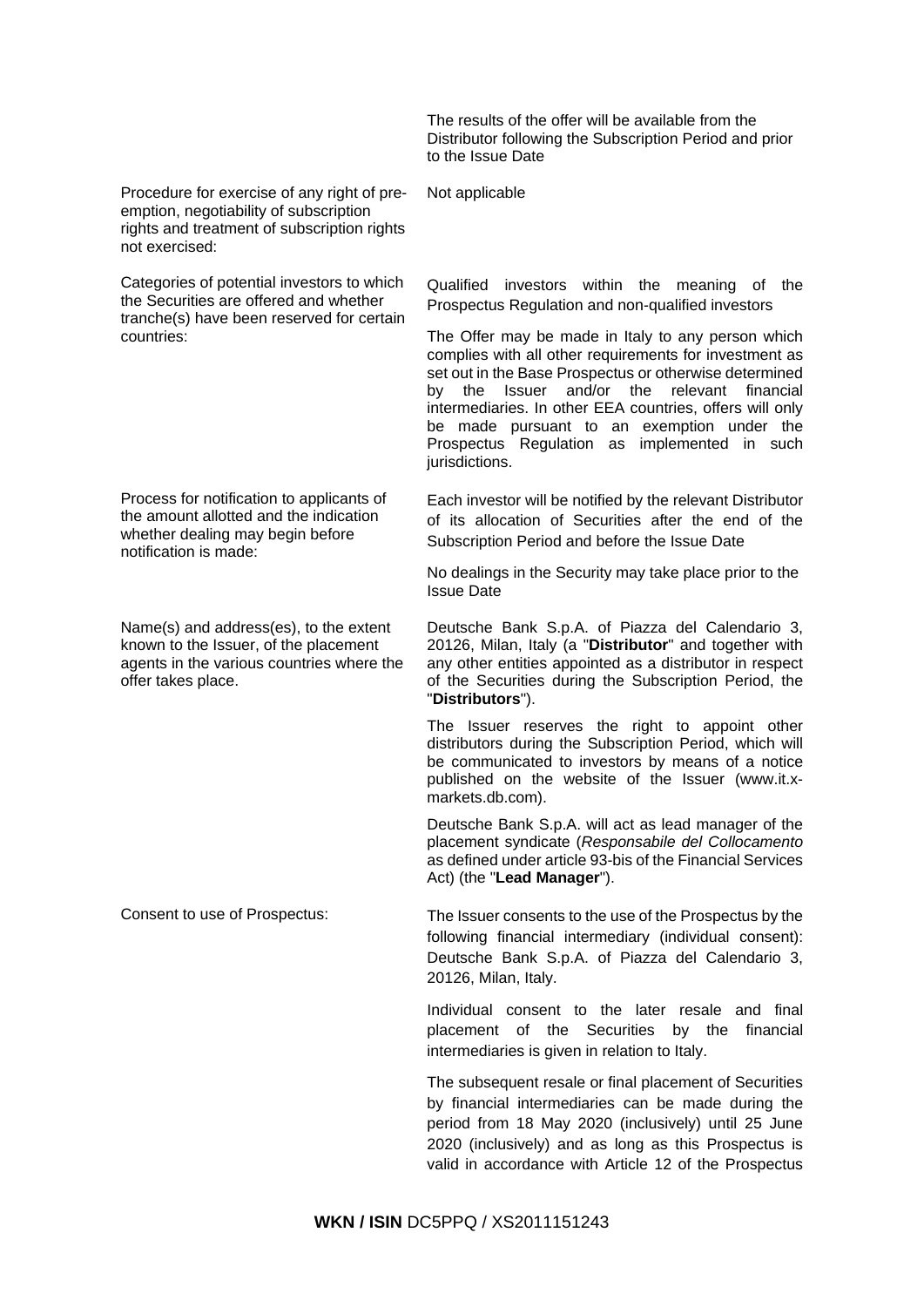Regulation.

# **Fees**

Fees paid by the Issuer to the distributor Trailer Fee not applicable Placement Fee up to 4.00 per cent of the Issue Price Fees charged by the Issuer to the Securityholders post issuance Not applicable **Costs/Distribution Fees** Amount of any expenses and taxes specifically charged to the subscriber or purchaser: Not applicable Determination of the price by the Issuer Both the Initial Issue Price of the Partial Capital At Risk Certificate and the bid and ask prices quoted by the Issuer during its term are based on the Issuer's internal pricing models. Accordingly, unlike in an on exchange trading, for example for shares, the prices quoted during the term are not based on supply and demand. The prices in particular contain a margin which the Issuer determines at its free discretion and which may cover, in addition to the Issuer's proceeds, the costs of structuring, market making and settlement of the Partial Capital At Risk Certificate, any applicable sales costs (distribution fee) and other costs. Distribution fee Placement fee: up to 4.00 per cent of the Issue Price. The Issuer will either pay the placement fee from the issue proceeds as a one-off turnover-related distribution fee to the bank that sold the Partial Capital At Risk Certificate to the customer (principal bank), or grant the latter a corresponding discount from the Initial Issue Price. **Security ratings** Rating Rating **The Securities have not been rated. Interests of natural and legal persons involved in the issue**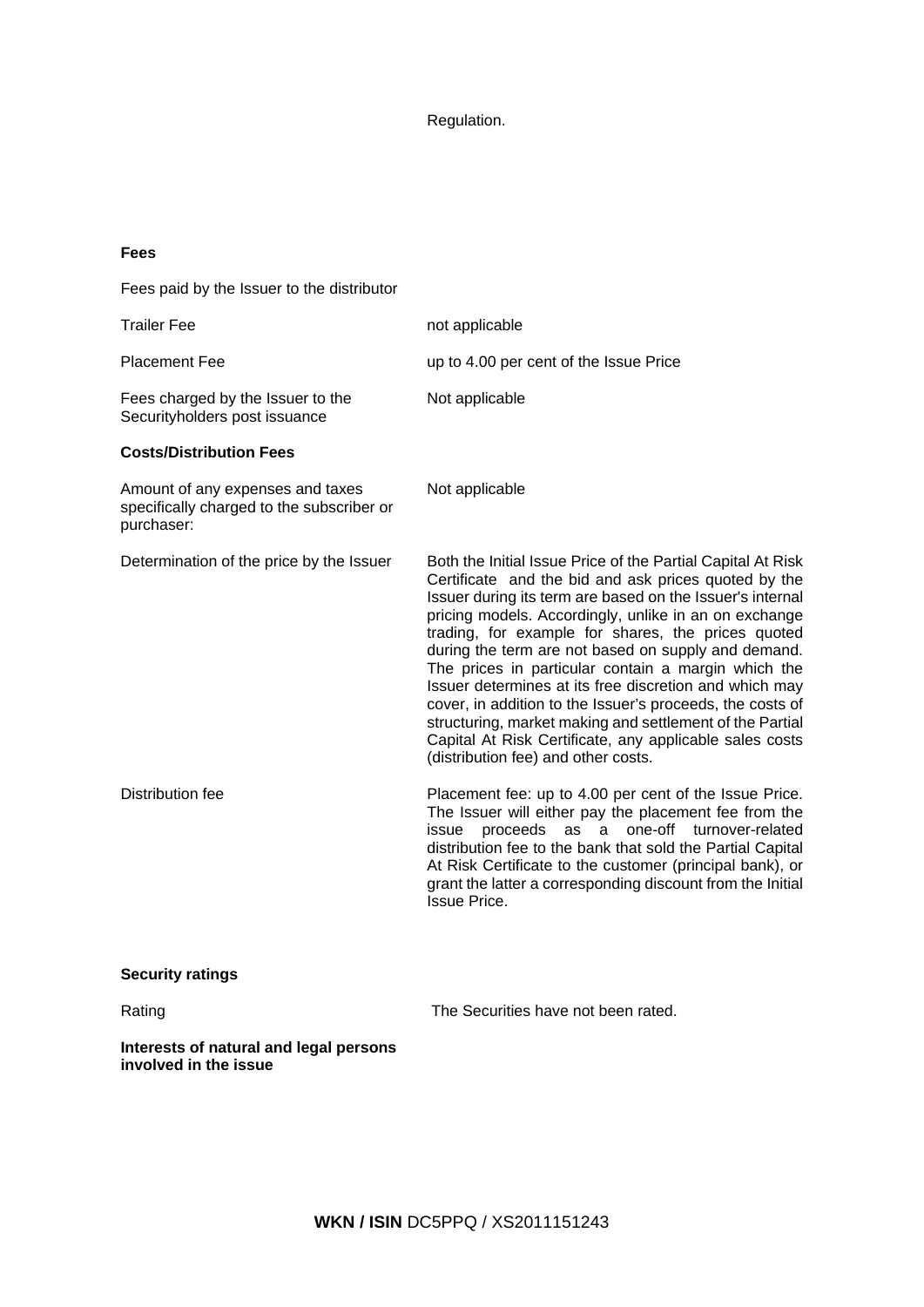| Interests of natural and legal persons |  |
|----------------------------------------|--|
| involved in the issue                  |  |

Save for the Distributor regarding the fees as set out under "Fees" above, so far as the Issuer is aware, no person involved in the issue of the Securities has an interest material to the offer.

# **Publication of notices**

Publication of notices Notices will, in deviation from §16(1) of the General Conditions of the Securities, be published on the website www.investment-products.db.com.

# **Information relating to the Underlying**

Information on the Underlying, on the past and future performance of the Underlying and its volatility can be obtained on the Reuters page as provided for each security or item composing the Underlying.

As at the date of these Final Terms, STOXX Limited appears in the register of administrators and benchmarks established and maintained by the European Securities and Markets Authority pursuant to Article 36 of the Regulation (EU) 2016/1011 of the European Parliament and of the Council of 8 June 2016 on indices used as benchmarks in financial instruments and financial contracts or to measure the performance of investment funds and amending Directives 2008/48/EC and 2014/17/EU and Regulation (EU) No 596/2014 ("**Benchmark Regulation**").

The sponsor of the index composing the Underlying (as specified below) also maintains an Internet Site at the following address where further information may be available in respect of the Underlying (including a description of the essential characteristics of the index, comprising, as applicable, the type of index, the method and formulas of calculation, a description of the individual selection process of the index components and the adjustment rules).

Index Sponsor of Stoxx Europe ESG Leaders Select 30 EUR Index: **STOXX Limited**

Internet Site of Index Sponsor: **https://www.stoxx.com/**

# **Index Disclaimers:**

# **STOXX Europe ESG Leaders Select 30 EUR Index**

STOXX Limited ("**STOXX**") and its licensors (the "**Licensors**") have no relationship to the Issuer, other than the licensing of the STOXX Europe ESG Leaders Select 30 EUR Index and the related trademarks for use in connection with the Securities.

# **STOXX and its Licensors do not:**

- Sponsor, endorse, sell or promote the Securities.
- Recommend that any person invest in the Securities or any other securities.
- **Have any responsibility or liability for or make any decisions about the timing, amount or** pricing of Securities.
- **Have any responsibility or liability for the administration, management or marketing of the** Securities.
- Consider the needs of the Securities or the owners of the Securities in determining, composing or calculating the STOXX Europe ESG Leaders Select 30 EUR Index or have any obligation to do so.

**STOXX and its Licensors will not have any liability in connection with the Securities. Specifically, STOXX and its Licensors do not make any warranty, express or implied and disclaim any and all warranty about:**

• **The results to be obtained by the Securities, the owner of the Securities or any other person in connection with the use of the STOXX Europe ESG Leaders Select 30 EUR Index and the data included in the STOXX Europe ESG Leaders Select 30 EUR Index;**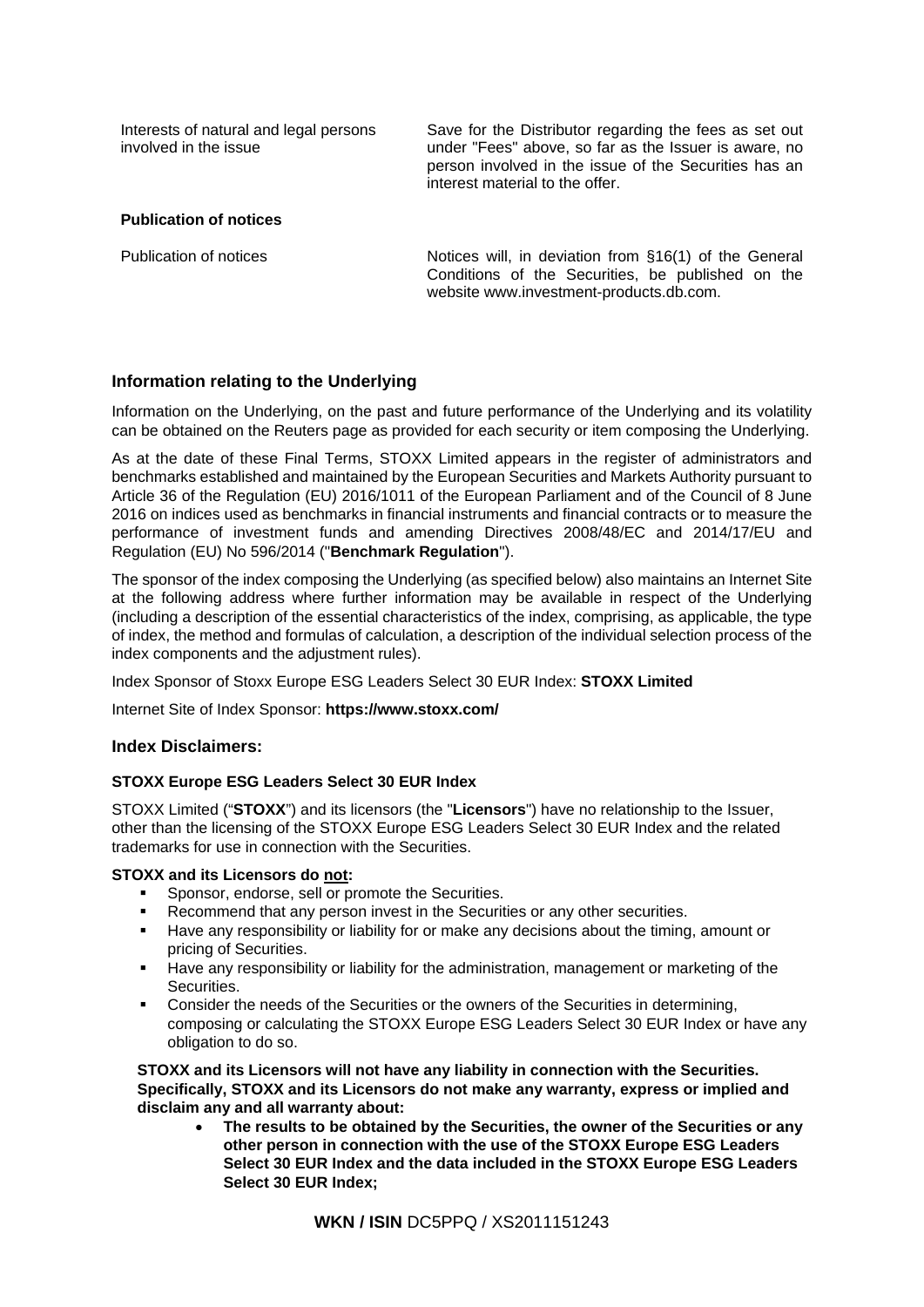- **The accuracy or completeness of the STOXX Europe ESG Leaders Select 30 EUR Index and its data;**
- **The merchantability and the fitness for a particular purpose or use of the STOXX Europe ESG Leaders Select 30 EUR Index and its data;**
- **STOXX and its Licensors will have no liability for any errors, omissions or interruptions in the STOXX Europe ESG Leaders Select 30 EUR Index or its data;**
- **Under no circumstances will STOXX or its Licensors be liable for any lost profits or indirect, punitive, special or consequential damages or losses, even if STOXX or its Licensors knows that they might occur.**

**The licensing agreement between the Issuer and STOXX is solely for their benefit and not for the benefit of the owners of the Securities or any other third parties.**

# **Further information published by the Issuer**

The Issuer does not intend to provide any further information on the Underlying.

Agent in Italy The Agent in Italy is Deutsche Bank S.p.A. acting through its principal office in Milan being as at the Issue Date at the following address: Piazza del Calendario, 3 – 20126, Milan, Italy.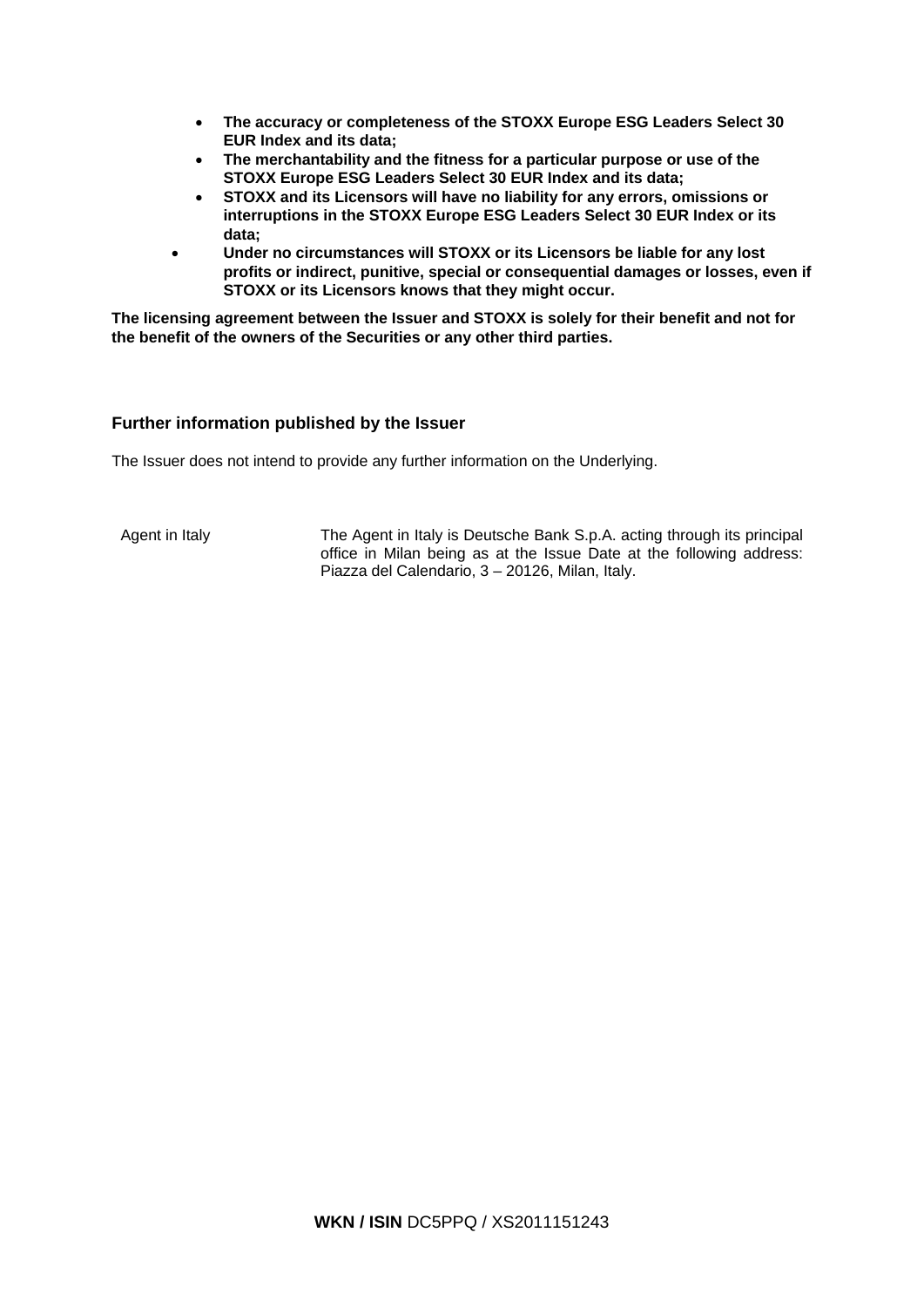# **Annex to the Final Terms**

# **Issue-specific summary**

### **Section A – Introduction containing warnings**

# **Warnings**

- a) The summary should be read as an introduction to the Prospectus.
- b) Investors should base any decision to invest in the securities on a consideration of the Prospectus as a whole.
- c) Investors could lose all (total loss) or part of their invested capital.
- d) Where a claim relating to the information contained in the Prospectus is brought before a court, the plaintiff investors might, under national law, have to bear the costs of translating the Prospectus, including any supplements, as well as the corresponding Final Terms before the legal proceedings are initiated.
- e) Civil liability attaches only to those persons who have tabled and submitted the summary including any translation thereof, but only where the summary is misleading, inaccurate or inconsistent, when read together with the other parts of the Prospectus, or where it does not provide, when read together with the other parts of the Prospectus, key information in order to aid investors when considering whether to invest in such securities.

f) You are about to purchase a product that is not simple and may be difficult to understand

### **Introductory information**

### **Name and international securities identification number**

The Certificates (the "**Securities**") offered under this Prospectus have the following securities identification numbers:

ISIN: XS2011151243/ WKN: DC5PPQ

#### **Contact details of the issue**

The Issuer (with Legal Entity Identifier (LEI) 7LTWFZYICNSX8D621K86) has its registered office at Taunusanlage 12, 60325 Frankfurt am Main, Federal Republic of Germany (telephone: +49-69-910-00).

### **Approval of the prospectus; competent authority**

The Prospectus consists of a Securities Notes and a Registration Document.

The Securities Note has been approved by the German Federal Financial Supervisory Authority (*Bundesanstalt für Finanzdienstleistungsaufsicht*) ("**BaFin**") on 24 April 2020. The business address of BaFin (Securities Supervision) is: Marie-Curie-Str. 24-28, 60439 Frankfurt, Federal Republic of Germany (telephone: +49 (0)228 41080).

The Registration Document has been approved by the Commission de Surveillance du Secteur Financier ("**CSSF**") on 6 April 2020. The business address of the CSSF is: 283, route d'Arlon, L-1150 Luxembourg, Luxembourg (telephone: +352 (0)26 251-1).

### **Section B – Key information on the Issuer**

# **Who is the issuer of the securities?**

### **Domicile and legal form of the issuer**

Deutsche Bank Aktiengesellschaft (commercial name: Deutsche Bank) is a banking institution and a stock corporation incorporated in Germany and accordingly operates in accordance with Germany law. The Legal Entity Identifier (LEI) of Deutsche Bank is 7LTWFZYICNSX8D621K86. The Bank has its registered office in Frankfurt am Main, Germany. It maintains its head office at Taunusanlage 12, 60325 Frankfurt am Main, Germany

### **Principal activities of the issuer**

The objects of Deutsche Bank, as laid down in its Articles of Association, include the transaction of all kinds of banking business, the provision of financial and other services and the promotion of international economic relations. The Bank may realise these objectives itself or through subsidiaries and affiliated companies. To the extent permitted by law, the Bank is entitled to transact all business and to take all steps which appear likely to promote the objectives of the Bank, in particular to acquire and dispose of real estate, to establish branches at home and abroad, to acquire, administer and dispose of participations in other enterprises, and to conclude enterprise agreements.

Deutsche Bank is organized into the following segments:

- Corporate Bank (CB);
- Investment Bank (IB);
- Private Bank (PB);
- Asset Management (AM);
- Capital Release Unit (CRU); and
- Corporate & Other (C&O).

In addition, Deutsche Bank has a country and regional organizational layer to facilitate a consistent implementation of global strategies. The Bank has operations or dealings with existing and potential customers in most countries in the world. These operations and dealings include working through:

— subsidiaries and branches in many countries;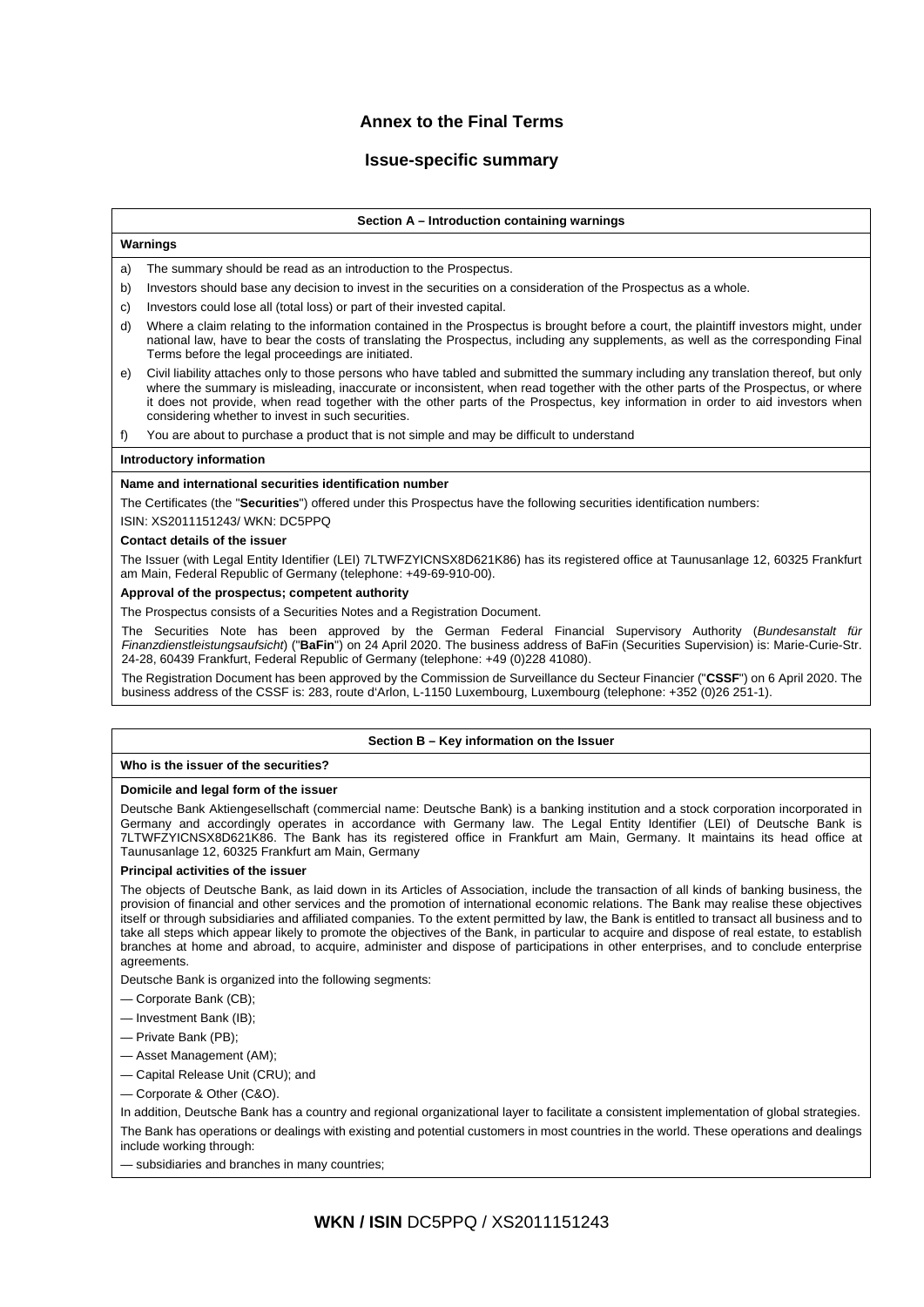— representative offices in many other countries; and

— one or more representatives assigned to serve customers in a large number of additional countries.

#### **Major shareholders of the issuer**

Deutsche Bank is neither directly nor indirectly majority-owned or controlled by any other corporation, by any government or by any other natural or legal person severally or jointly.

Pursuant to German law and Deutsche Bank's Articles of Association, to the extent that the Bank may have major shareholders at any time, it may not give them different voting rights from any of the other shareholders.

Deutsche Bank is not aware of arrangements which may at a subsequent date result in a change of control of the company.

The German Securities Trading Act (*Wertpapierhandelsgesetz*) requires investors in publicly-traded corporations whose investments reach certain thresholds to notify both the corporation and the German Federal Financial Supervisory Authority (*Bundesanstalt für Finanzdienstleistungsaufsicht*) of such change within four trading days. The minimum disclosure threshold is 3 per cent. of the corporation's issued voting share capital. To the Bank's knowledge, there are only six shareholders holding more than 3 per cent. of Deutsche Bank shares or to whom more than 3 per cent. of voting rights are attributed, and none of these shareholders holds more than 10 per cent. of Deutsche Bank shares or voting rights.

#### **Identity of the key managing directors of the issuer**

The key managing directors of the issuer are members of the issuer's Executive Board. These are: Christian Sewing, Karl von Rohr, Fabrizio Campelli, Frank Kuhnke, Bernd Leukert, Stuart Wilson Lewis, James von Moltke, Christiana Riley and Werner Steinmüller.

#### **Identity of the Issuer's statutory auditors**

Until 31 December 2019, the independent auditor for the period covered by the historical financial information of Deutsche Bank is KPMG Aktiengesellschaft Wirtschaftsprüfungsgesellschaft ("KPMG"). KPMG is a member of the chamber of public accountants (Wirtschaftsprüferkammer). With effect as of 1 January 2020, Ernst & Young GmbH Wirtschaftsprüfungsgesellschaft ("EY") has been appointed as independent auditor. EY is a member of the chamber of public accountants (*Wirtschaftsprüferkammer*).

#### **What is the key financial information regarding the issuer?**

The key financial information included in the tables below as of and for the financial years ended 31 December 2018 and 31 December 2019 has been extracted from the audited consolidated financial statements prepared in accordance with IFRS as of 31 December 2019. The key financial information included in the tables below as of 31 March 2020 and for the three months ended 31 March 2020 and 31 March 2019 has been extracted from the unaudited consolidated interim financial information as of 31 March 2020.

| Statement of income (in million<br>Euro)                                                      | Three months<br>ending 31<br><b>March 2020</b><br>(unaudited) | Year ending<br>31 December<br>2019 | Three months<br>ending 31<br><b>March 2019</b><br>(unaudited) | Year ending 31 December<br>2018 |
|-----------------------------------------------------------------------------------------------|---------------------------------------------------------------|------------------------------------|---------------------------------------------------------------|---------------------------------|
| Net interest income                                                                           | 3,251                                                         | 13.749                             | 3,355                                                         | 13,3161                         |
| Commissions and fee income                                                                    | 2,439                                                         | 9,520                              | 2,382                                                         | 10,039                          |
| Provision for credit losses                                                                   | 506                                                           | 723                                | 140                                                           | 525                             |
| Net gains (losses) on financial<br>assets/liabilities at fair value through<br>profit or loss | 395                                                           | 193                                | 717                                                           | 1.209 <sup>2</sup>              |
| Profit (loss) before income taxes                                                             | 206                                                           | (2,634)                            | 292                                                           | 1.330                           |
| Profit (loss)                                                                                 | 66                                                            | (5,265)                            | 201                                                           | 341                             |

<sup>1</sup> As adjusted as of 31 March 2020.

<sup>2</sup> As adjusted as of 31 March 2020.

| <b>Balance sheet</b><br>(amounts in million<br>Euro) | 31 March 2020<br>(unaudited) | 31 December 2019 | 31 December 2018 |
|------------------------------------------------------|------------------------------|------------------|------------------|
| Total assets                                         | 1,491,203                    | 1,297,674        | 1,348,137        |
| Senior debt                                          | 100,674                      | 101,187          | 108,389          |
| Subordinated debt                                    | 7.203                        | 6,934            | 6,717            |
| Loans at amortized cost                              | 454,518                      | 429,841          | 400,297          |
| Deposits                                             | 566,910                      | 572,208          | 564,405          |
| Total equity                                         | 63,360                       | 62,160           | 68,737           |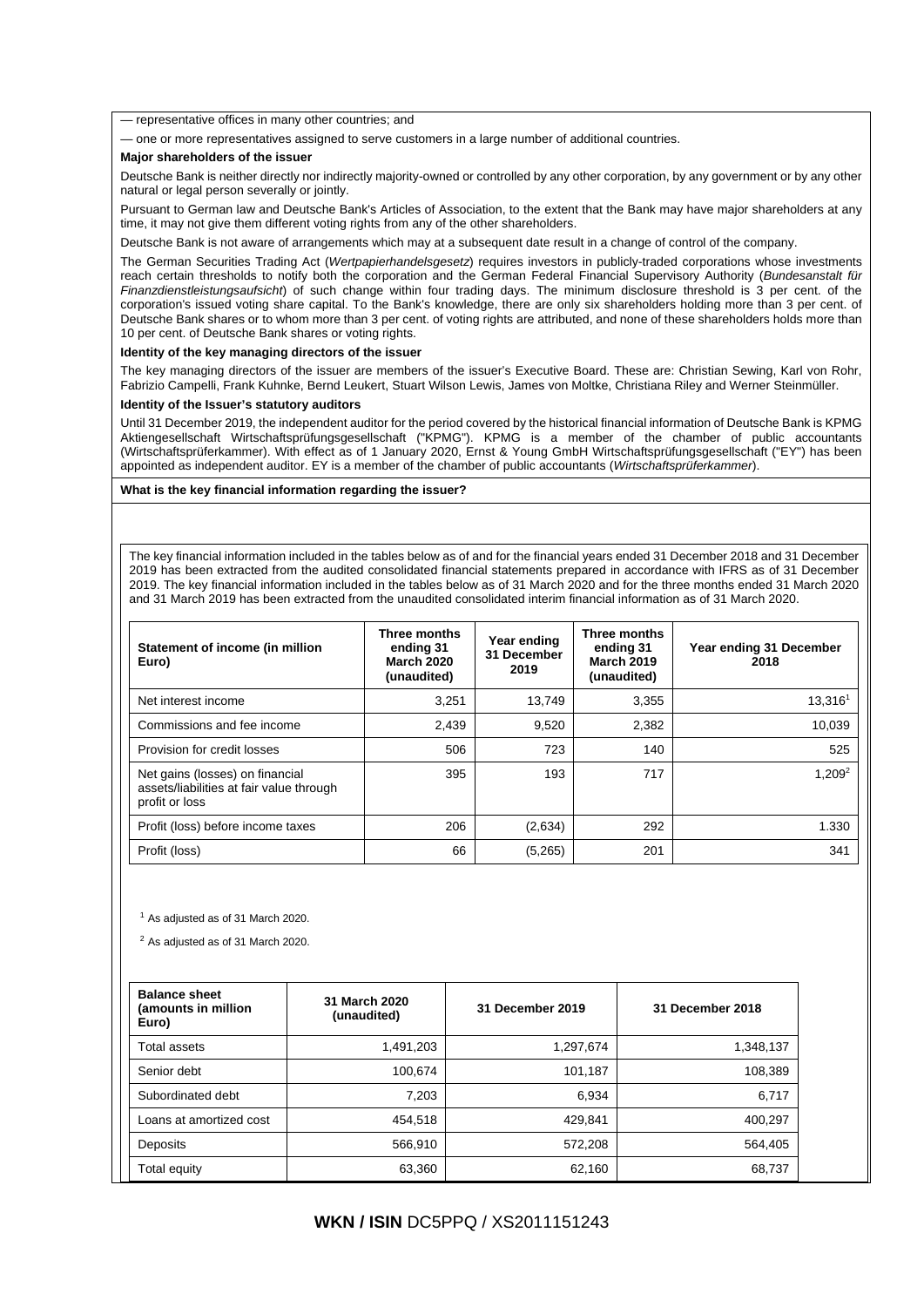| Common Equity Tier 1<br>capital ratio | 12.8% | 13.6 % | 13.6 % |
|---------------------------------------|-------|--------|--------|
| Total capital ratio                   | 16.6% | 17.4 % | 17.5 % |
| Leverage ratio (fully<br>loaded)      | 4.0%  | 4.2%   | 4.1%   |

#### **What are the key risks that are specific to the issuer?**

The Issuer is subject to the following key risks:

**Macroeconomic, Geopolitical and Market Environment:** As a global investment bank with a large private client franchise, our businesses are materially affected by global macroeconomic and financial market conditions. Significant risks exist that could negatively affect the results of operations and financial condition in some of our businesses as well as our strategic plans, including deterioration of the economic outlook for the euro area and slowing in emerging markets, trade tensions between the United States and China as well between the United States and Europe, inflation risks, Brexit and geopolitical risks. Also, as a result of the risks posed by the COVID 19 pandemic, we may be materially adversely affected by a protracted downturn in local, regional or global economic conditions.

**Business and Strategy:** Our results of operation and financial condition continue to be negatively impacted by the challenging market environment, uncertain macroeconomic and geopolitical conditions, lower levels of client activity, increased competition and regulation, and the immediate impact of our strategic decisions. If we are unable to improve our profitability as we continue to face these headwinds, we may be unable to meet many of our strategic aspirations, and may have difficulty maintaining capital, liquidity and leverage at levels expected by market participants and our regulators.

**Regulation and Supervision:** Regulatory reforms enacted and proposed in response to weaknesses in the financial sector, together with increased regulatory scrutiny more generally, have had and continue to have a significant impact on us and may adversely affect our business and ability to execute our strategic plans. Competent regulators may prohibit us from making dividend payments or payments on our regulatory capital instruments or take other actions if we fail to comply with regulatory requirements.

**Increased Capital Requirements**: Regulatory and legislative changes require us to maintain increased capital and bail-inable debt (debt that can be bailed in in resolution) and abide by tightened liquidity requirements. These requirements may significantly affect our business model, financial condition and results of operations as well as the competitive environment generally. Any perceptions in the market that we may be unable to meet our capital or liquidity requirements with an adequate buffer, or that we should maintain capital or liquidity in excess of these requirements or another failure to meet these requirements could intensify the effect of these factors on our business and results.

**Internal Control Environment:** A robust and effective internal control environment and adequate infrastructure (comprising people, policies and procedures, controls testing and IT systems) are necessary to ensure that we conduct our business in compliance with the laws, regulations and associated supervisory expectations applicable to us. We have identified the need to strengthen our internal control environment and infrastructure and have embarked on initiatives to accomplish this. If these initiatives are not successful or are delayed, our reputation, regulatory position and financial condition may be materially adversely affected, and our ability to achieve our strategic ambitions may be impaired.

**Litigation, Regulatory Enforcement Matters and Investigations:** We operate in a highly and increasingly regulated and litigious environment, potentially exposing us to liability and other costs, the amounts of which may be substantial and difficult to estimate, as well as to legal and regulatory sanctions and reputational harm. We and our subsidiaries are involved in various litigation proceedings, including civil class action lawsuits, arbitration proceedings and other disputes with third parties, as well as regulatory proceedings and investigations by both civil and criminal authorities in jurisdictions around the world.

## **Section C – Key information on the securities**

#### **What are the main features of the securities?**

### **Type of securities**

The Securities are *Certificates*.

#### **Class of securities**

The Securities will be represented by a global security (the "Global Security"). No definitive Securities will be issued. The Securities will be issued in bearer form.

### **Securities identification number(s) of the securities**

ISIN: XS2011151243/ WKN: DC5PPQ

#### **Applicable law of the securities**

The Securities will be governed by German law. The constituting of the Securities may be governed by the laws of the jurisdiction of the Clearing Agent.

#### **Restrictions on the free transferability of the securities**

Each Security is transferable in accordance with applicable law and any rules and procedures for the time being of any Clearing Agent through whose books such Security is transferred.

### **Status of the securities**

The Securities constitute unsecured and unsubordinated preferred liabilities of the Issuer ranking *pari passu* among themselves and *pari passu* with all other unsecured and unsubordinated preferred liabilities of the Issuer, subject, however, to statutory priorities conferred to certain unsecured and unsubordinated preferred liabilities in the event of Resolution Measures imposed on the Issuer or in the event of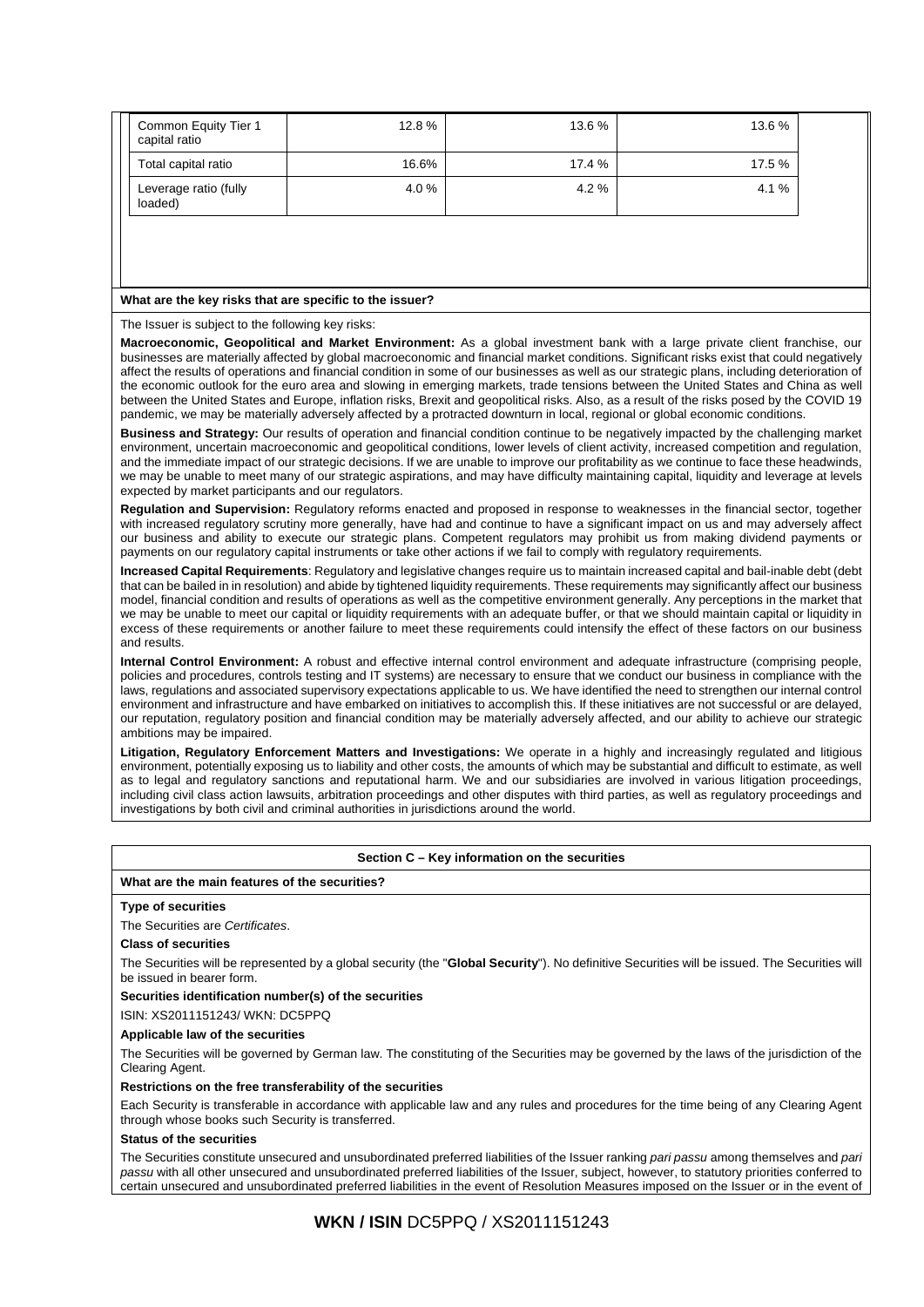the dissolution, liquidation, Insolvency, composition or other proceedings for the avoidance of Insolvency of, or against, the Issuer.

### **Ranking of the securities**

The ranking of the Issuer's liabilities in insolvency or in the event of the imposition of Resolution Measures, such as a bail-in, is determined by German law. The Securities are unsecured unsubordinated preferred liabilities that would rank higher than the Issuer's regulatory capital, its subordinated liabilities and its unsecured unsubordinated non-preferred liabilities. The liabilities under the Securities rank *pari passu* with other unsecured unsubordinated preferred liabilities of the Issuer, including but not limited to derivatives, structured products and deposits not subject to protection. The liabilities under the Securities rank below liabilities protected in Insolvency or excluded from Resolution Measures, such as certain protected deposits.

### **Rights attached to the securities**

The Securities provide holders of the Securities, on redemption or upon exercise, subject to a total loss, with a claim for payment of a cash amount.

| Number of Securities:                         | Issue of up to 300,000                                                                                                                                                                                                                                              |
|-----------------------------------------------|---------------------------------------------------------------------------------------------------------------------------------------------------------------------------------------------------------------------------------------------------------------------|
| Currency:                                     | EURO ("EUR")                                                                                                                                                                                                                                                        |
| Name and address of the Paying<br>Agent:      | Deutsche Bank AG, Taunusanlage 12, 60325 Frankfurt am Main, Germany                                                                                                                                                                                                 |
| Name and address of the<br>Calculation Agent: | Deutsche Bank AG, Taunusanlage 12, 60325 Frankfurt am Main, Germany                                                                                                                                                                                                 |
| Underlying:                                   | Type: Index<br>Name: STOXX Europe ESG Leaders Select 30 EUR Index<br>Information on the historical and ongoing performance of the Underlying and its volatility can<br>be obtained on the public website https://www.stoxx.com and on the Reuters page<br>.SEESGSEP |

### **Limitations to the rights attached to the Securities**

Under the conditions set out in the Terms and Conditions, the Issuer is entitled to terminate the Securities and to amend the Terms and Conditions.

### **Where will the securities be traded?**

Application will be made to admit to trading the Securities on the multilateral trading facility (MTF) EuroTLX of EuroTLX SIM S.p.A., which is not a regulated market for the purposes of Directive 2014/65/EU (as amended).

### **What are the key risks that are specific to the securities?**

#### **Risks at maturity**

If the Final Reference Level is, as specified in the Final Terms, either (i) below or (ii) equal to or below the Strike, the Partial Capital Protection Certificate with Cap and Strike involves a risk of loss if the redemption amount equal to the percentage of the Initial Issue Price or Amount specified in the Final Terms is lower than the purchase price of this product. In such a case, investors will suffer a loss, the amount of which will be greater, the lower the price or level of the Underlying at maturity.

### **Risks associated with Market Disruptions**

Subject to certain conditions being met, the Calculation Agent may determine that a Market Disruption has occurred. This means that the price or level of the Underlying cannot be determined, at least temporarily. Market Disruptions may occur on an exchange relevant for the Underlying, particularly in the event of trade interruptions. This may have an effect on the timing of valuation and may delay payments on or the settlement of the Securities.

### **Risks associated with Adjustment and Termination Events**

Subject to certain conditions being met, the Issuer may replace Underlyings, adjust the Final Terms or terminate the Securities. In case of a termination, the Issuer will pay, usually prior to the scheduled settlement date of the Securities, an amount determined by the Calculation Agent. Such amount may be significantly less than an investor's initial investment in Securities and in certain circumstances may be zero.

Any adjustment or termination of the Securities or replacement of an Underlying may lead to a loss in value of the Securities or may at maturity lead to the realisation of losses or even to the total loss of the invested amount. It is also not excluded that an adjustment measure will later prove to be incorrect or to be disadvantageous for Securityholders. A Securityholder could also be put in an economically worse position by the adjustment measure than before such adjustment measure.

### **Risks associated with Underlying**

Market risk is the most significant cross-product risk factor in connection with Underlyings of all kinds. An investment in Securities linked to any Underlying may bear similar market risks to a direct investment in the relevant index.

The performance of Securities depends on the performance of the price or level of the Underlying and therefore on the value of the embedded option. This value may be subject to major fluctuations during the term. The higher the volatility of the Underlying is, the greater the expected intensity of such fluctuations is. Changes in the price or level of the Underlying will affect the value of the Securities, but it is impossible to predict whether the price or level of the Underlying will rise or fall.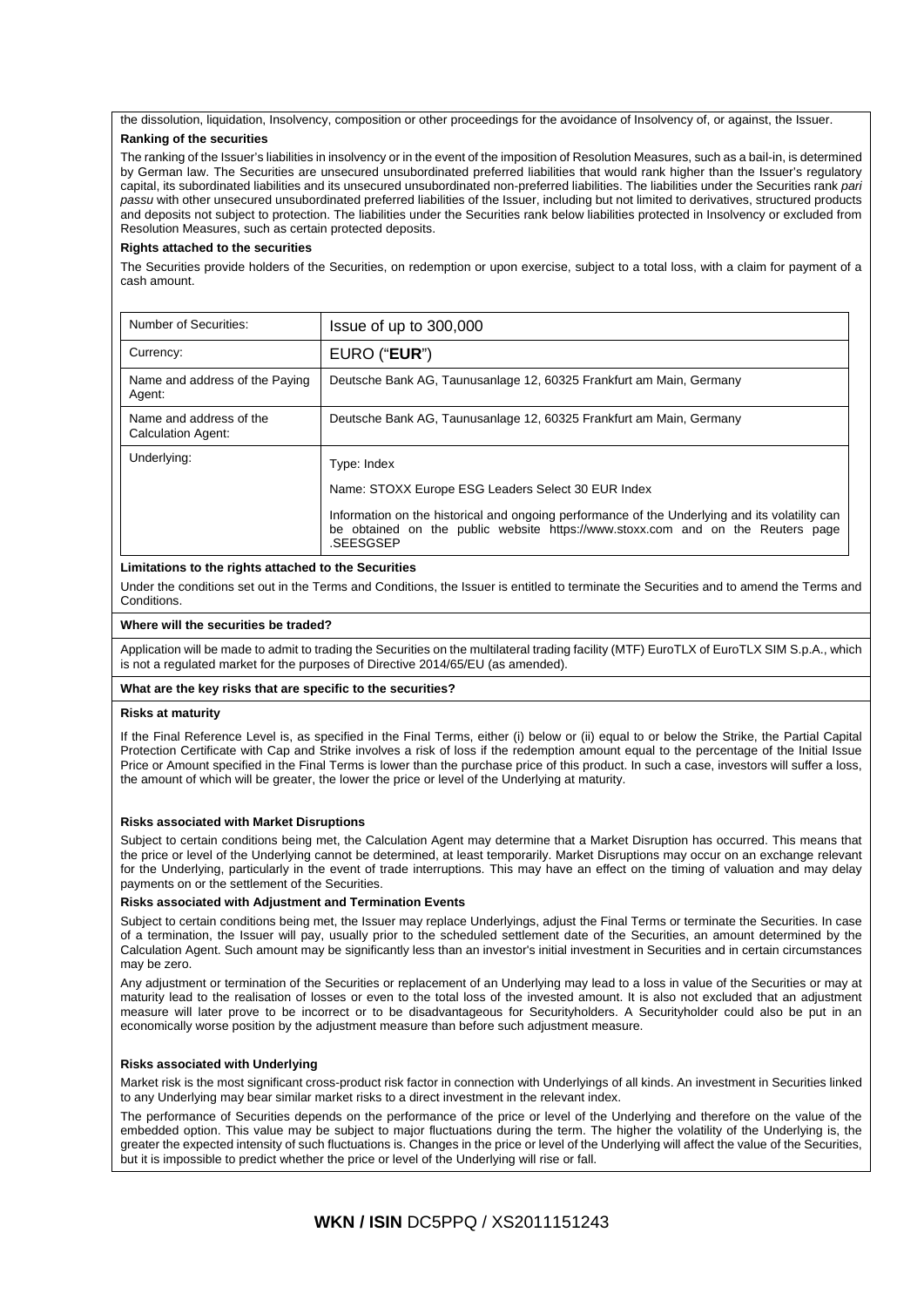*[Di seguito si riporta la traduzione di cortesia in lingua italiana del contenuto dei* Final Terms *(c.d. Condizioni Definitive), applicabili agli strumenti finanziari di seguito individuati. Si precisa che (i) il testo in lingua inglese prevarrà in caso di eventuale divergenza con, od omissioni nella, presente traduzione, (ii) ai sensi della vigente normativa applicabile in materia di prospetti, non sussiste alcun obbligo di predisporre la presente traduzione né tantomeno di consegnarla ai potenziali investitori, né trasmetterla ad alcuna autorità, (iii) la presente traduzione è effettuata esclusivamente al fine di agevolare la lettura da parte dei potenziali investitori del testo in lingua inglese dei* Final Terms *redatto ai sensi dell'Articolo 8.5 del Regolamento Prospetti (come di seguito definita), e, in tal senso, (iv) i potenziali investitori sono invitati, ai fini di avere una informativa completa sull'Emittente e sugli strumenti finanziari, di seguito individuati, a leggere attentamente le informazioni contenute nei* Final Terms *e nel Prospetto di Base ed in ogni relativo supplemento e documentazione di offerta di seguito individuata.]*

Condizioni Definitive no. 2 datate 21 Maggio 2020

# **DEUTSCHE BANK AG**

Emissione fino a 300.000 *Partial Capital At Risk Certificate (Cash Settlement) (che corrispondono al prodotto n. 12 nella Nota Informativa sui Titoli dei Certificates) correlati allo STOXX Europe ESG Leaders Select 30 EUR Index* 

(i "**Titoli**")

nell'ambito del Programma X<sup>-</sup>markets per l'Emissione di Certificates, Warrants e Notes

# **Prezzo di Emissione**: EUR 100 per Titolo

# **WKN / ISIN:** DC5PPQ / XS2011151243

**Il Prospetto (incluso qualunque supplemento), ai sensi del quale sono stati emessi i Titoli descritti nelle presenti Condizioni Definitive, cesserà di essere valido nel momento in cui la Nota Informativa sui Titoli datata 22 Aprile 2020 cesserà la propria validità (12 mesi dopo l'approvazione) e sarà pertanto valido fino al 24 Aprile 2021. Da tale data, le presenti Condizioni Definitive devono essere lette insieme alla relativa versione in vigore della Nota Informativa sui Titoli e alla rispettiva versione vigente del Documento di Registrazione così come pubblicato sul sito web www.xmarkets.db.com.**

La Nota Informativa sui Titoli datata 22 Aprile 2020 contiene le presenti Condizioni Definitive e una descrizione della struttura dei Titoli. La Nota Informativa sui Titoli e le Prime Condizioni Definitive sono state pubblicate conformemente all'Articolo 21 (2)(a) del Regolamento Prospetti, in forma elettronica nel sito web dell'Emittente [\(www.xmarkets.db.com\)](http://www.xmarkets.db.com/), e sono disponibili gratuitamente presso la sede legale dell'Emittente, Deutsche Bank AG, Mainzer Landstrasse 11-17, 60329 Francoforte sul Meno.

Il presente documento rappresenta le Condizioni Definitive dei Titoli ivi descritti e si compone delle seguenti parti:

# **Condizioni Economiche dei Titoli**

**Termini e Condizioni (Condizioni Specifiche dei Titoli)**

**Ulteriori Informazioni relative all'offerta dei Titoli**

**Nota di Sintesi relativa alla specifica emissione**

**Le presenti Condizioni Definitive sono state predisposte ai sensi di quanto previsto dall'Articolo 8 (5) del Regolamento Prospetti e devono essere lette congiuntamente al Prospetto di Base, che comprende**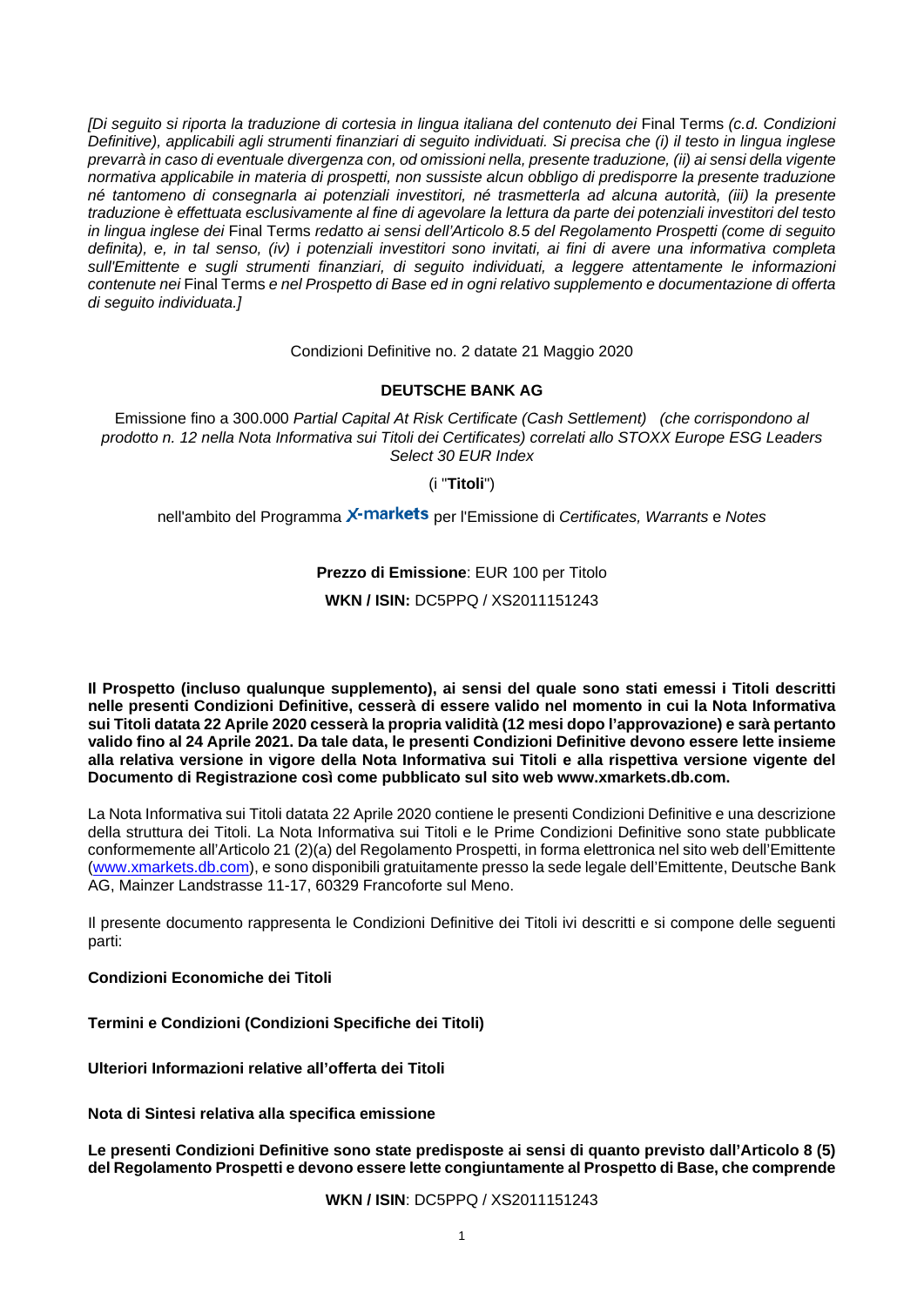**la Nota Informativa sui Titoli datata 22 Aprile 2020 (la "Nota Informativa sui Titoli") ed il Documento di Registrazione datato 6 Aprile 2020, cosi come modificato, (il "Documento di Registrazione"), al fine di ottenere tutte le informazioni rilevanti. E' possibile ottenere un'informazione completa circa l'Emittente ed i Titoli unicamente attraverso la lettura combinata delle presenti Condizioni Definitive, della Nota Informativa sui Titoli e del Documento di Registrazione.**

**La Nota Informativa sui Titoli datata 22 Aprile 2020, il Documento di Registrazione datato 6 Aprile 2020, qualunque supplemento al Prospetto di Base o al Documento di Registrazione e le Condizioni Definitive sono pubblicati in forma elettronica nel sito web dell'Emittente [\(www.xmarkets.db.com\)](http://www.xmarkets.db.com/) conformemente a quanto previsto dall'articolo 21(2)(a) del Regolamento Prospetti.**

**Inoltre, la Nota Informativa sui Titoli datata 22 Aprile 2020, il Documento di Registrazione datato 6 Aprile 2020 e qualunque supplemento al Prospetto di Base o al Documento di Registrazione saranno disponibili gratuitamente presso la sede legale dell'Emittente, Deutsche Bank AG, e presso la sua filiale di Milano, in Via Filippo Turati 27, 20121 Milano, Italia**

### **Una nota di sintesi della singola emissione è allegata alle Condizioni Definitive.**

I termini non altrimenti definiti qui di seguito avranno il significato attribuito ad essi nelle Condizioni Generali dei Titoli presenti nei Termini e Condizioni.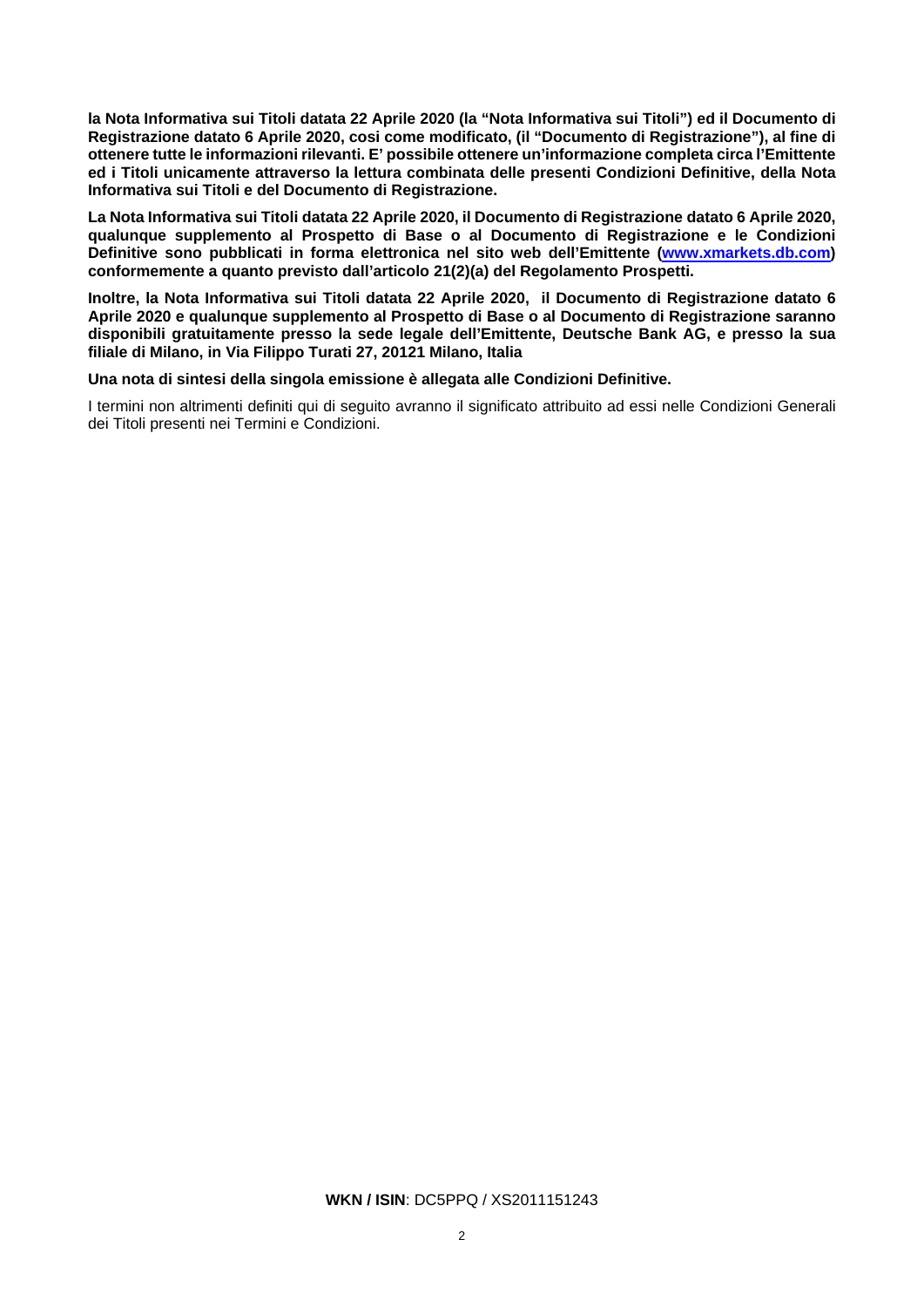# **Condizioni economiche dei Titoli**

La seguente descrizione dei Titoli spiega le condizioni economiche dei Titoli e le caratteristiche di questi.

# Prodotto N.12: Partial Capital Protection Certificate with Cap and Strike

Il *Partial Capital Protection Certificate with Cap and Strike* prevede la protezione del capitale a scadenza per una percentuale o un ammontare specificati nelle Condizioni Definitive e correlato al rendimento del Sottostante. Questa protezione del capitale parziale indica che il rimborso del *Partial Capital Protection Certificate with Cap and Strike* a scadenza è previsto per una percentuale del Prezzo di Emissione Iniziale o un importo specificato nelle Condizioni Definitive. Il rimborso, che non avverrà sino alla scadenza, non è garantito da parti terze, ma unicamente dall'Emittente e pertanto dipenderà dall'abilità di quest'ultimo di adempiere le proprie obbligazioni pecuniarie.

# 1. Pagamenti delle cedole

Qualora sia specificata l'applicazione del Pagamento della Cedola nelle Condizioni Definitive, il Certificato è, come indicato nelle Condizioni Definitive, o a tasso fisso, e rende una Cedola fissa alla Data di Pagamento della Cedola o alle Date di Pagamento della Cedola, o a tasso variabile, e gli investitori ricevono Pagamenti di Cedole variabili alla rispettiva Data di Pagamento della Cedola o alle rispettive Date di Pagamento della Cedola durante il periodo di durata. L'importo di tali Pagamenti della Cedola variabili dipende dallo sviluppo di un Tasso di Riferimento, maggiorato o diminuito – a seconda dei casi – di un Margine pari a una percentuale predeterminata, se indicato nelle Condizioni Definitive. La Cedola sarà pari a un massimo corrispondente alla Cedola Massima e/o a un minimo corrispondente alla Cedola Minima, se specificato nelle Condizioni Definitive.

# 2. Rimborso alla scadenza

Gli investitori ricevono un minimo pari all'Importo di Protezione del Capitale Parziale ed un importo massimo pari all'Importo Massimo nella Data di Liquidazione.

- a) Nel caso in cui il Livello di Riferimento Finale sia, come specificato nelle Condizioni Definitive, (i) superiore o (ii) pari o superiore al Cap, gli investitori ricevono l'Importo Massimo nella Data di Liquidazione.
- b) Nel caso in cui il Livello di Riferimento Finale sia, come specificato nelle Condizioni Definitive, (i) superiore o (ii) pari o superiore al Strike, ma, come specificato nelle Condizioni Definitive, (i) inferiore o (ii) pari o inferiore al Cap, gli investitori parteciperanno al rendimento sia positivo che negativo del Sottostante alla scadenza, sulla Base del Livello di Riferimento Iniziale e tenendo conto del Fattore di partecipazione, qualora sia specificato nelle Condizioni Definitive, e tenendo conto del rendimento negativo solamente fino al limite negativo pari al livello dello Strike.
- c) Nel caso in cui il Livello di Riferimento Finale, come specificato nelle Condizioni Definitive, sia (i) inferiore o (ii) pari o inferiore allo Strike, gli investitori ricevono l'Importo di Protezione del Capitale Parziale nella Data di Liquidazione.

In cambio di una protezione del capitale parziale, gli investitori limitano il loro possibile guadagno all'Importo Massimo.

Gli investitori non ricevono il pagamento di alcun rendimento corrente, come un interesse.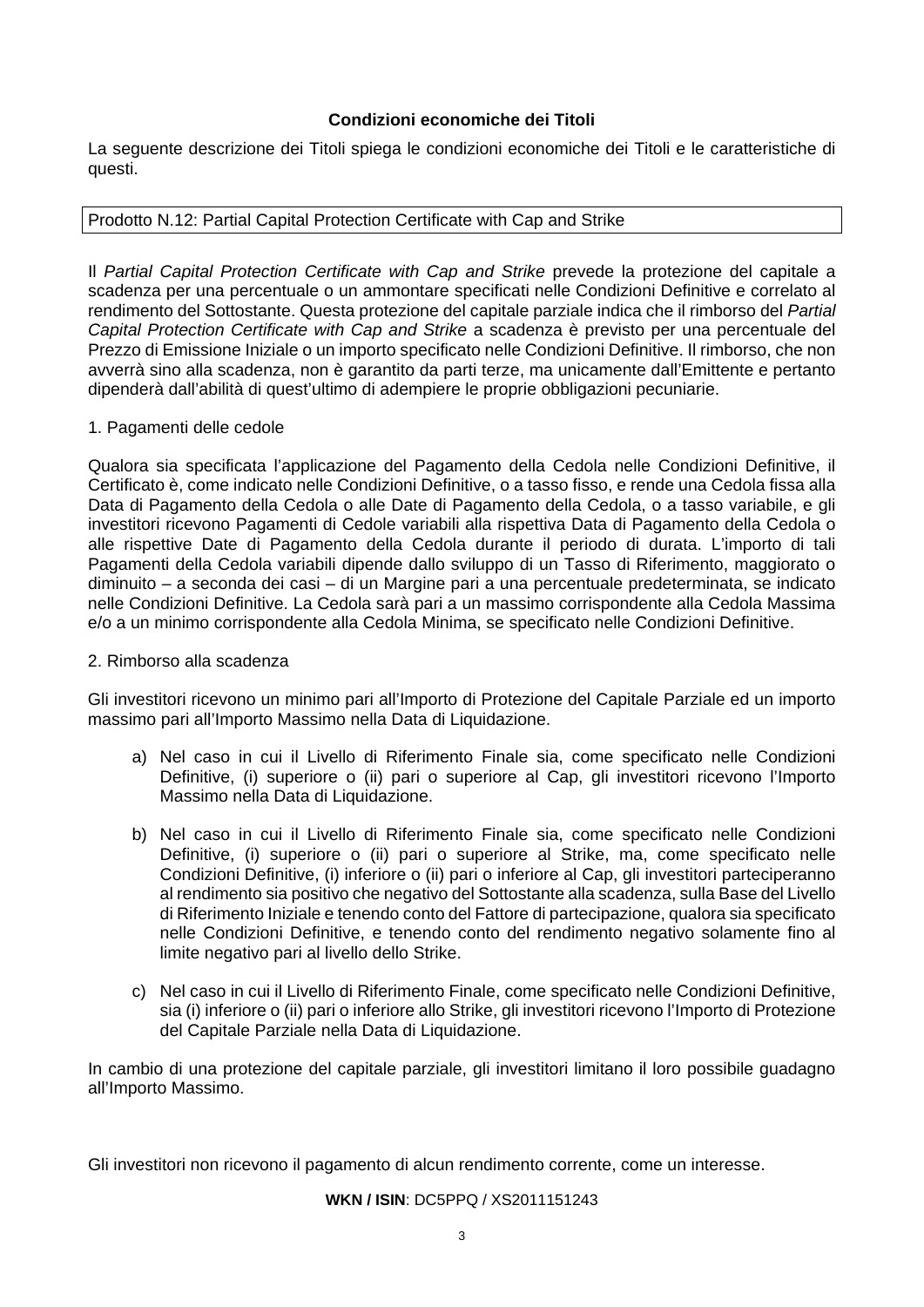Ugualmente, gli investitori non possono vantare alcuna pretesa in relazione al o derivante dal Sottostante.

# **Termini e Condizioni**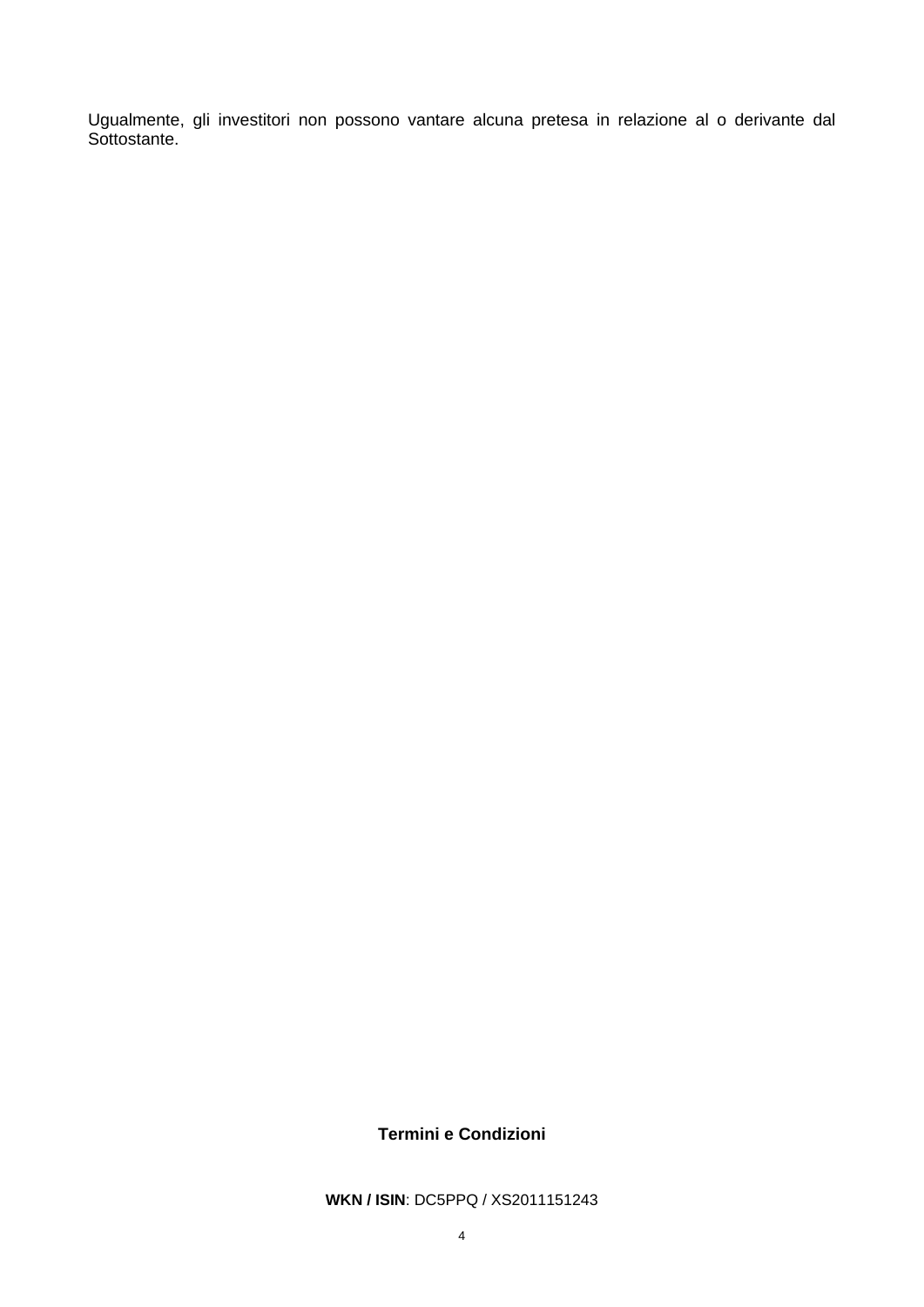Le "**Condizioni Specifiche dei Titoli** " relative ai Titoli di seguito, con riferimento alla Serie di Titoli Rilevante, completano e definiscono i termini delle Condizioni Generali dei Titoli ai fini di ciascuna Serie di Titoli. Le Condizioni Specifiche dei Titoli insieme alle Condizioni Generali dei Titoli rappresentano i "**Termini e Condizioni**" dei Titoli rilevanti.

# **Definizioni Generali applicabili ai Titoli**

| Tipologia di Titolo             | Certificate                                                                                                                                                                                                       |  |  |
|---------------------------------|-------------------------------------------------------------------------------------------------------------------------------------------------------------------------------------------------------------------|--|--|
|                                 | Partial Capital At Risk Certificate (Cash Settlement) correlato al STOXX Europe<br>ESG Leaders Select 30 EUR Index                                                                                                |  |  |
| <b>ISIN</b>                     | XS2011151243                                                                                                                                                                                                      |  |  |
| <b>WKN</b>                      | DC5PPQ                                                                                                                                                                                                            |  |  |
| Common Code                     | 201115124                                                                                                                                                                                                         |  |  |
| Emittente                       | Deutsche Bank AG, Francoforte sul Meno                                                                                                                                                                            |  |  |
| Numero di Titoli                | Fino a 300.000 Titoli                                                                                                                                                                                             |  |  |
| Prezzo di Emissione<br>Iniziale | EUR 100 per Titolo                                                                                                                                                                                                |  |  |
| Prezzo di Emissione             | EUR 100 per Titolo                                                                                                                                                                                                |  |  |
| <b>Sottostante</b>              |                                                                                                                                                                                                                   |  |  |
| Sottostante                     | Tipo: Indice                                                                                                                                                                                                      |  |  |
|                                 | Nome: STOXX Europe ESG Leaders Select 30 EUR Index                                                                                                                                                                |  |  |
|                                 | Sponsor dell'Indice: STOXX Limited                                                                                                                                                                                |  |  |
|                                 | Fonte di Riferimento: come definita nel paragrafo §5(5)(i) delle Condizioni Generali                                                                                                                              |  |  |
|                                 | Borsa Valori Correlata: come definita nel paragrafo §5(5)(j) delle Condizioni<br>Generali                                                                                                                         |  |  |
|                                 | RIC: .SEESGSEP                                                                                                                                                                                                    |  |  |
|                                 | Bloomberg Code: SEESGSEP <index></index>                                                                                                                                                                          |  |  |
| Dettagli del Prodotto           |                                                                                                                                                                                                                   |  |  |
| Liquidazione                    | Liquidazione in Contanti                                                                                                                                                                                          |  |  |
| Valuta di Regolamento           | EURO ("EUR")                                                                                                                                                                                                      |  |  |
| Importo di Liquidazione         | qualora il Livello di Riferimento Finale sia inferiore o pari allo Strike,<br>(a)<br>l'Importo di Protezione del Capitale Parziale;                                                                               |  |  |
|                                 | qualora il Livello di Riferimento Finale sia superiore allo Strike ma inferiore<br>(b)<br>al Cap, un importo pari alla somma di (i) EUR 100 e (ii) il prodotto di EUR<br>100 e la differenza di (x) e (y) laddove |  |  |
|                                 | (x) è il quoziente de:                                                                                                                                                                                            |  |  |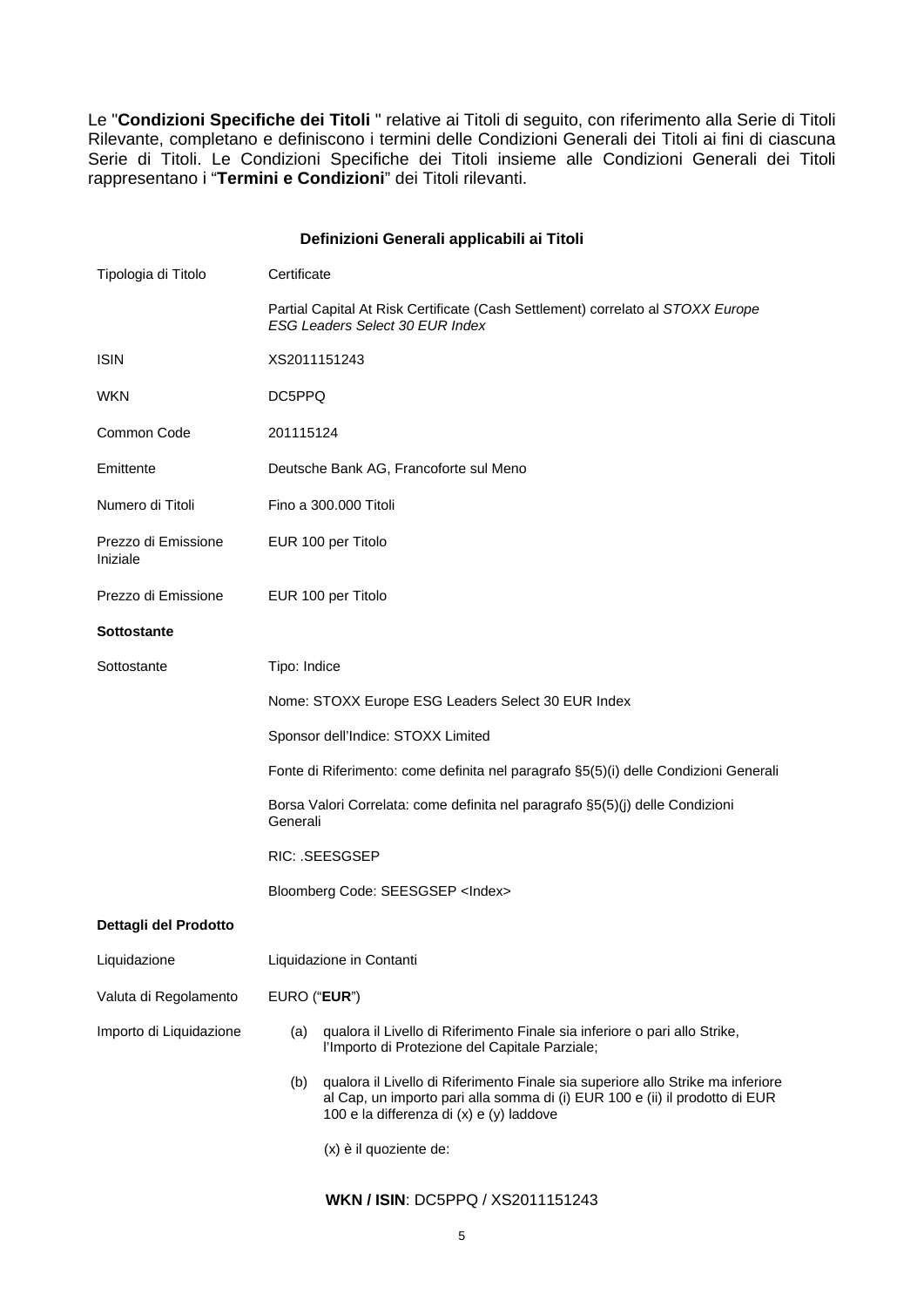| (A) il Livello di Riferimento Finale (al numeratore) e |  |
|--------------------------------------------------------|--|
|--------------------------------------------------------|--|

(B) il Livello di Riferimento Iniziale (al denominatore)

(y) è 1;

(c) qualora il Livello di Riferimento Finale sia pari o superiore al Cap, l'Importo Massimo.

| Importo di Protezione<br>del Capitale Parziale        | 90 per cento del Prezzo di Emissione Iniziale                                                                                                                                                                                                                                                                          |
|-------------------------------------------------------|------------------------------------------------------------------------------------------------------------------------------------------------------------------------------------------------------------------------------------------------------------------------------------------------------------------------|
| Cap                                                   | 140 per cento del Livello di Riferimento Iniziale                                                                                                                                                                                                                                                                      |
| Importo Massimo                                       | EUR 140,00                                                                                                                                                                                                                                                                                                             |
| <b>Strike</b>                                         | 90 per cento del Livello di Riferimento Iniziale                                                                                                                                                                                                                                                                       |
| Livello di Riferimento<br>Iniziale                    | Il Livello di Riferimento nella Data di Valutazione Iniziale.                                                                                                                                                                                                                                                          |
| Livello di Riferimento<br>Finale                      | Il Livello di Riferimento nella Data di Valutazione.                                                                                                                                                                                                                                                                   |
| Livello di Riferimento                                | In relazione ad un qualunque giorno rilevante, un importo (che sarà ritenuto il valore<br>monetario nella Valuta di Liquidazione) pari al Valore del Livello di Riferimento<br>Rilevante che sia quotato o pubblicato in tale giorno sulla Fonte di Riferimento, come<br>specifico nelle informazioni sul Sottostante. |
| Valore del Livello di<br><b>Riferimento Rilevante</b> | Il livello di chiusura ufficiale del Sottostante sulla Fonte di Riferimento                                                                                                                                                                                                                                            |
| Cedola                                                |                                                                                                                                                                                                                                                                                                                        |
| Pagamento della Cedola                                | Pagamento della Cedola Non Applicabile                                                                                                                                                                                                                                                                                 |
| Date Rilevanti                                        |                                                                                                                                                                                                                                                                                                                        |
| Data di Emissione                                     | 30 Giugno 2020                                                                                                                                                                                                                                                                                                         |
| Data di Valorizzazione                                | 30 Giugno 2020                                                                                                                                                                                                                                                                                                         |
| Data di Valutazione                                   | 1 Luglio 2024                                                                                                                                                                                                                                                                                                          |
| Data di Valutazione<br>Iniziale                       | 29 Giugno 2020                                                                                                                                                                                                                                                                                                         |
| Data di Liquidazione                                  | Il secondo Giorno di Liquidazione TARGET successivo alla Data di Valutazione<br>rilevante, probabilmente il 3 Luglio 2024                                                                                                                                                                                              |
| Primo Giorno di<br>Negoziazione nella<br>Borsa Valori | Entro 90 giorni lavorativi dalla Data di Emissione                                                                                                                                                                                                                                                                     |
| Ultimo Giorno di<br>Negoziazione nella                | 1 Luglio 2024                                                                                                                                                                                                                                                                                                          |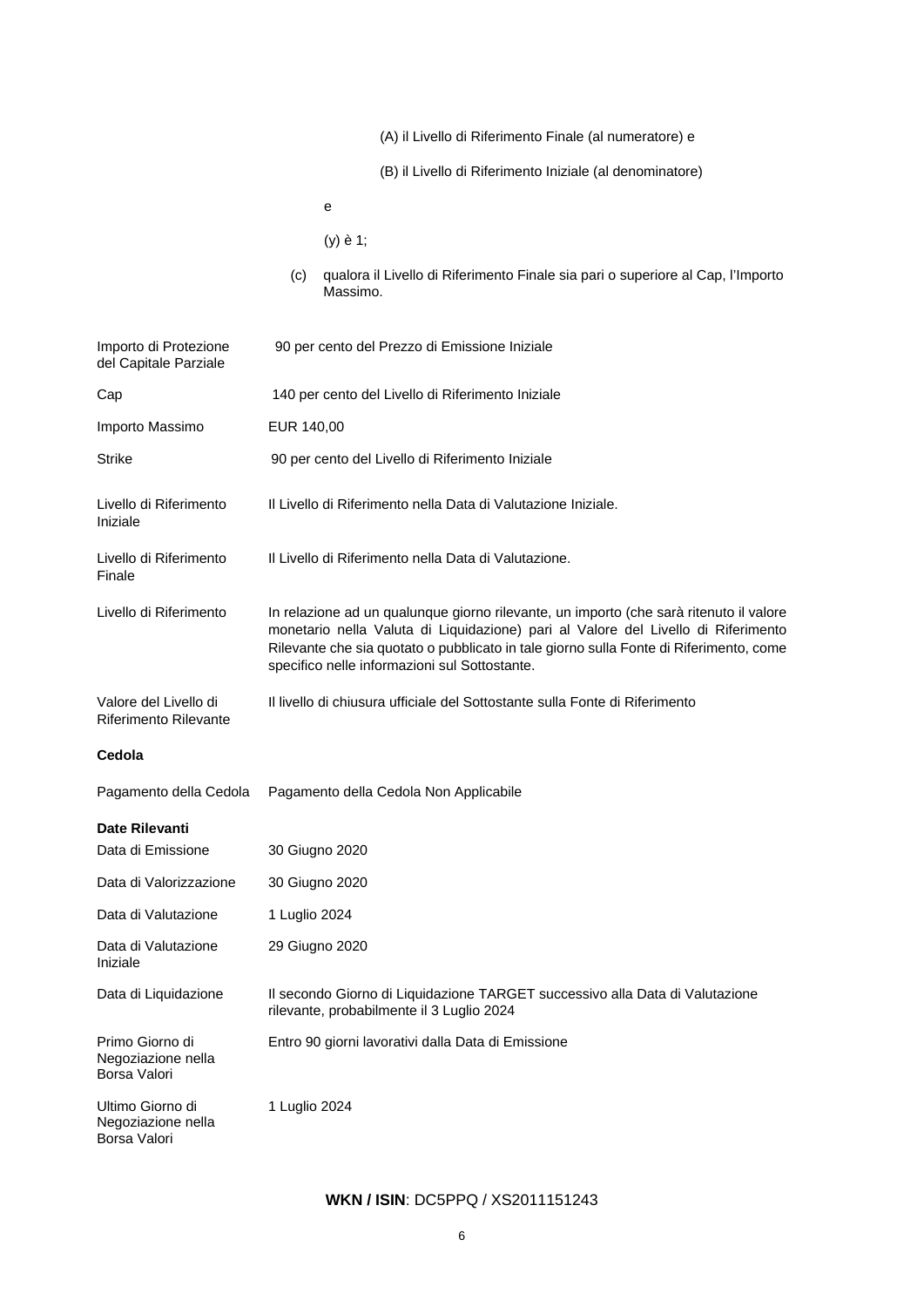# **Ulteriori Informazioni**

| Tipo di Esercizio             | Stile Europeo                                                                                                                                                                                                                                                                                                                                                                                                               |
|-------------------------------|-----------------------------------------------------------------------------------------------------------------------------------------------------------------------------------------------------------------------------------------------------------------------------------------------------------------------------------------------------------------------------------------------------------------------------|
| Esercizio Automatico          | L'Esercizio Automatico è applicabile                                                                                                                                                                                                                                                                                                                                                                                        |
| Giorno Lavorativo             | Un giorno nel quale il sistema Trans-European Automated Real-time Gross<br>Settlement Express Transfer (TARGET2) è aperto e nel quale le banche commerciali<br>ed i mercati dei cambi regolano i pagamenti nelle Sedi del Giorno Lavorativo indicate<br>nelle Condizioni di Prodotto e nel quale ciascun Agente di Compensazione rilevante<br>regola i pagamenti. Sabato e Domenica non sono considerati Giorni Lavorativi. |
| Sedi del Giorno<br>Lavorativo | Francoforte sul Meno e Londra                                                                                                                                                                                                                                                                                                                                                                                               |
| Agente di<br>Compensazione    | Euroclear Bank S.A./N.V., 1 boulevard Albert II, 1210 Bruxelles, Belgio                                                                                                                                                                                                                                                                                                                                                     |
|                               | Clearstream Banking Luxembourg S.A., 42 avenue John F. Kennedy, L-1855<br>Lussemburgo                                                                                                                                                                                                                                                                                                                                       |
| Forma dei Titoli              | Global Security al portatore                                                                                                                                                                                                                                                                                                                                                                                                |
| Legge applicabile             | Legge tedesca                                                                                                                                                                                                                                                                                                                                                                                                               |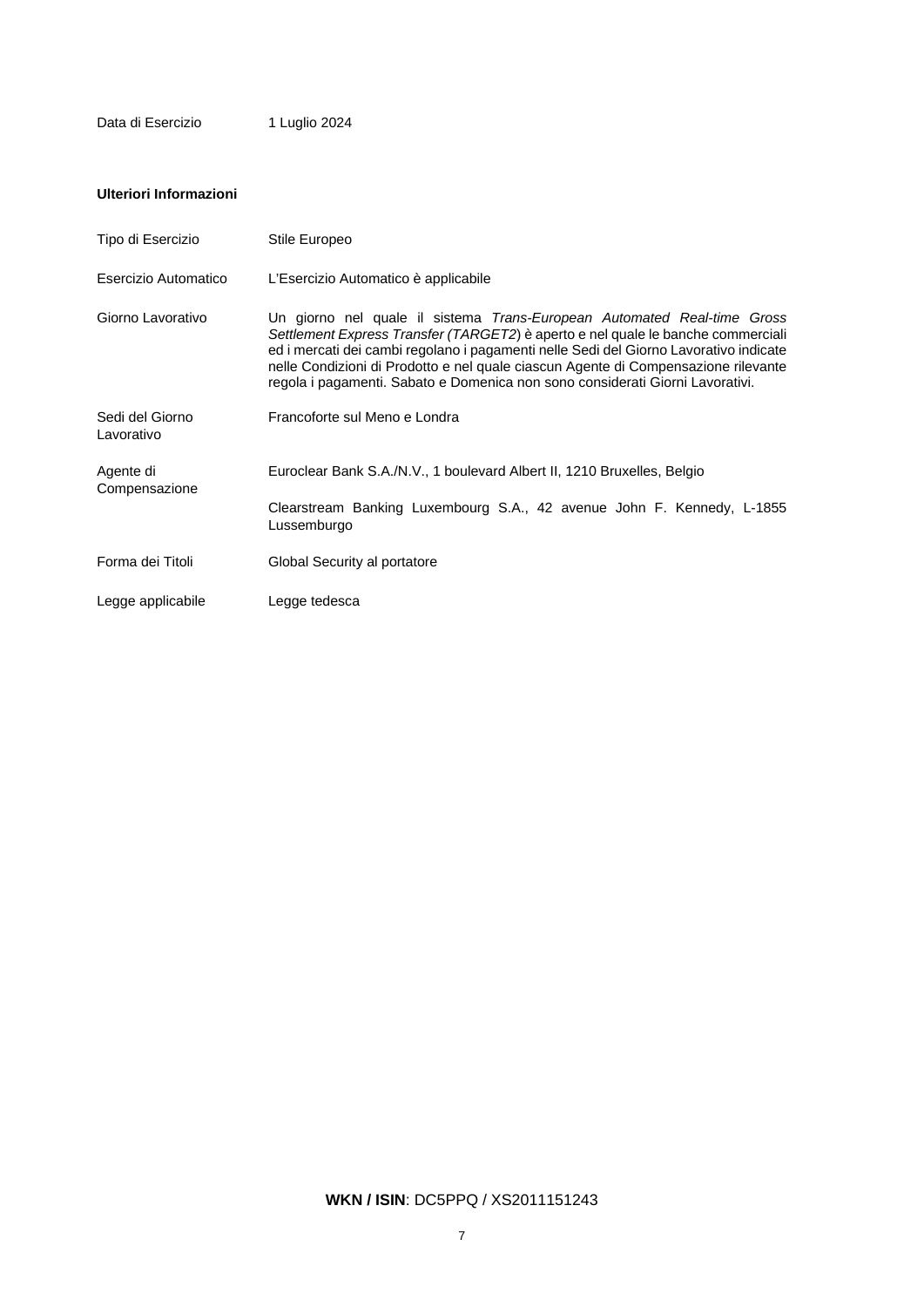# **Ulteriori informazioni relative all'offerta dei Titoli**

### **QUOTAZIONE E NEGOZIAZIONE**

| Quotazione e negoziazione                                             | Sarà presentata domanda per la quotazione e negoziazione<br>dei Titoli sul sistema multilaterale di negoziazione (MTF)<br>EuroTLX di EuroTLX SIM S.p.A. che non è un mercato<br>regolamentato ai sensi della Direttiva 2014/65/EU (come<br>modificata).                                                                                                                                                                                                                                                                                                                                                                                                                                                                           |
|-----------------------------------------------------------------------|-----------------------------------------------------------------------------------------------------------------------------------------------------------------------------------------------------------------------------------------------------------------------------------------------------------------------------------------------------------------------------------------------------------------------------------------------------------------------------------------------------------------------------------------------------------------------------------------------------------------------------------------------------------------------------------------------------------------------------------|
|                                                                       | Non è stata presentata domanda per l'ammissione dei Titoli<br>nel mercato regolamentato di alcuna borsa valori.                                                                                                                                                                                                                                                                                                                                                                                                                                                                                                                                                                                                                   |
| Lotto minimo di negoziazione                                          | Un Titolo                                                                                                                                                                                                                                                                                                                                                                                                                                                                                                                                                                                                                                                                                                                         |
| Stima delle spese totali relative all'ammissione alla<br>negoziazione | EUR 3.000                                                                                                                                                                                                                                                                                                                                                                                                                                                                                                                                                                                                                                                                                                                         |
| <b>OFFERTA DEI TITOLI</b>                                             |                                                                                                                                                                                                                                                                                                                                                                                                                                                                                                                                                                                                                                                                                                                                   |
| Ammontare di sottoscrizione minimo per l'investitore                  | Un Titolo                                                                                                                                                                                                                                                                                                                                                                                                                                                                                                                                                                                                                                                                                                                         |
| Ammontare di sottoscrizione massimo per<br>l'investitore              | Non Applicabile                                                                                                                                                                                                                                                                                                                                                                                                                                                                                                                                                                                                                                                                                                                   |
| Periodo di sottoscrizione                                             | Le domande di sottoscrizione dei Titoli possono essere fatte<br>tramite il Distributore a partire dal 21 Maggio 2020 (incluso)<br>fino alla "Data di Chiusura del Mercato Primario" che<br>ricorre il 25 Giugno 2020 (incluso) (fermo restando eventuali<br>rettifiche) durante l'orario in cui le banche sono<br>generalmente aperte per la propria attività in Italia, escluso<br>il caso di offerta "fuori sede" per la quale il Periodo di<br>Sottoscrizione sarà dal 21 Maggio 2020 (incluso) al 18<br>Giugno 2020 (incluso) ed escluso il caso di offerta mediante<br>"tecniche di comunicazione a distanza" per la quale il<br>Periodo di Sottoscrizione sarà dal 21 Maggio 2020 (incluso)<br>al 11 Giugno 2020 (incluso). |
|                                                                       | L'Emittente si riserva il diritto per qualsiasi motivo di ridurre<br>il numero di Titoli offerti.                                                                                                                                                                                                                                                                                                                                                                                                                                                                                                                                                                                                                                 |
|                                                                       | Nel caso in cui, nel corso del Periodo di Sottoscrizione, le<br>domande di sottoscrizione siano superiori all'importo<br>dell'offerta destinato ai potenziali investitori che è pari<br>all'importo nominale aggregato massimo, l'Emittente potrà<br>concludere anticipatamente il Periodo di Sottoscrizione e<br>sospendere immediatamente l'accettazione di qualsivoglia<br>ulteriore domanda di sottoscrizione.                                                                                                                                                                                                                                                                                                                |
|                                                                       | Qualsiasi di tali cambiamenti o modifiche al Periodo di<br>Sottoscrizione verrà comunicato agli investitori per mezzo di<br>avviso pubblicato sul sito web dell'Emittente (www.it.x-<br>markets.db.com)                                                                                                                                                                                                                                                                                                                                                                                                                                                                                                                           |
| Cancellazione dell'emissione dei Titoli                               | L'Emittente si riserva il diritto per qualsiasi motivo di<br>cancellare l'emissione dei Titoli.                                                                                                                                                                                                                                                                                                                                                                                                                                                                                                                                                                                                                                   |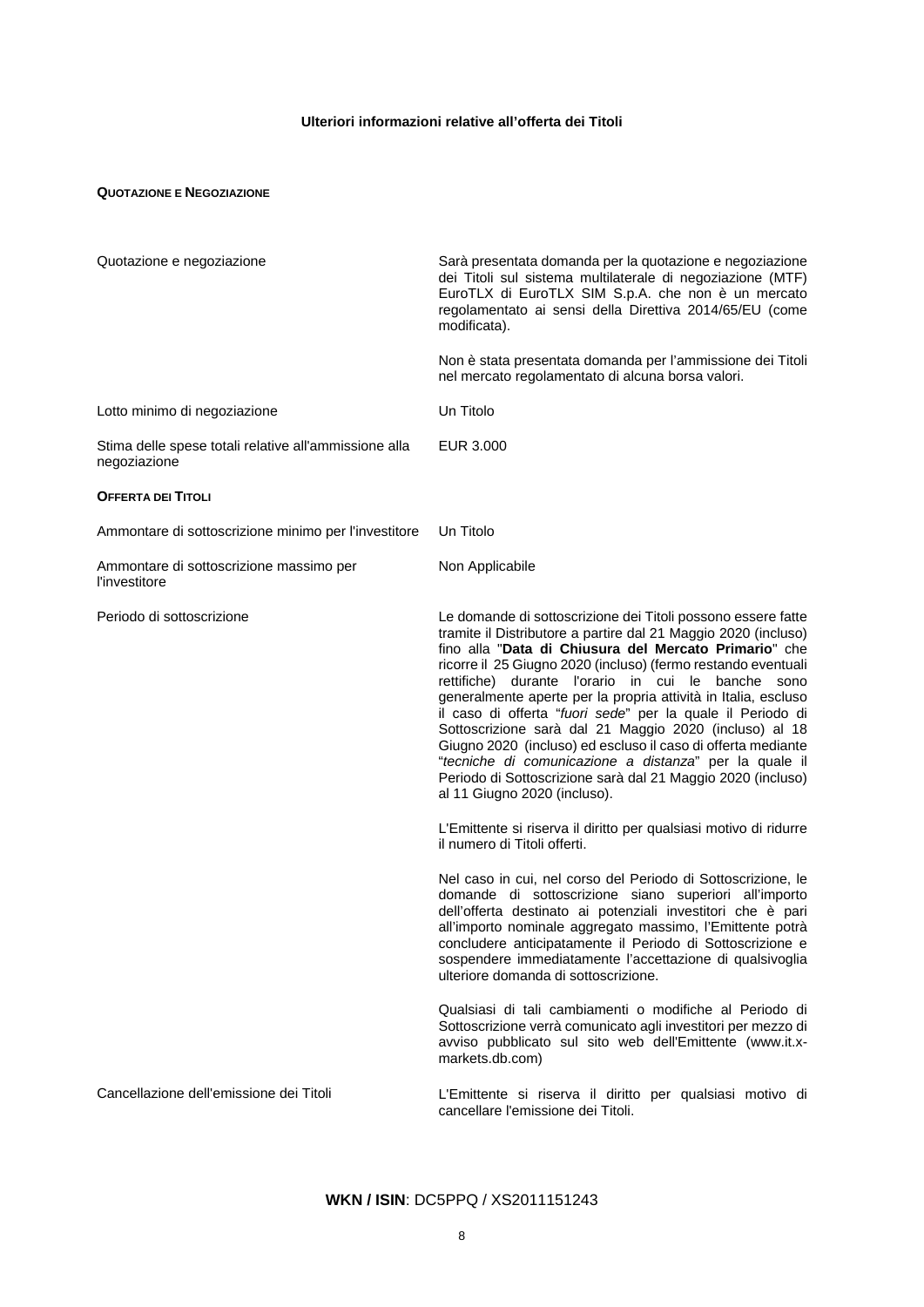|                                                                                                                                                                  | Tali decisioni verranno comunicate agli investitori per mezzo<br>di avviso pubblicato sul sito web dell'Emittente (www.it.x-<br>markets.db.com).                                                                                                                                                                                                                          |
|------------------------------------------------------------------------------------------------------------------------------------------------------------------|---------------------------------------------------------------------------------------------------------------------------------------------------------------------------------------------------------------------------------------------------------------------------------------------------------------------------------------------------------------------------|
|                                                                                                                                                                  | Ai fini di chiarezza, ove vi siano domande di sottoscrizione<br>da parte di potenziali investitori e l'Emittente eserciti tale<br>diritto, ciascuno di tali investitori potenziali non avrà diritto<br>alla sottoscrizione o altrimenti all'acquisto di alcun Titolo.                                                                                                     |
| Chiusura anticipata del periodo di sottoscrizione dei<br>Titoli                                                                                                  | L'Emittente si riserva il diritto per qualsiasi motivo di chiudere<br>il Periodo di Sottoscrizione anticipatamente.                                                                                                                                                                                                                                                       |
|                                                                                                                                                                  | Tali decisioni verranno comunicate agli investitori per mezzo<br>di avviso pubblicato sul sito web dell'Emittente (www.it.x-<br>markets.db.com)                                                                                                                                                                                                                           |
| Condizioni a cui è soggetta l'offerta:                                                                                                                           | L'Offerta dei Titoli è condizionata e soggetta all'ottenimento<br>dell'ammissione a quotazione entro la Data di Emissione,<br>diversamente l'offerta sarà considerata come ritirata e<br>l'emissione cancellata.                                                                                                                                                          |
| Descrizione del processo di sottoscrizione:                                                                                                                      | La sottoscrizione di Titoli può essere effettuata in Italia<br>presso le filiali partecipanti (all'offerta) di un Distributore.                                                                                                                                                                                                                                           |
|                                                                                                                                                                  | Le domande di sottoscrizione dovranno essere effettuate in<br>conformità alle procedure normalmente seguite dal<br>Distributore rilevante, che saranno rese note agli investitori<br>dal medesimo Distributore rilevante.                                                                                                                                                 |
|                                                                                                                                                                  | Non verrà richiesto ai potenziali investitori di concludere<br>alcun accordo contrattuale direttamente con l'Emittente in<br>relazione alla sottoscrizione dei Titoli.                                                                                                                                                                                                    |
| Descrizione della possibilità di ridurre le<br>sottoscrizioni e metodo di rimborso degli importi<br>pagati in eccesso dai sottoscrittori:                        | Non applicabile.                                                                                                                                                                                                                                                                                                                                                          |
| Dettagli relativi al metodo e alle limitazioni temporali<br>per il pagamento e la consegna dei Titoli:                                                           | L'Emittente<br>l'intermediario<br>finanziario<br>o<br>rilevante<br>comunicherà agli investitori l'assegnazione dei Titoli loro<br>spettanti e i rispettivi accordi per il regolamento. I Titoli<br>verranno emessi alla Data di Emissione e saranno<br>consegnati alla Data di Valorizzazione a fronte del<br>pagamento del prezzo di sottoscrizione netto all'Emittente. |
| Metodo e data in cui verranno resi pubblici i risultati<br>dell'offerta                                                                                          | L'Emittente determina a sua sola discrezione la quantità<br>finale dei Titoli da emettere (che dipende dal risultato<br>dell'offerta), fino ad un limite di 300.000 Titoli.                                                                                                                                                                                               |
|                                                                                                                                                                  | Il numero preciso di Titoli da emettere sarà pubblicato nel<br>sito internet dell'Emittente (wwww.itx-markets.db.com) nella<br>o in prossimità della Data di Emissione.                                                                                                                                                                                                   |
|                                                                                                                                                                  | I risultati dell'offerta saranno messi a disposizione dal<br>Distributore successivamente al Periodo di Sottoscrizione e<br>prima della Data di Emissione.                                                                                                                                                                                                                |
| Procedura per l'esercizio di diritti di prelazione,<br>negoziabilità dei diritti di sottoscrizione e trattamento<br>dei diritti di sottoscrizione non esercitati | Non applicabile                                                                                                                                                                                                                                                                                                                                                           |
| Categorie di potenziali investitori ai quali sono offerti<br>i Titoli ed eventuale esclusiva destinazione di lotti a<br>certi paesi                              | Investitori qualificati secondo la definizione di cui al<br>Regolamento Prospetti e investitori non qualificati.                                                                                                                                                                                                                                                          |
|                                                                                                                                                                  |                                                                                                                                                                                                                                                                                                                                                                           |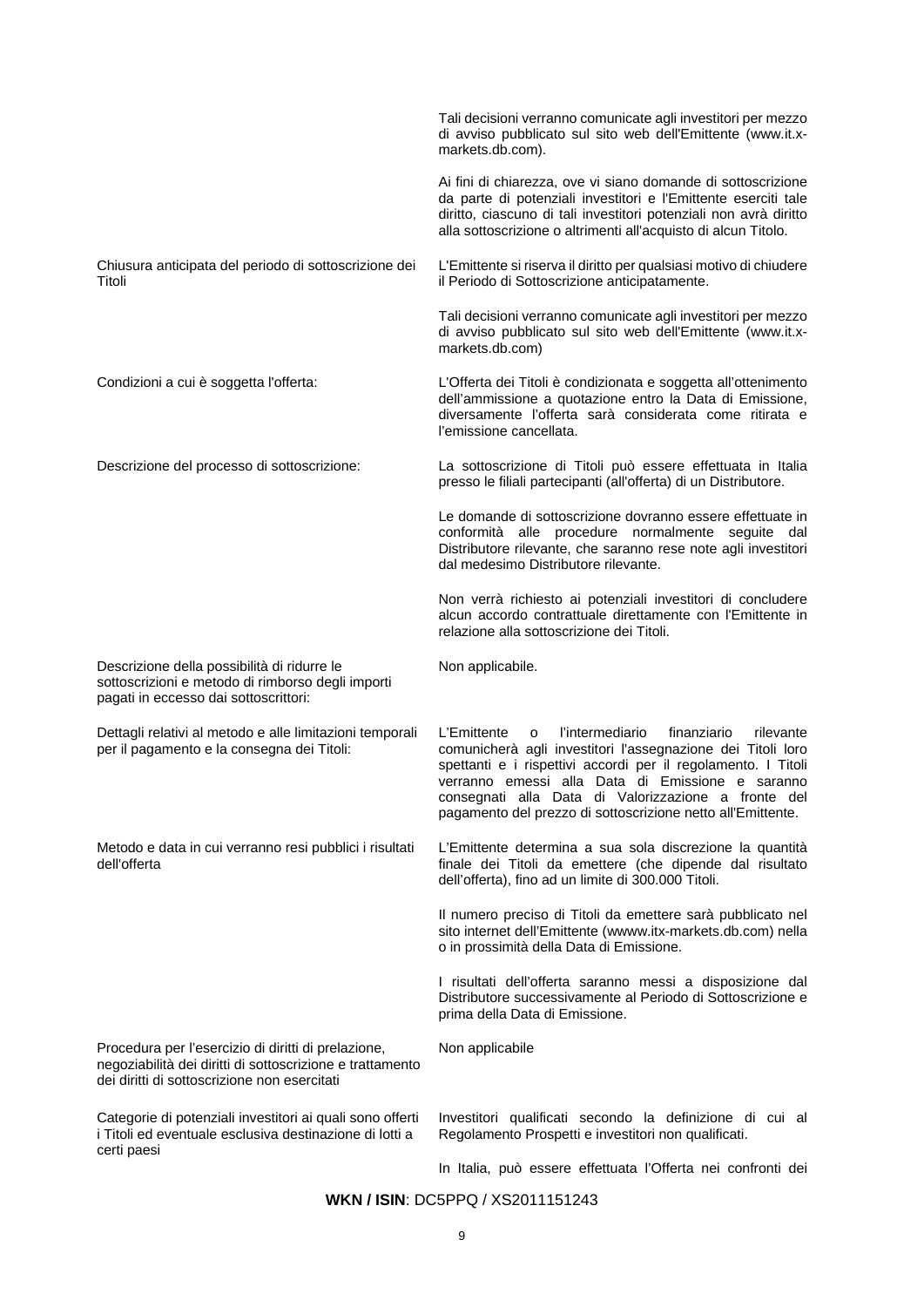soggetti che rispettano tutti gli altri requisiti richiesti per l'investimento come indicati nel Prospetto di Base o determinati dall'Emittente intermediari finanziari rilevanti. Le offerte in altri paesi dello SEE possono essere fatte solo in virtù di un'esenzione dall'obbligo di pubblicazione del prospetto, ai sensi del Regolamento Prospetti come implementata in tali giurisdizioni.

Il Distributore rilevante comunicherà a ciascun investitore l'assegnazione dei Titoli a lui spettante alla fine del Periodo di Sottoscrizione e prima della Data di Emissione.

Non può essere effettuata alcuna negoziazione dei Titoli prima della Data di Emissione.

Deutsche Bank S.p.A., Piazza del Calendario 3, 20126, Milano, Italia (un "**Distributore**" e insieme ad altri soggetti nominati come distributori in relazione ai Titoli durante il Periodo di Sottoscrizione, i "**Distributori**").

L'Emittente si riserva il diritto di nominare durante il Periodo di Sottoscrizione altri distributori, che verranno comunicati agli investitori per mezzo di avviso pubblicato sul sito web dell'Emittente [\(www.it.x-markets.db.com\)](http://www.it.x-markets.db.com)/)

Deutsche Bank S.p.A. agirà come *lead manager*  (Responsabile del Collocamento come definito ai sensi dell'articolo 93-bis del Testo Unico Finanziario) (il "**Responsabile del Collocamento**").

Autorizzazione all'utilizzo del Prospetto L'Emittente autorizza il seguente intermediario finanziario all'utilizzo del Prospetto (autorizzazione individuale): Deutsche Bank S.p.A., Piazza del Calendario 3, 20126, Milano, Italia.

> Viene concessa in relazione all'Italia l'autorizzazione individuale per la rivendita successiva e il collocamento finale dei Titoli da parte degli intermediari finanziari.

> Gli intermediari finanziari potranno procedere alla rivendita successiva o il collocamento finale dei Titoli durante il periodo compreso tra il 18 Maggio 2020 (incluso) e il 25 Giugno 2020 (incluso) fintantoché il presente Prospetto sia valido conformemente a quanto previsto dall'Articolo 12 del Regolamento Prospetti.

### **COMMISSIONI**

Commissioni pagate dall'Emittente al distributore Commissioni Trailer non applicabile non applicabile Commissione di Collocamento Fino al 4,00 per cento del Prezzo di Emissione Commissioni addebitate ai Portatori dei Titoli da parte dell'Emittente dopo l'emissione Non applicabile **COSTI/COMMISSIONI DI DISTRIBUZIONE** Importo di eventuali spese e imposte

specificamente addebitate al sottoscrittore o

Procedura relativa alla comunicazione ai sottoscrittori dell'ammontare assegnato e indicazione dell'eventuale possibilità di iniziare la negoziazione prima della comunicazione:

Nome(i) e indirizzo(i), per quanto a conoscenza dell'Emittente, dei distributori dei vari paesi ove

l'offerta avrà luogo.

Non applicabile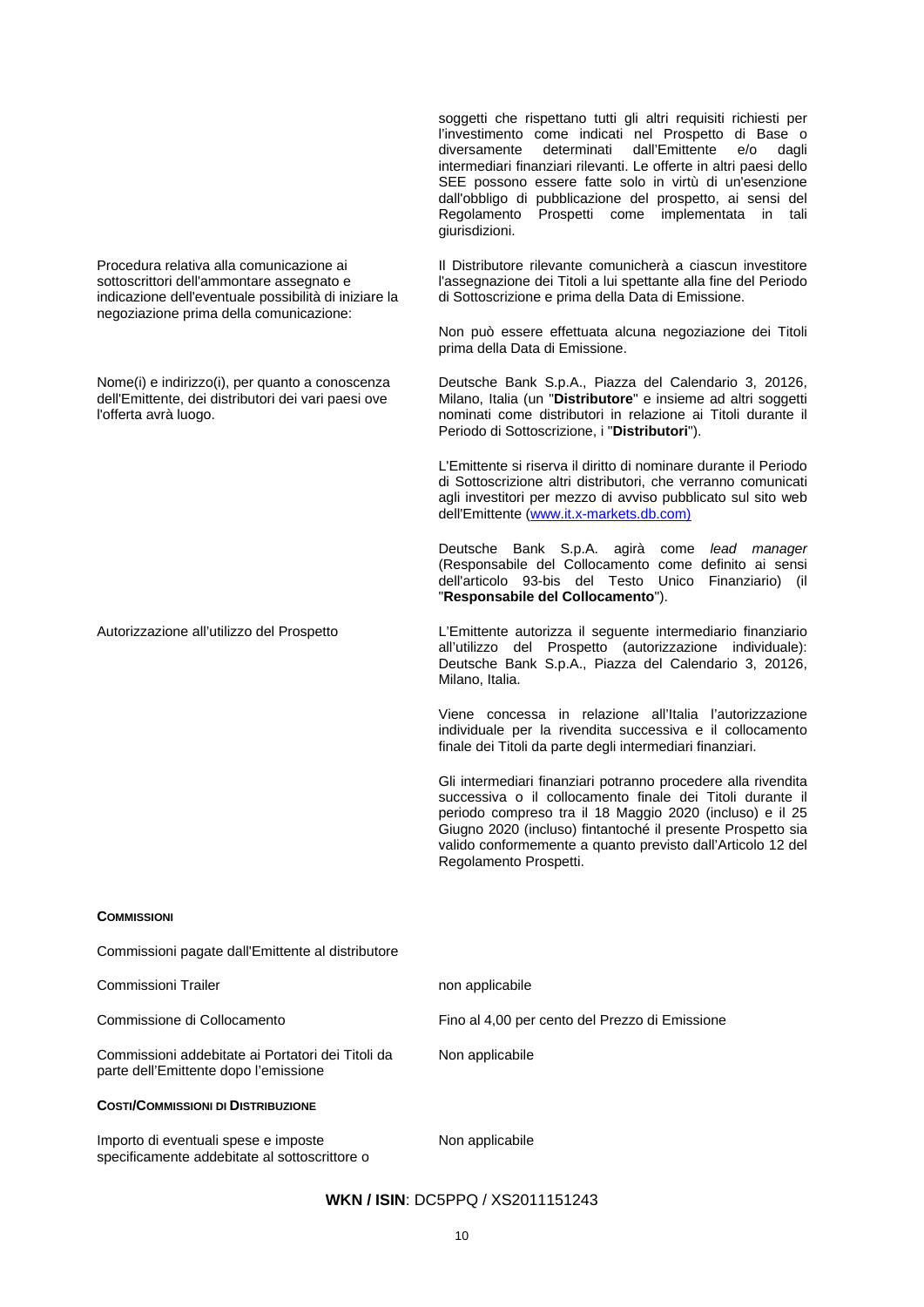all'acquirente:

| Determinazione del prezzo da parte dell'Emittente                                      | Sia il Prezzo di Emissione Iniziale del Certificato del Partial<br>Capital At Risk Certificate sia i prezzi bid e ask quotati<br>dall'Emittente durante il suo periodo di validità si basano sui<br>modelli di prezzo interni dell'Emittente. Di conseguenza, a<br>differenza di una contrattazione sulla borsa valori, ad<br>esempio per le azioni, i prezzi quotati durante il periodo non<br>sono basati sulla domanda e sull'offerta. I prezzi in<br>particolare contengono un margine che l'Emittente<br>determina a propria discrezione e che può coprire, oltre ai<br>proventi dell'Emittente, i costi di strutturazione, il market<br>making e il regolamento del Partial Capital At Risk<br>Certificate, eventuali costi sulle vendite (spese di<br>distribuzione) e di altro tipo applicabili. |
|----------------------------------------------------------------------------------------|----------------------------------------------------------------------------------------------------------------------------------------------------------------------------------------------------------------------------------------------------------------------------------------------------------------------------------------------------------------------------------------------------------------------------------------------------------------------------------------------------------------------------------------------------------------------------------------------------------------------------------------------------------------------------------------------------------------------------------------------------------------------------------------------------------|
| <b>COMMISSIONE DI DISTRIBUZIONE</b>                                                    |                                                                                                                                                                                                                                                                                                                                                                                                                                                                                                                                                                                                                                                                                                                                                                                                          |
|                                                                                        | Commissione di collocamento: fino al 4,00 per cento del<br>Prezzo di Emissione. L'Emittente pagherà la commissione di<br>collocamento dai proventi dell'emissione come commissione<br>di distribuzione una tantum alla banca che ha venduto il<br>Partial Capital At Risk Certificate al cliente (banca principale)<br>il Certificato di capitale parziale a rischio di 300.000 o<br>concederà a quest'ultimo uno sconto corrispondente dal<br>Prezzo di Emissione Iniziale.                                                                                                                                                                                                                                                                                                                             |
| <b>RATING DEI TITOLI</b>                                                               |                                                                                                                                                                                                                                                                                                                                                                                                                                                                                                                                                                                                                                                                                                                                                                                                          |
| <b>RATING</b>                                                                          | I titoli non hanno rating                                                                                                                                                                                                                                                                                                                                                                                                                                                                                                                                                                                                                                                                                                                                                                                |
| <b>INTERESSI DELLE PERSONE FISICHE E GIURIDICHE</b><br><b>COINVOLTE NELL'EMISSIONE</b> |                                                                                                                                                                                                                                                                                                                                                                                                                                                                                                                                                                                                                                                                                                                                                                                                          |
| Interessi delle persone fisiche e giuridiche coinvolte<br>nell'emissione               | Distributore<br>relativamente<br>Ad<br>eccezione<br>del<br>alle<br>commissioni pagabili in virtù di quanto previsto ai sensi della<br>sezione intitolata "Commissioni" di cui sopra, per quanto a<br>conoscenza dell'Emittente, nessuna persona coinvolta<br>nell'emissione dei Titoli ha un interesse materiale nell'offerta.                                                                                                                                                                                                                                                                                                                                                                                                                                                                           |
| <b>PUBBLICAZIONE DEGLI AVVISI</b>                                                      |                                                                                                                                                                                                                                                                                                                                                                                                                                                                                                                                                                                                                                                                                                                                                                                                          |
| Pubblicazione degli avvisi                                                             | Diversamente da quanto previsto nel paragrafo §16(1)(a)<br>delle Condizioni Generali dei Titoli, gli avvisi saranno<br>pubblicati nel sito web www.investment-products.db.com.                                                                                                                                                                                                                                                                                                                                                                                                                                                                                                                                                                                                                           |

# **Ulteriori informazioni relative al Sottostante**

Le informazioni sul Sottostante, i rendimenti passati e futuri nonché la volatilità relativi allo stesso possono essere ottenuti alla pagina Reuters indicata per ciascun titolo o attività che compongono il Sottostante.

Alla data delle presenti condizioni definitive, STOXX Limited è presente nel registro degli amministratori e degli indici di riferimento (*benchmark*) istituito e mantenuto dalla *European Securities and Markets Authority* ai sensi dell'Articolo 36 del Regolamento (UE) 2016/1011 del Parlamento europeo e del Consiglio, dell'8 giugno 2016, sugli indici usati come indici di riferimento negli strumenti finanziari e nei contratti finanziari o per misurare la performance di fondi di investimento e recante modifica delle direttive 2008/48/CE e 2014/17/UE e del regolamento (UE) n. 596/2014 ("*Benchmark Regulation*").

Lo sponsor dell'indice che compone il Sottostante (specificato di seguito) inoltre mantiene un Sito Internet al seguente indirizzo nel quale sono disponibili ulteriori informazioni relative al Sottostante (inclusa la descrizione delle caratteristiche essenziali dell'indice compresi, dove applicabile, il tipo di indice, il metodo e la formula di calcolo, una descrizione del processo di selezione individuale degli elementi costitutivi dell'indice e le regole per le modifiche).

Sponsor dell'Indice dello Stoxx Europe ESG Leaders Select 30 EUR Index: **STOXX Limited**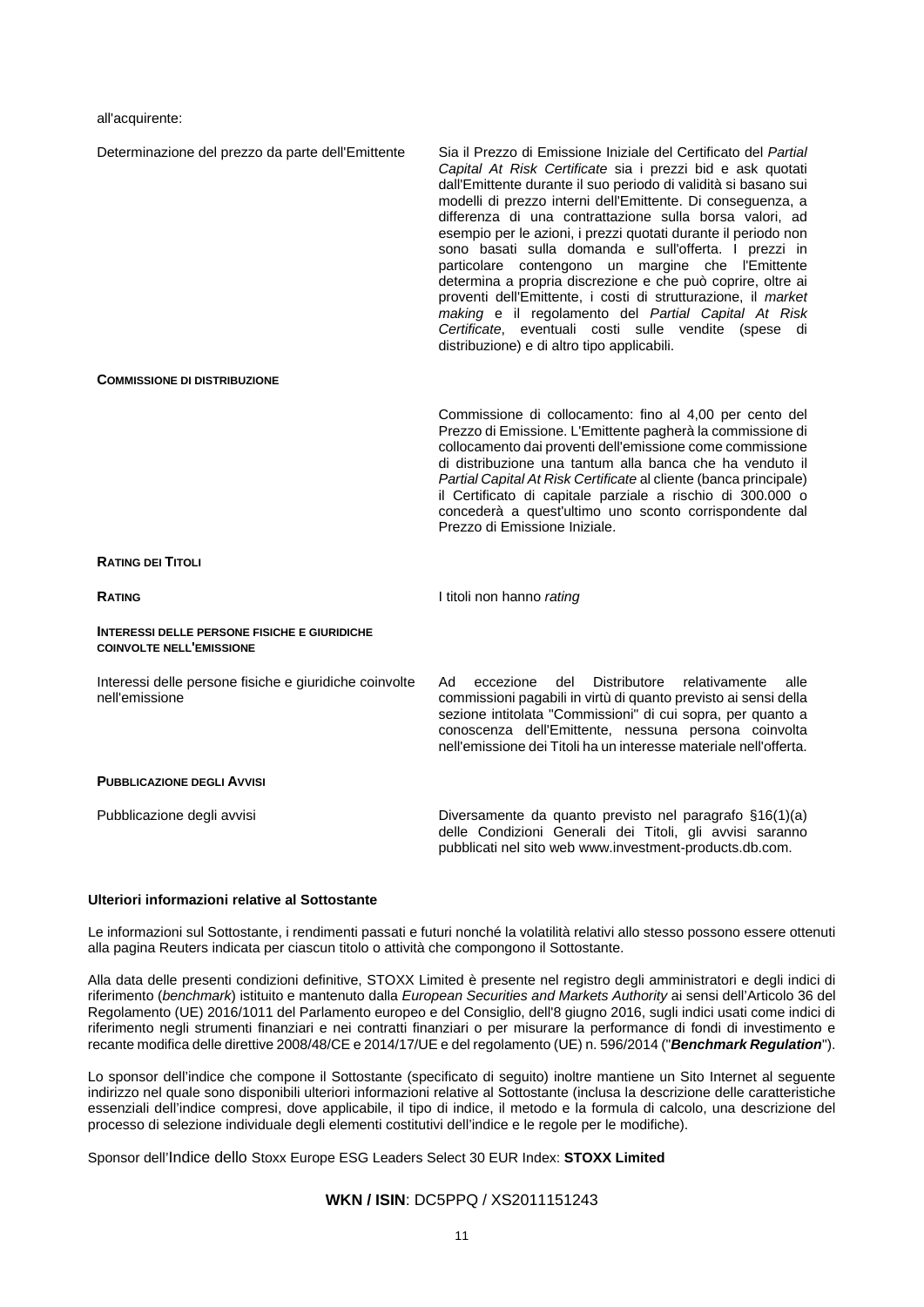Sito Internet dello Sponsor dell'Indice: **https://www.stoxx.com/**

## **Avvertenza relativa allo Stoxx Europe ESG Leaders Select 30 EUR Index**

STOXX Limited ("**STOXX**") e coloro che hanno concesso licenza (i "**Licensors**") non hanno alcun rapporto con l'Emittente, ad eccezione della licenza dello *Stoxx Europe ESG Leaders Select 30 EUR Index* e dei relativi marchi per l'uso in connessione con i Titoli.

## **STOXX e i suoi Licensors:**

- Non sponsorizzano, appoggiano, vendono o promuovono i Titoli.
- Non consigliano ad alcun soggetto di investire nei Titoli o in qualsiasi altro strumento finanziario.
- Non hanno alcuna responsabilità o obbligo in merito alle decisioni o all'adozione di alcuna decisione circa la tempistica, l'importo o il prezzo dei Titoli.
- Non hanno alcuna responsabilità o obbligo per l'amministrazione, gestione o promozione dei Titoli.
- Non tengono conto delle esigenze dei Titoli o dei titolari degli stessi nella determinazione, composizione o calcolo dello *Stoxx Europe ESG Leaders Select 30 EUR Index* e non hanno nessun obbligo in tal senso.

**STOXX e i suoi Licensors non hanno nessuna responsabilità in connessione ai Titoli. Nello specifico, STOXX e i suoi Licensors non rilasciano alcuna garanzia, esplicita o implicita, ed escludono espressamente qualunque garanzia in merito:**

- Ai risultati ottenuti dai Titoli, dai possessori dei Titoli o qualsiasi altro soggetto in relazione all'uso dello *Stoxx Europe ESG Leaders Select 30 EUR Index* e i dati in esso inclusi.
- L'accuratezza o completezza dello *Stoxx Europe ESG Leaders Select 30 EUR Index* e dei suoi dati;
- La commerciabilità, ovvero l'idoneità ad un particolare scopo o uso dello *Stoxx Europe ESG Leaders Select 30 EUR Index* e dei suoi dati;
- STOXX e i suoi Concessori di Licenza non hanno nessuna responsabilità per qualsiasi errore, omissione o interruzione dello *Stoxx Europe ESG Leaders Select 30 EUR Index* o dei suoi dati;
- In nessun caso STOXX o i suoi Concessori di Licenza saranno responsabili per qualsiasi mancato guadagno o danno indiretto punitivo, speciale o consequenziale, anche qualora fossero a conoscenza del possibile verificarsi degli stessi.

**Il contratto di licenza tra l'Emittente e STOXX è a loro esclusivo beneficio e non a beneficio dei titolari dei Titoli o qualsiasi altra parte terza**.

### **Ulteriori Informazioni Pubblicate dall'Emittente**

L'Emittente non fornisce alcuna ulteriore informazione riguardo al Sottostante.

Agente in Italia In Italia, l''Agente sarà Deutsche Bank S.p.A.. L'Agente agirà attraverso la sua sede principale a Milano che alla Data di Emissione si trova in Piazza del Calendario, 3 – 20126, Milano, Italia.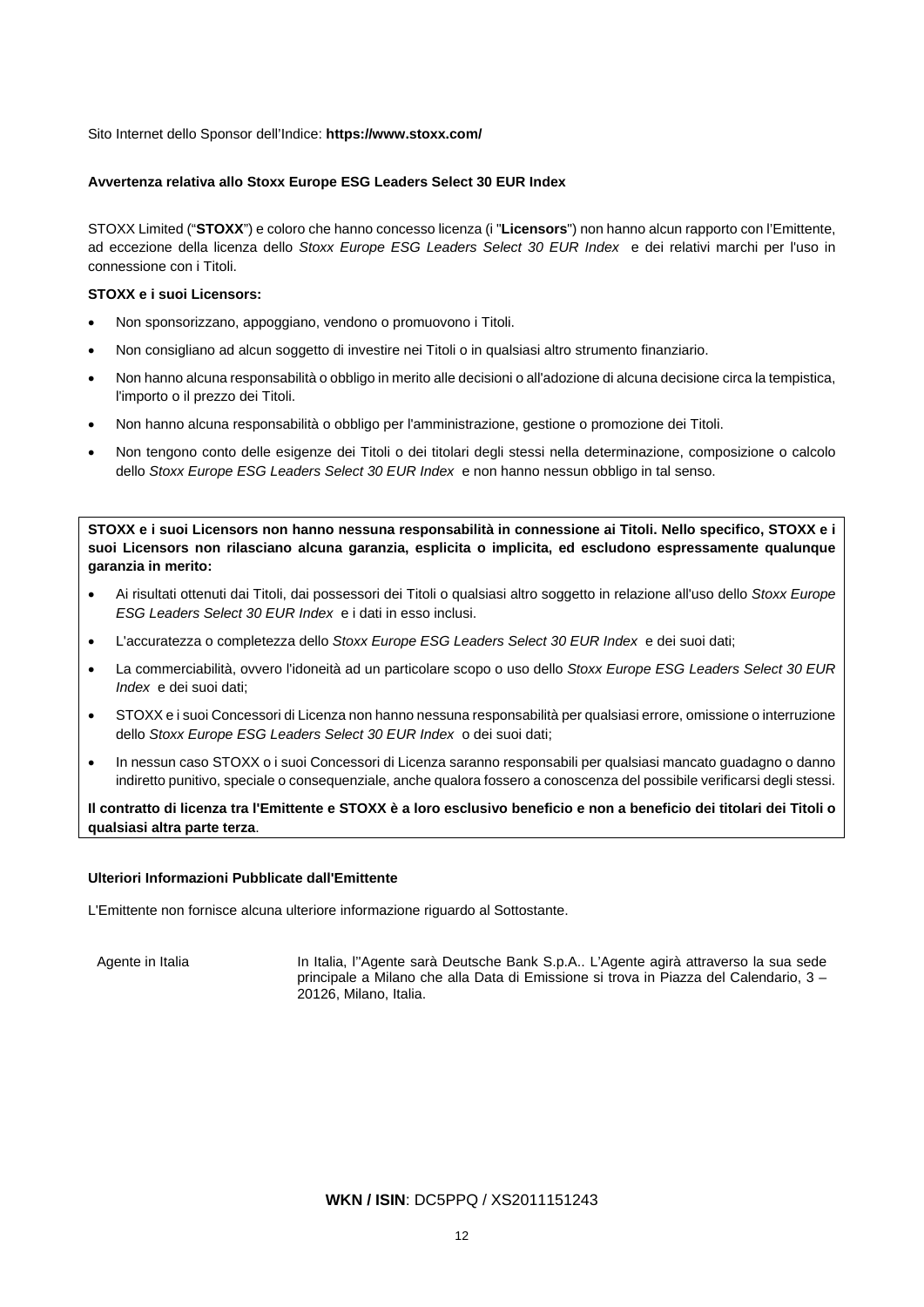# **Allegato alle Condizioni Definitive**

## Nota di Sintesi della Specifica Emissione

#### **Sezione A - Introduzione contenente avvertenze**

a) La nota di sintesi deve essere letta come introduzione al Prospetto.

- b) Ogni decisione in merito all'investimento nei Titoli da parte degli investitori dovrà basarsi sull'analisi del Prospetto nel suo complesso.
- c) Gli investitori potrebbero perdere tutto (perdita integrale) o parte del capitale investito.
- d) Qualora sia intrapresa un'azione legale dinnanzi all'autorità giudiziaria in merito alle informazioni contenute nel Prospetto, il ricorrente potrebbe dover sostenere i costi della traduzione del Prospetto, inclusi i supplementi, nonché delle Condizioni Definitive, prima dell'inizio del procedimento, ai sensi della legislazione nazionale.
- e) Sono responsabili civilmente unicamente coloro i quali hanno predisposto e distribuito la nota di sintesi, inclusa qualunque traduzione di questa, ma, solo laddove la nota di sintesi risulti fuorviante, imprecisa o incoerente se letta congiuntamente alle altre parti del Prospetto, ovvero laddove non fornisca, se letta congiuntamente alle altre parti del Prospetto, le informazioni chiave finalizzate ad aiutare gli investitori a decidere se procedere all'investimento in tali titoli.
- f) Stai per acquistare un prodotto che non è semplice e potrebbe essere difficile da capire.

#### **Informazioni introduttive**

**Avvertenza**

#### **Nome e numero identificativo dei titoli internazionale**

I *Certificates* (i "**Titoli**") offerti ai sensi del presente rospetto hanno i seguenti numeri identificativi dei titoli:

ISIN: XS2011151243/ WKN: DC5PPQ

#### **Contatti dell'emittente**

L'Emittente (Legal Entity Identifier (LEI) 7LTWFZYICNSX8D621K86) ha la sede legale in Taunusanlage 12, 60325 Francoforte sul Meno, Repubblica Federale Tedesca (telefono: +49-69-910-00).

#### **Approvazione del prospetto; autorità competente**

Il Prospetto comprende una Nota Informativa dei Titoli e un Documento di Registrazione

La Nota Informativa sui Titoli è stata approvata dalla Autorità Federale di Supervisione Finanziaria Tedesca (*Bundesanstalt für Finanzdienstleistungsaufsicht*) ("**BaFin**") il 24 Aprile 2020. L'indirizzo operativo di BaFin (*Supervisione Titoli*) è: Marie-Curie-Str. 24- 28, 60439 Francoforte sul Meno, Repubblica Federale Tedesca (telefono:: +49 (0)228 41080).

Il Documento di Registrazione è stato approvato dalla *Commission de Surveillance du Secteur Financier* ("**CSSF**") il 6 Aprile 2020. L'indirizzo operativo della CSSF è: 283, route d'Arlon, L-1150 Lussemburgo, Lussemburgo (telefono: +352 (0)26 251-1).

### **Sezione B – Informazioni chiave sull'Emittente**

### **Chi è l'emittente dei Titoli?**

### **Domicilio e forma giuridica dell'emittente**

Deutsche Bank Aktiengesellschaft (nome commerciale: Deutsche Bank) è un istituto bancario e una società per azioni costituita in Germania e pertanto opera ai sensi del diritto tedesco. Il codice LEI (Legal Entity Identifier) di Deutsche Bank è 7LTWFZYICNSX8D621K86. La Banca ha la propria sede legale a Francoforte sul Meno, Germania. La direzione generale è sita in Taunusanlage 12, 60325 Francoforte sul Meno, Germania.

#### **Attività principali dell'emittente**

Gli obiettivi di Deutsche Bank, così come descritti nello Statuto, includono lo svolgimento di tutte le tipologie di attività bancaria, la fornitura di servizi finanziari e di altro tipo nonché la promozione delle relazioni economiche internazionali. La Banca può realizzare tali obiettivi direttamente o attraverso le proprie controllate o affiliate. Entro i limiti consentiti dalla legge, la Banca può svolgere qualsiasi attività e porre in essere qualsivoglia azione che appaiano in grado di promuovere gli obiettivi della Banca, in particolare: acquisire e vendere proprietà immobiliari, stabilire filiali in Germania o all'estero, acquisire, amministrare e disporre di partecipazioni in altre imprese e concludere accordi commerciali.

Deutsche Bank è organizzata nelle seguenti divisioni:

— Corporate Bank (CB);

— Investment Bank (IB);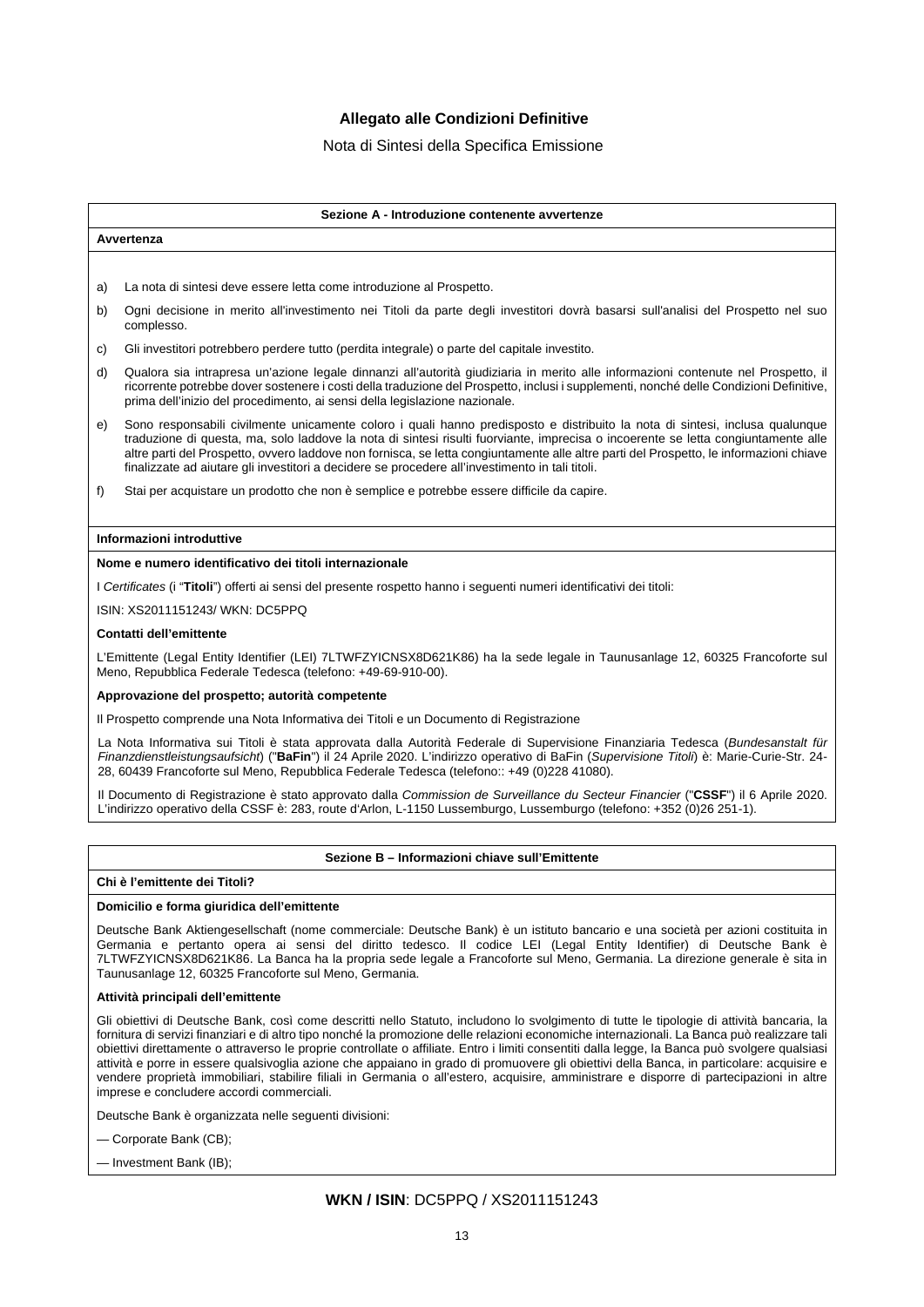— Private Bank (PB);

- Asset Management (AM);
- Capital Release Unit (CRU); e
- Corporate & Other (C&O).

In aggiunta, Deutsche Bank ha una struttura organizzativa a livello locale e regionale per facilitare un'attuazione coerente delle strategie globali.

La Banca ha in essere operazioni o negoziazioni con clienti attuali o potenziali nella maggior parte dei paesi del mondo. Tali operazioni e negoziazioni sono effettuate tramite:

- controllate e succursali in molti paesi;
- uffici di rappresentanza in molti altri paesi; e

— uno o più rappresentanti assegnati alla gestione della clientela in un vasto numero di ulteriori paesi.

### **Principali azionisti dell'emittente**

Deutsche Bank non è direttamente o indirettamente partecipata a maggioranza o controllata da un'altra società, da un governo o da un'altra persona fisica o giuridica, disgiuntamente o congiuntamente.

Ai sensi della legge tedesca e dello Statuto di Deutsche Bank, qualora la Banca dovesse in qualsiasi momento avere degli azionisti di maggioranza, non potrà concedere loro diritti di voto diversi da quelli degli altri azionisti.

Deutsche Bank non è a conoscenza dell'esistenza di accordi che possano, in una data successiva, risultare in un cambio di controllo della società.

La Legge Tedesca sulla Negoziazione dei Titoli (Wertpapierhandelsgesetz) richiede agli investitori in società quotate i cui investimenti raggiungano determinate soglie, di comunicare sia alla società quotata sia all'Autorità Federale di Supervisione Finanziaria Tedesca (*Bundesanstalt für Finanzdienstleistungsaufsicht*) tale cambiamento entro quattro giorni di apertura dei mercati finanziari. La soglia minima per la comunicazione è del 3% delle azioni con diritto di voto della società quotata. Per quanto a conoscenza della Banca, vi sono solo sei azionisti che detengono più del 3% delle azioni di Deutsche Bank o ai quali è attribuito più del 3% dei diritti di voto, e nessuno di tali azionisti detiene più del 10% delle azioni o dei diritti di voto di Deutsche Bank.

#### **Principali** *managing director* **dell'emittente**

I principali managing director dell'emittente sono membri del Comitato Esecutivo dell'emittente e sono: Christian Sewing, Karl von Rohr, Fabrizio Campelli, Frank Kuhnke, Bernd Leukert, Stuart Wilson Lewis, James von Moltke, Christiana Riley and Werner Steinmüller.

### **Identità dei revisori dei conti dell'emittente**

Fino al 31 dicembre 2019, il revisore dei conti per il periodo coperto dalle informazioni finanziarie storiche di Deutsche Bank è KPMG Aktiengesellschaft Wirtschaftsprüfungsgesellschaft ("KPMG"). KPMG è membro della camera dei dottori commercialisti tedeschi (Wirtschaftsprüferkammer). A partire dal 1° gennaio 2020, Ernst & Young GmbH Wirtschaftsprüfungsgesellschaft ("EY") è stata nominata revisore dei conti. EY è membro della camera dei dottori commercialisti tedeschi (Wirtschaftsprüferkammer).

### **Quali sono i principali dati finanziari relativi all'emittente?**

I principali dati finanziari contenuti nelle tabelle seguenti relativi agli esercizi conclusi il 31 dicembre 2018 e il 31 dicembre 2019 sono stati estratti dai bilanci consolidati sottoposti a revisione predisposti in conformità agli IFRS al 31 dicembre 2019. I principali dati finanziari contenuti nelle tabelle seguenti al 31 marzo 2020 e per i trimestri conclusi il 31 marzo 2020 e il 31 marzo 2019 sono stati estratti dai bilanci consolidati intermedi non sottoposti a revisione al 31 marzo 2020.

| Conto Economico<br>(in milioni di Euro)                                                                   | <b>Trimestre</b><br>concluso il 31<br>marzo 2020 (non<br>sottoposto a<br>revisione) | Esercizio<br>concluso il<br>31 dicembre<br>2019 | <b>Trimestre</b><br>concluso il<br>31 marzo 2019<br>(non sottoposto a<br>revisione) | Esercizio<br>concluso il<br>31 dicembre 2018 |
|-----------------------------------------------------------------------------------------------------------|-------------------------------------------------------------------------------------|-------------------------------------------------|-------------------------------------------------------------------------------------|----------------------------------------------|
| Interessi attivi                                                                                          | 3.251                                                                               | 13.749                                          | 3.355                                                                               | 13.3161                                      |
| Commissioni attive                                                                                        | 2.439                                                                               | 9.520                                           | 2.382                                                                               | 10.039                                       |
| Accantonamento per perdite su crediti                                                                     | 506                                                                                 | 723                                             | 140                                                                                 | 525                                          |
| Utili (perdite) su attività/passività<br>finanziarie valutate al fair value rilevate a<br>conto economico | 395                                                                                 | 193                                             | 717                                                                                 | 1.209 <sup>2</sup>                           |
| Utile (perdita) ante imposte sul reddito                                                                  | 206                                                                                 | (2.634)                                         | 292                                                                                 | 1.330                                        |
| Utile (perdita)                                                                                           | 66                                                                                  | (5.265)                                         | 201                                                                                 | 341                                          |

<sup>1</sup> Come rettificato al 31 marzo 2020.

<sup>2</sup> Come rettificato al 31 marzo 2020.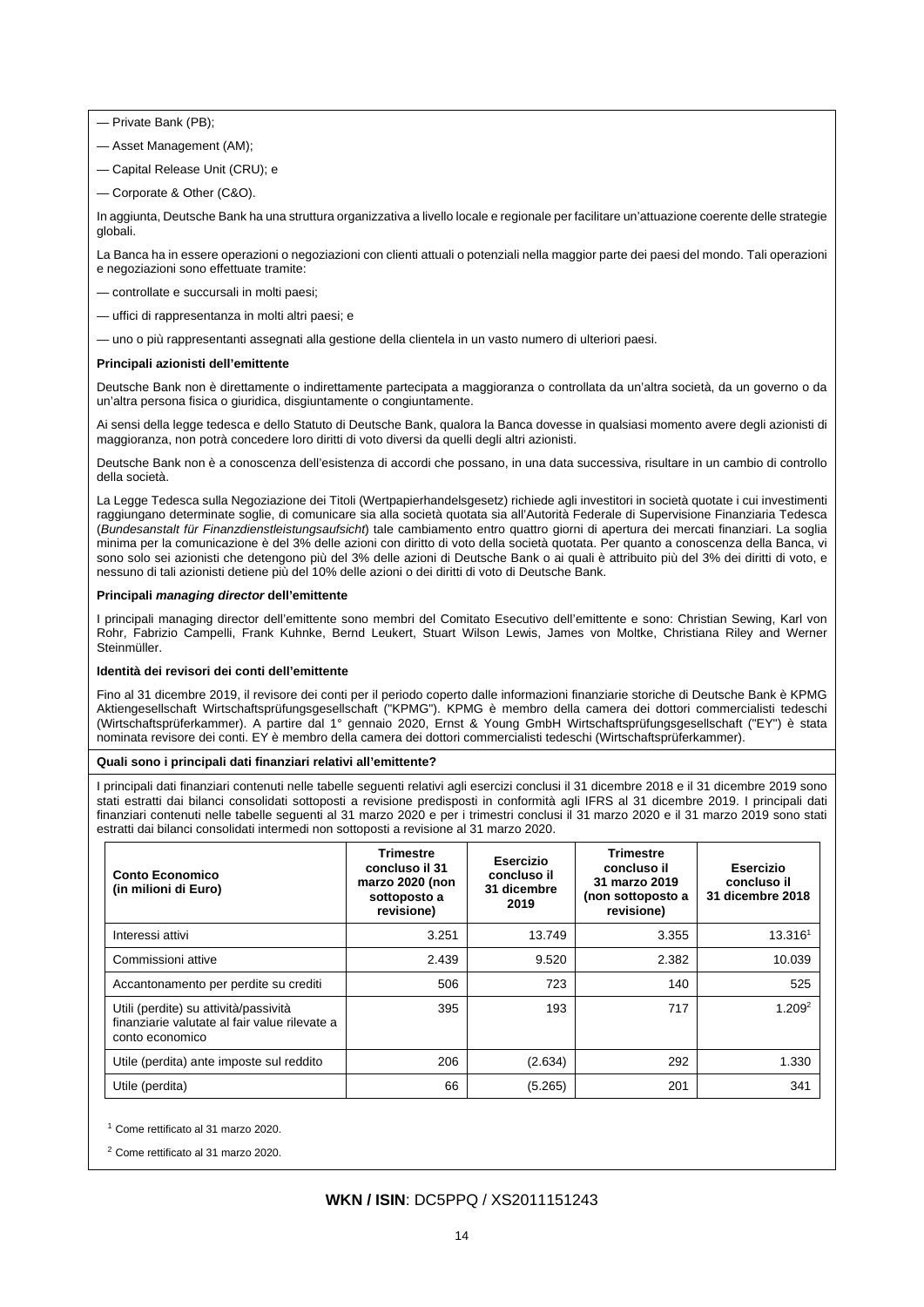| Stato patrimoniale<br>(importi in milioni di Euro) | 31 marzo 2020 (non<br>sottoposto a revisione) | 31 dicembre 2019 | 31 dicembre 2018 |
|----------------------------------------------------|-----------------------------------------------|------------------|------------------|
| Totale attivo                                      | 1.491.203                                     | 1.297.674        | 1.348.137        |
| Debito senior                                      | 100.674                                       | 101.187          | 108.389          |
| Debito subordinato                                 | 7.203                                         | 6.934            | 6.717            |
| Prestiti a costo<br>ammortizzato                   | 454.518                                       | 429.841          | 400.297          |
| Depositi                                           | 566.910                                       | 572.208          | 564.405          |
| Totale patrimonio netto                            | 63.360                                        | 62.160           | 68.737           |
| Common Equity Tier 1<br>capital ratio              | 12,8 %                                        | 13.6%            | 13,6 %           |
| Total capital ratio                                | 16,6%                                         | 17,4 %           | 17,5 %           |
| Indice di leva finanziaria<br>(fully loaded)       | 4,0 %                                         | 4,2%             | 4,1%             |

#### **Quali sono i principali rischi specifici dell'emittente?**

L'Emittente è esposto ai seguenti principali rischi:

**Macroeconomici, Geopolitici e del Contesto di Mercato:** In quanto banca d'investimento globale con un'ampia base di clienti privati, le nostre attività sono influenzate in maniera significativa dalle condizioni macroeconomiche e dei mercati finanziari globali. Esistono rischi considerevoli che potrebbero avere un impatto negativo sui risultati operativi e sulla situazione finanziaria in alcune delle nostre attività e sui nostri piani strategici, inclusi un deterioramento delle prospettive economiche per l'eurozona e un rallentamento dei mercati emergenti, tensioni commerciali tra gli Stati Uniti e la Cina, così come tra gli Stati Uniti e l'Europa, rischi di inflazione, rischi derivanti dalla Brexit e geopolitici. Inoltre, a seguito dei rischi posti dalla pandemia di COVID-19, potremmo subire un impatto negativo considerevole a causa di una protratta recessione economica a livello locale, regionale o globale.

**Attività e Strategia:** I nostri risultati operativi e la situazione finanziaria continuano ad essere influenzati negativamente dal difficile contesto di mercato, dalle incerte condizioni macroeconomiche e geopolitiche, dai livelli ridotti di attività dei clienti, dalla maggiore concorrenza e regolamentazione e dall'impatto immediato delle nostre decisioni strategiche. Qualora non fossimo in grado di migliorare la redditività mentre continuiamo a dover far fronte a questi venti contrari, potremmo non essere in grado di realizzare molte delle nostre aspirazioni strategiche e potremmo avere difficoltà a mantenere capitale, liquidità e leva finanziaria ai livelli attesi dagli operatori del mercato e dalle autorità di regolamentazione.

**Regolamentazione e Supervisione:** Le riforme regolamentari attuate e proposte in risposta alla debolezza del sistema finanziario, unitamente al più severo esame regolamentare più in generale, hanno avuto e continuano ad avere un impatto significativo su di noi, e potrebbero avere un impatto negativo sulle nostre attività e sulla nostra capacità di portare a termine i piani strategici. Le autorità di regolamentazione competenti potrebbero vietarci di effettuare pagamenti di dividendi o pagamenti sui nostri strumenti di capitale regolamentare o di intraprendere altre azioni qualora non soddisfacessimo i requisiti regolamentari.

**Maggiori Requisiti di Capitale**: Modifiche regolamentari e legislative ci richiedono di mantenere un più alto livello patrimoniale e di debito ammesso al salvataggio interno (c.d. *bail-in*) nell'ambito della risoluzione e di rispettare requisiti di liquidità più stringenti. Tali requisiti potrebbero influenzare in maniera significativa il nostro modello di business, la nostra situazione finanziaria e i nostri risultati operativi, nonché il contesto competitivo in generale. Qualsiasi percezione nel mercato che possiamo non essere in grado di far fronte ai nostri obblighi patrimoniali o di liquidità con un'adeguata scorta, o che dobbiamo mantenere un patrimonio o liquidità superiori a tali requisiti, o una qualsiasi non conformità a questi requisiti, potrebbero intensificare l'effetto di tali fattori sulla nostra attività e sui nostri utili.

**Ambiente di Controllo Interno:** Per garantire che svolgiamo le nostre attività in conformità alle leggi, ai regolamenti e alle aspettative di vigilanza correlate applicabili a noi, sono necessari un ambiente di controllo interno solido ed efficace e un'adeguata infrastruttura (inclusi persone, politiche e procedure, test di controllo e sistemi IT). Abbiamo individuato la necessità di potenziare il nostro ambiente di controllo interno e la nostra infrastruttura e abbiamo promosso iniziative in tal senso. Qualora tali iniziative non producano i risultati auspicati o fossero ritardate, la nostra reputazione, la nostra posizione regolatoria e la nostra situazione finanziaria potrebbero riportare conseguenze negative e la nostra capacità di realizzare le nostre ambizioni strategiche potrebbe essere compromessa.

**Contenzioso, Applicazione delle Disposizioni Regolamentari e Indagini:** Operiamo in un contesto molto, e sempre più, regolamentato e in cui aumentano le azioni legali, fattori che ci espongono potenzialmente a responsabilità ed altri costi, il cui importo può essere rilevante e difficile da stimare, così come a sanzioni legali e regolamentari e a danni reputazionali. Noi e le nostre controllate siamo coinvolti in diversi contenziosi, tra cui *class action* civili, procedure arbitrali ed altre controversie con terzi, nonché procedimenti regolamentari e indagini da parte di autorità sia civili che penali in giurisdizioni in vari paesi del mondo.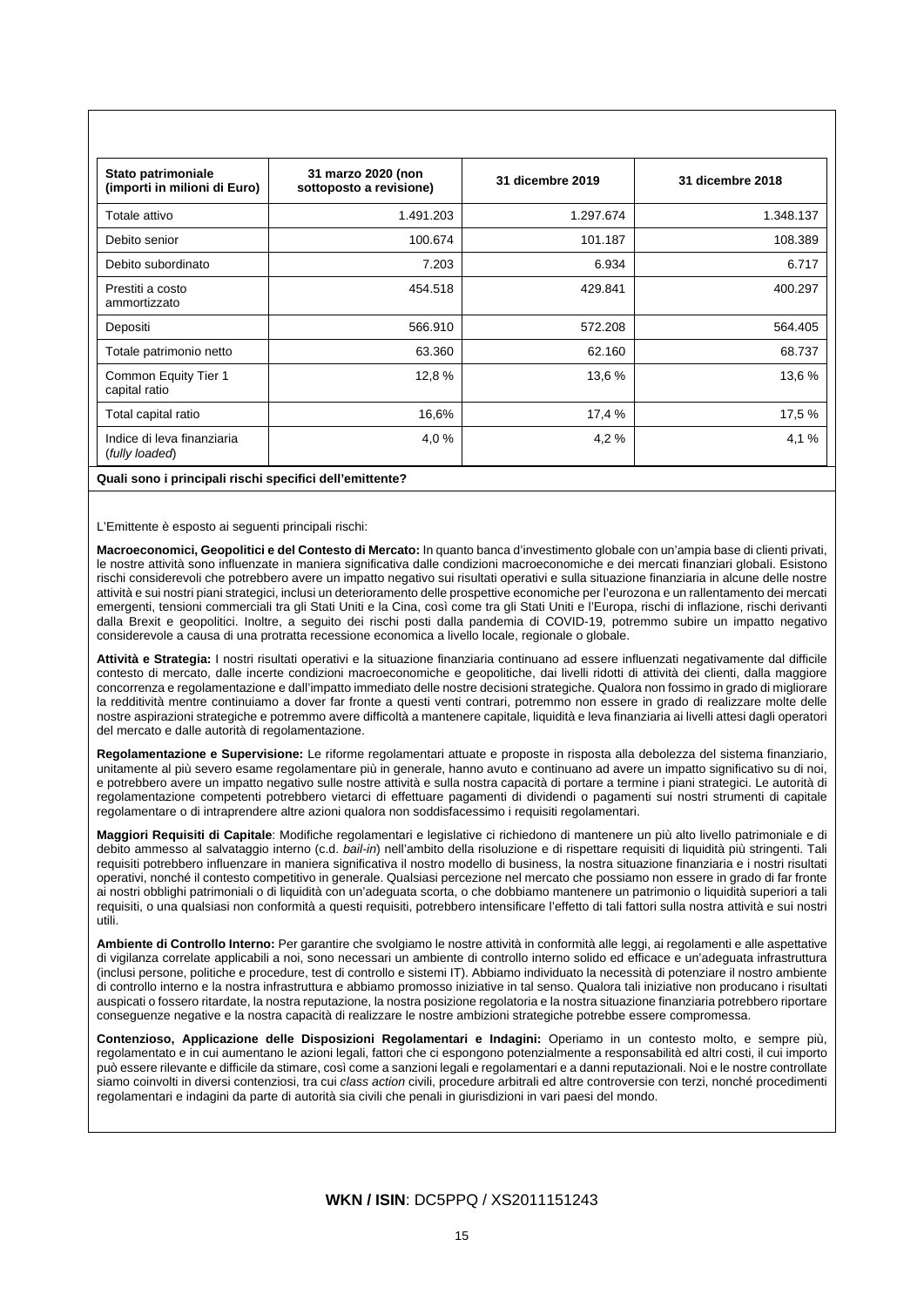### **Sezione C – Informazioni chiave relative ai titoli**

### **Quali sono le principali caratteristiche dei titoli?**

### **Tipo di Titolo**

I Titoli sono Certificati.

### **Classe di Titoli**

I Titoli saranno rappresentati da un certificato globale (il "**Certificato Globale**"). Non verrà emesso alcun Titolo definitivo. I Titoli saranno emessi al portatore.

### **Numero/i identificativi/o dei Titoli**

ISIN: XS2011151243/ WKN: DC5PPQ

### **Legge cui sono soggetti i Titoli**

I Titoli saranno regolati ai sensi del diritto tedesco. La costituzione dei Titoli potrà essere disciplinata dalle leggi della giurisdizione dell'Agente di Compensazione.

### **Limitazioni alla libera trasferibilità dei valori mobiliari**

Ciascun Titolo è trasferibile in conformità alle leggi applicabili e a qualunque norma e procedura al momento in vigore di qualunque Agente di Compensazione sui cui libri viene registrato il trasferimento di detto Titolo.

### **Status dei Titoli**

I Titoli costituiscono obbligazioni dirette privilegiate non garantite e non subordinate dell'Emittente e hanno il medesimo grado (*pari passu*) tra loro e rispetto a tutte le altre obbligazioni privilegiate non garantite e non subordinate dell'Emittente, fatte tuttavia salve le cause di prelazione conferite per legge a certe obbligazioni privilegiate non garantite e non subordinate in caso di Misure di Risoluzione imposte all'Emittente o in caso di scioglimento, liquidazione, insolvenza, concordato o altri procedimenti per evitare l'insolvenza dell'Emittente o nei confronti dell'Emittente.

### **Ordine di preferenza dei Titoli**

L'ordine dei debiti dell'Emittente in caso di insolvenza o qualora vengono imposte delle Misure di Risoluzione, come il bail-in, vien determinato in base al diritto tedesco. I Titoli costituiscono obbligazioni dirette privilegiate non garantite e non subordinate che avrebbero un grado superiore al capitale di vigilanza dell'Emittente, il debito subordinato e le obbligazioni non privilegiate, non garantite e non subordinate. Le obbligazioni che derivano dai Titoli hanno il medesimo grado (*pari passu*) con le altre obbligazioni dirette privilegiate non garantite e non subordinate dell'Emittente, inclusi a titolo esemplificativo e non esaustivo, i derivati, i prodotti strutturati ei depositi non soggetti a protezione. Le obbligazioni derivanti dai Titoli hanno un grado inferiore alle obbligazioni protette nelle Procedure di Insolvenza e escluse nelle Misure di Risoluzione, come certi depositi protetti.

### **Diritti attribuiti ai Titoli**

I Titoli attribuiscono ai detentori dei medesimi, al rimborso o al momento del loro esercizio, salvo il caso di una perdita totale, un diritto al pagamento di un importo in denaro.

| Numero di Titoli:                            | Fino a 300,000                                                                                                                                                                                        |
|----------------------------------------------|-------------------------------------------------------------------------------------------------------------------------------------------------------------------------------------------------------|
| Valuta:                                      | EURO ("EUR")                                                                                                                                                                                          |
| Nome ed indirizzo dell'Agente<br>Pagatore:   | Deutsche Bank AG, Taunusanlage 12, 60325 Francoforte sul Meno, Germania                                                                                                                               |
| Nome ed indirizzo dell'Agente di<br>Calcolo: | Deutsche Bank AG, Taunusanlage 12, 60325 Francoforte sul Meno, Germania                                                                                                                               |
| Sottostante:                                 | Indice<br>Tipo:                                                                                                                                                                                       |
|                                              | STOXX Europe ESG Leaders Select 30 EUR Index<br>Nome:                                                                                                                                                 |
|                                              | Le informazioni al rendimento presente e storico del Sottostante nonché alla volatilità dello<br>stesso possono essere ottenute sul sito https://www.stoxx.com/ e sulla pagina Reuters :<br>.SEESGSEP |

### **Limitazioni ai diritti**

Ai sensi dei condizioni previste nei Termini e Condizioni, l'Emittente ha il diritto di terminare e cancellare i Titoli e di modificare i Termini e le Condizioni.

### **Dove saranno negoziati i Titoli?**

Sarà presentata richiesta di ammissione alla negoziazione dei Titoli sul sistema multilaterale di negoziazione (MTF) EuroTLX di EuroTLX SIM S.p.A. che non è un mercato regolamentato ai sensi della Direttiva 2014/65/EU (come modificata).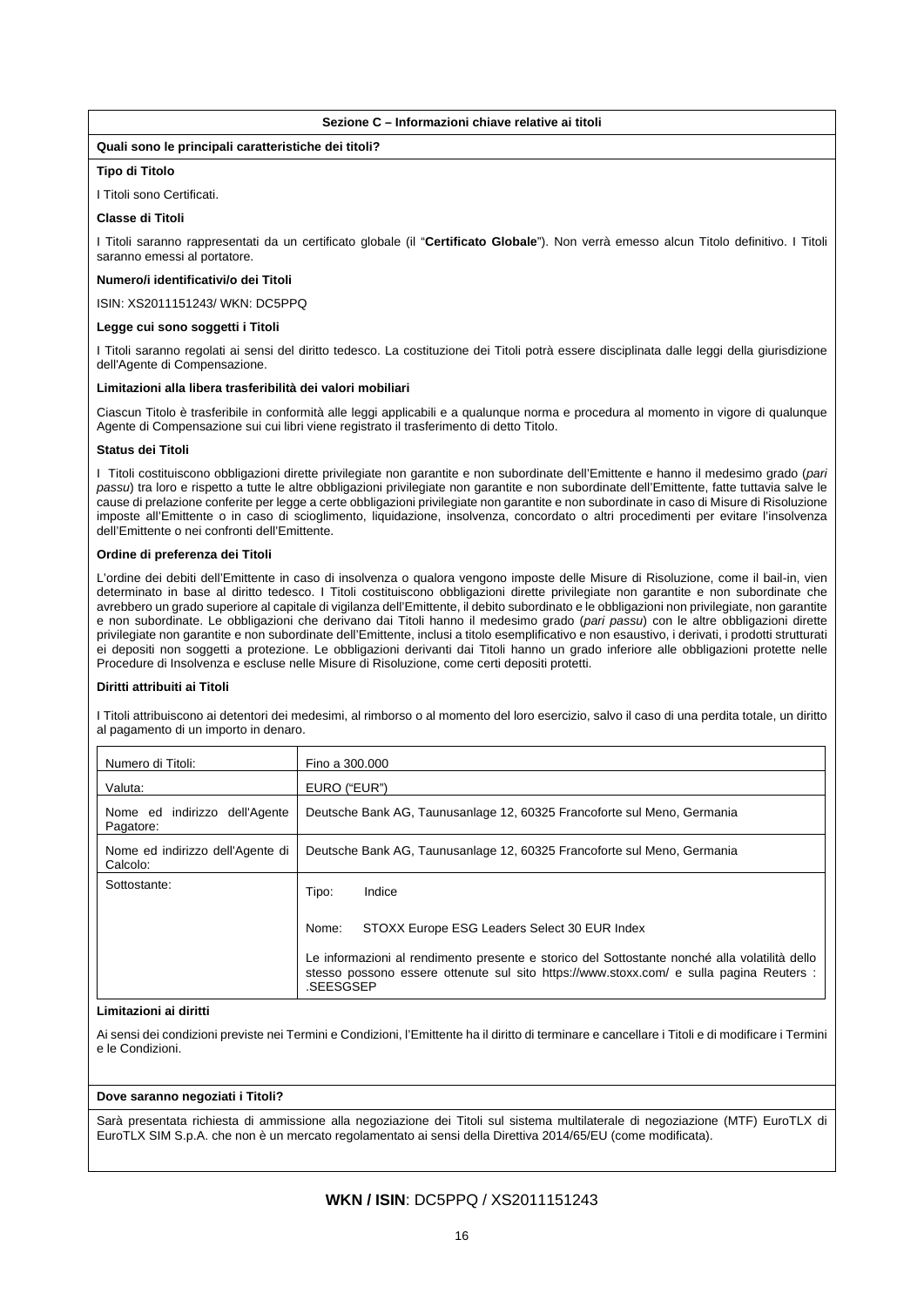#### **Quali sono i principali rischi che sono specifici per i titoli?**

#### **Rischi a scadenza**

Qualora il Livello di riferimento Finale sia, come specificato nelle Condizioni Definitive, sia (i) inferiore o (ii) pari o inferiore allo Strike, il *Partial Capital Protection Certificate with Cap and Strike* comporta un rischio di perdita qualora l'importo di rimborso pari alla percentuale del Prezzo di Emissione Inziale o Importo specificato nelle Condizioni Definitive sia inferiore al prezzo di acquisto del presente prodotto. In tal caso, gli investitori subiranno una perdita, l'importo della quale sarà maggiore, minore sia il prezzo o il livello del Sottostante a scadenza.

#### **Rischi associati alle Interruzioni di Mercato**

Condizionatamente al ricorrere di determinate condizioni, l'Agente di Calcolo può determinare che si sia verificata un'Interruzione di Mercato. Ciò significa che il prezzo o livello del Sottostante non può essere determinato almeno temporaneamente, Le Interruzioni di Mercato possono verificarsi su una borsa valori rilevante per il Sottostante, particolarmente nel caso di interruzione delle negoziazioni. Tale circostanza potrebbe influenzare la tempistica della valutazione e potrebbe ritardare i pagamenti di o la liquidazione dei Titoli.

#### **Rischi connessi ad Eventi di Rettifica e di Terminazione**

Al ricorrere di determinate condizioni, l'Emittente potrebbe sostituire il Sottostante, rettificare le Condizioni Definitive o terminare i Titoli. In caso di una cancellazione, l'Emittente pagherà, generalmente prima della data di liquidazione prevista dei Titoli, un importo determinato dall'Agente di Calcolo. Tale importo potrebbe essere significativamente inferiore all'investimento iniziale nei Titoli da parte dell'investitore e i determinate circostanze potrebbe essere pari a zero.

Qualunque rettifica o cancellazione dei Titoli o sostituzione di un Sottostante potrebbe determinare una perdita del valore dei Titoli o potrebbe a scadenza portare all'ottenimento di perdite o anche di una perdita totale dell'importo investito. Inoltre non è escluso che una misura di rettifica possa risultare successivamente non corretta o svantaggiosa per i Detentori dei Titoli. Un Detentore dei Titoli potrebbe inoltre ritrovarsi in una posizione economicamente peggiore a seguito della misura di rettifica rispetto a quella che aveva prima della stessa.

#### **Rischi associati al Sottostante**

Il rischio di mercato è il fattore di rischio tra i vari prodotti più significativo in relazione ai Sottostanti di ogni tipo. Un investimento in Titoli collegati a un Sottostante può comportare rischi di mercato simili a un investimento diretto nel relativo indice.

La performance dei Titoli dipende dall'andamento del prezzo o del livello del Sottostante e pertanto dal valore dell'opzione incorporata. Questo valore può essere soggetto a forti fluttuazioni durante il periodo. Maggiore è la volatilità del Sottostante, maggiore è l'intensità attesa di tali fluttuazioni. Le variazioni del prezzo o del livello del Sottostante influenzeranno il valore dei Titoli, ma è impossibile prevedere se il prezzo o il livello del Sottostante aumenterà o diminuirà.

I Detentori di Titoli assumono pertanto il rischio di prestazioni sfavorevoli del Sottostante, che possono comportare una perdita di valore dei Titoli o una riduzione dell'importo di liquidazione, fino a e compresa la perdita totale.

### **I Titoli possono essere Illiquidi**

Non è possibile prevedere se e fino a che punto un mercato secondario possa svilupparsi nei Titoli o a quale prezzo i Titoli verranno scambiati nel mercato secondario o se tale mercato sarà liquido. Nella misura in cui e finché i Titoli sono ammessi alle negoziazioni, quotati o ammessi alla negoziazione in una borsa valori, non viene fornita alcuna garanzia che tale ammissione a quotazione o quotazione o ammissione alla negoziazione sarà mantenuta. Una maggiore liquidità non deriva necessariamente da un'ammissione a quotazione, quotazione o ammissione alla negoziazione.

Se i Titoli non sono ammessi a quotazione, quotati o ammessi alla negoziazione in qualsiasi borsa o sistema di quotazione, le informazioni sui prezzi dei Titoli potrebbero essere più difficili da ottenere e la liquidità dei Titoli potrebbe essere influenzata negativamente. La liquidità dei Titoli può anche essere influenzata da restrizioni sulle offerte e sulle vendite dei Titoli in alcune giurisdizioni.

Anche quando un investitore è in grado di realizzare il proprio investimento nei Titoli vendendolo, questo può avere un valore sostanzialmente inferiore rispetto al suo investimento originale nei Titoli. A seconda della struttura dei Titoli, il valore di realizzazione in qualsiasi momento può essere zero (0), il che significa una perdita totale del capitale investito. Inoltre, potrebbe essere dovuta una commissione di transazione per una vendita dei Titoli.

### **Bail-in regolamentare e altre Misure di Risoluzione**

Le leggi consentono all'autorità di risoluzione competente di adottare anche misure relative ai Titoli. Queste misure possono avere effetti negativi per i Detentori dei Titoli.

Qualora i requisiti legali siano soddisfatti nei confronti dell'Emittente, BaFin, in qualità' di autorità di risoluzione, potrebbe, insieme ad altre misure, cancellare in tutto o in parte i diritti dei Detentori dei Titoli o convertirli in partecipazioni azionarie (azioni) dell'Emittente ("**Misure di Risoluzione**"). Altre Misure di Risoluzione disponibili includono (a titolo esemplificativo e non esaustivo) il trasferimento dei Titoli a un'altra entità, la variazione dei termini e delle condizioni dei Titoli (inclusa, a titolo esemplificativo e non esaustivo, la variazione della scadenza dei Titoli) o la cancellazione dei Titoli. L'autorità di risoluzione competente può applicare le Misure di Risoluzione individualmente o in qualsiasi combinazione.

Qualora l'autorità di risoluzione adotti Misure di Risoluzione, i Detentori dei Titoli correranno il rischio di perdere le proprie pretese creditorie derivanti dai Titoli. In particolare, ciò include le loro pretese per il pagamento dell'importo di liquidazione o dell'importo di rimborso o per la consegna fisica dell'attività.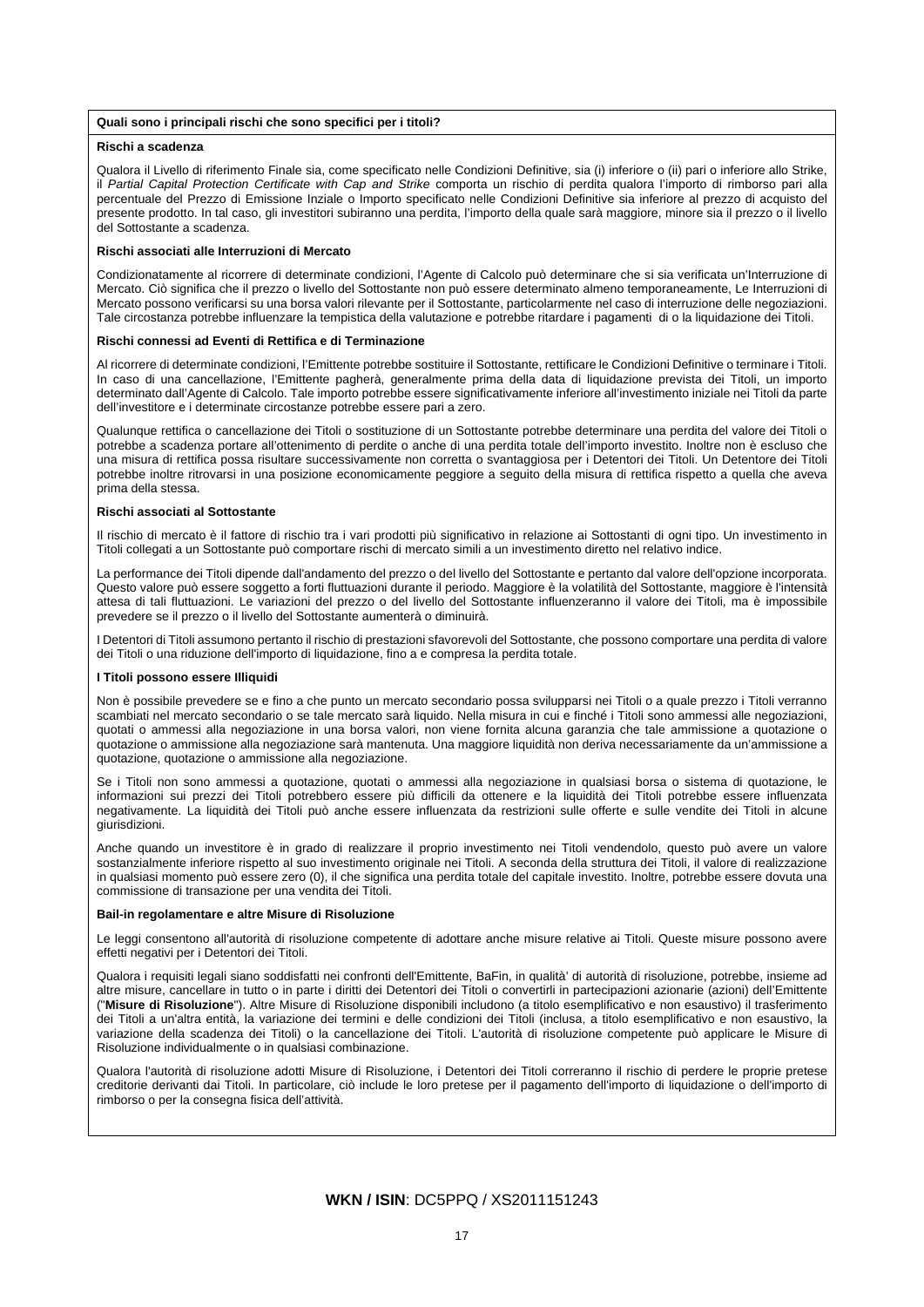| regolamentato                                                                             | Sezione D - Informazioni chiave sull'offerta di titoli al pubblico e/o sull'ammissione alla negoziazione in un mercato                                                                                                                                                                                                                                                 |            |
|-------------------------------------------------------------------------------------------|------------------------------------------------------------------------------------------------------------------------------------------------------------------------------------------------------------------------------------------------------------------------------------------------------------------------------------------------------------------------|------------|
|                                                                                           | A quali condizioni e con quale tempistica posso investire in questo titolo?                                                                                                                                                                                                                                                                                            |            |
|                                                                                           | Termini generali, condizioni e tempistica prevista per l'offerta                                                                                                                                                                                                                                                                                                       |            |
| Periodo di offerta                                                                        |                                                                                                                                                                                                                                                                                                                                                                        |            |
|                                                                                           | L'offerta dei Titoli inizia il 21 Maggio 2020 e termina con la chiusura di 25 Giugno 2020 (fine del mercato primario). In ogni caso<br>l'offerta termina con la scadenza della validità del Prospetto, a meno che un altro prospetto non preveda un'offerta continua.                                                                                                  |            |
|                                                                                           | L'Emittente si riserva il diritto, per qualsiasi motivo, di ridurre il numero di Titoli offerti.                                                                                                                                                                                                                                                                       |            |
| Annullamento dell'emissione dei Titoli                                                    |                                                                                                                                                                                                                                                                                                                                                                        |            |
|                                                                                           | L'Emittente si riserva il diritto, per qualsiasi motivo, di annullare l'emissione dei Titoli.                                                                                                                                                                                                                                                                          |            |
| Chiusura anticipata del periodo di offerta dei Titoli                                     |                                                                                                                                                                                                                                                                                                                                                                        |            |
|                                                                                           | L'Emittente si riserva il diritto, per qualsiasi motivo, di chiudere anticipatamente il Periodo di Offerta.                                                                                                                                                                                                                                                            |            |
|                                                                                           | Categorie di potenziali investitori a cui vengono offerti i Titoli e se le tranche sono state riservate per determinati paesi                                                                                                                                                                                                                                          |            |
| Investitori qualificati ai sensi del Regolamento Prospetti e investitori non qualificati. |                                                                                                                                                                                                                                                                                                                                                                        |            |
|                                                                                           | L'offerta può essere fatta in Italia a qualsiasi persona che soddisfi tutti gli altri requisiti di investimento stabiliti nella Nota informativa<br>sui Titoli o altrimenti determinati dall'Emittente e/o dai relativi Intermediari finanziari. In altri paesi SEE, le offerte saranno fatte solo in<br>virtù di un'esenzione ai sensi del Regolamento sui Prospetti. |            |
| Prezzo di emissione                                                                       |                                                                                                                                                                                                                                                                                                                                                                        |            |
| Prezzo di Emissione: EUR 100 per Titolo                                                   |                                                                                                                                                                                                                                                                                                                                                                        |            |
|                                                                                           | Importo di eventuali spese e imposte specificamente addebitate al sottoscrittore o all'acquirente                                                                                                                                                                                                                                                                      |            |
|                                                                                           | Spese incluse nel prezzo (per Titolo): costi di entrata ex ante:                                                                                                                                                                                                                                                                                                       | EUR 8.42   |
|                                                                                           | costi di uscita ex ante:                                                                                                                                                                                                                                                                                                                                               | EUR - 7,42 |
|                                                                                           | costi di gestione ex ante su base annua:                                                                                                                                                                                                                                                                                                                               | 0          |
| Altre spese e tasse:                                                                      | nessuna                                                                                                                                                                                                                                                                                                                                                                |            |
|                                                                                           | Dettagli dell'ammissione alla negoziazione in un mercato regolamentato                                                                                                                                                                                                                                                                                                 |            |
|                                                                                           | Non è stata presentata alcuna domanda di ammissione dei Titoli al mercato regolamentato di qualsiasi scambio.                                                                                                                                                                                                                                                          |            |
| Perché viene prodotto questo prospetto?                                                   |                                                                                                                                                                                                                                                                                                                                                                        |            |
| Ragioni dell'offerta                                                                      |                                                                                                                                                                                                                                                                                                                                                                        |            |

Le ragioni dell'offerta sono il profitto e la copertura di determinati rischi.

# **Conflitti di interesse rilevanti relativi all'offerta o all'ammissione alla negoziazione**

Salvo per il distributore per quanto riguarda le commissioni, per quanto a conoscenza dell'Emittente, nessuna persona coinvolta nell'emissione dei Titoli ha un materiale di interesse per l'offerta.